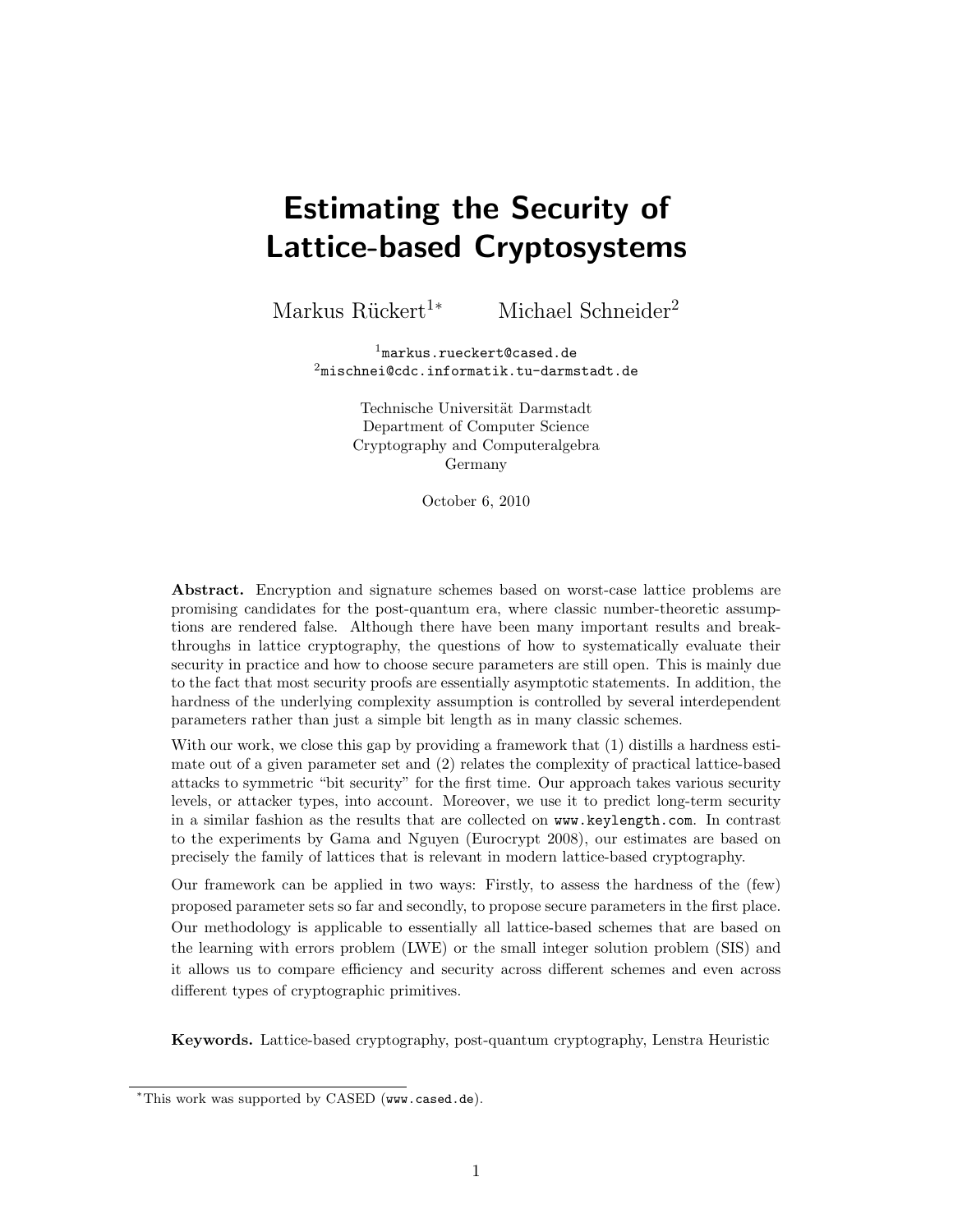# 1. Introduction

Lattice-based cryptography has received a lot of attention in the last couple of years. Not only because Gentry solved the long-standing problem of fully homomorphic encryption [Gen09], but mainly because people were, for the first time, able to base security on worst-case assumptions rather than on average-case assumptions. This was first pointed out by Ajtai [Ajt96] in a worstcase to average-case reduction. In other words, successfully attacking a random instance of a cryptosystem immediately implies being able to solve all instances of the underlying problem, such as finding short vectors in all lattices.

In addition, these lattice problems are considered to withstand quantum-computer attacks, whereas factoring or discrete-logarithm-based systems are rendered insecure by the work of Shor [Sho97]. Another desirable trait of lattice problems is that they, unlike factoring, withstand subexponential-time attacks.

However, the above advantages come at a price. Usually, the bit lengths of the involved keys are  $\Omega(n^2 \log(n))$ , where n is the natural system parameter. Fortunately, we can use ideal lattices, introduced by Micciancio [Mic07] as well as Peikert and Rosen [PR06], that reduce the key size to  $\mathcal{O}(n \log(n))$  bits. Thus, in practice, choosing n as small as possible is crucial. To the best of our knowledge, there is no work that systematically deals with selecting secure parameters or analyzing the hardness of the employed assumptions. Indeed, the task is more involved than in the case of, say, RSA. Lattice cryptosystems have numerous parameters that affect security and dealing with  $n$  alone is not sufficient.

So far, only Micciancio and Regev [MR08], Lyubashevky [Lyu09], as well as Lyubashevky and Micciancio [LM08] have proposed parameters for their schemes. In [MR08, Lyu09], this choice is based on an interesting observation by Gama and Nguyen [GN08b]. They consider the Hermite Short Vector Problem HSVP with parameter  $\delta > 0$  in lattices L of dimension d. There, the task is to find a vector **v** with  $0 < ||\mathbf{v}||_2 \leq \delta^d D(L)^{1/d}$ , where  $D(L)$  is a lattice constant. In [GN08b], the authors analyze "random lattices" according to the Goldstein-Mayer distribution [GM03] that are considered to provide hard instances of HSVP. Their observation is that  $\delta$  is the dominating parameter and that d only plays a minor role. They conjecture that HSVP seems reachable for  $\delta \approx 1.01$  and "totally out of reach" for  $\delta < 1.005$  in dimensions  $d \geq 500$  if the lattice does not have a special structure.

The good news is that, given d, the hardness estimate  $\delta$  could be determined from the security proof for the cryptosystem. The bad news is that *cryptographic*, typically called  $q$ ary, lattices have a particular structure that can be exploited in attacks. E.g., Micciancio and Regev describe this sublattice attack in [MR08]. The bottom line is that solving  $\delta$ -HSVP in q-ary lattices of dimension m is only as hard as solving  $\delta'$ -HSVP in dimension  $d < m$  and  $\delta' > \delta$ . Thus, HSVP becomes strictly easier in q-ary lattices because there is a certain "slack" in the required attack dimension.

With this knowledge, two unsatisfying options remain. The *first* involves A jtai's worstcase to average-case reduction or its improvements [MR07, GPV08]. One could interpret the results of Gama and Nguyen as observations about the worst-case problem. Ajtai's worst-case problems are in dimension  $n$ , while the typical attack against the cryptosystem needs to work in dimension  $\Omega(\sqrt{n \log(n)})$ . Hence, this approach would work but it is overly conservative and the resulting parameters would be impractical. The *second* possibility is using the results of Gama and Nguyen in dimension d, while demanding that  $\delta$  < 1.01 for security against current means. Basically, this is the methodology in [MR08, Lyu09] but it only offers a yes/no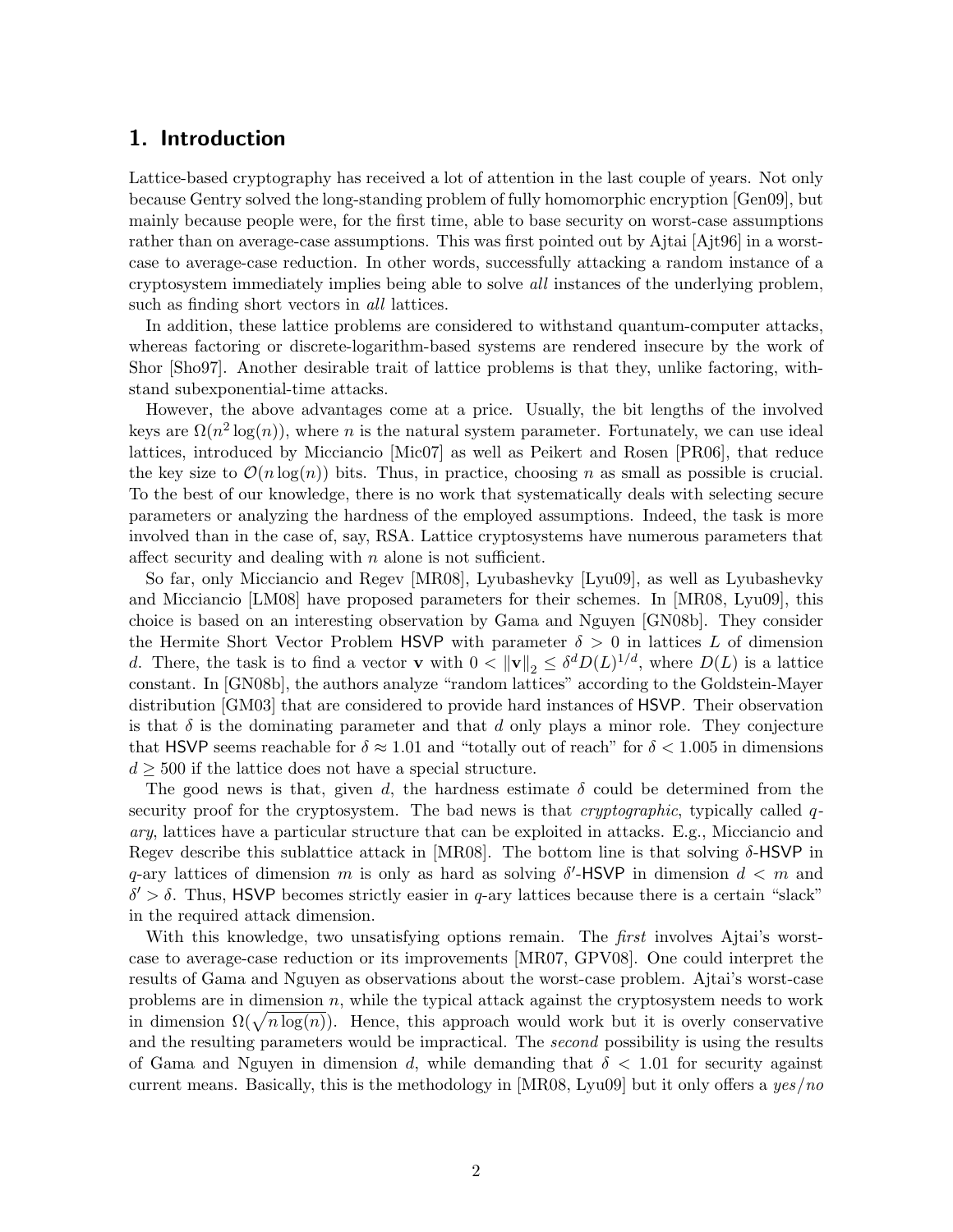certificate, i.e., the parameter set is either secure or insecure. In particular, it does not offer security levels, such as 100 bits, meaning that the attack effort should be close to  $2^{100}$  storage times computation units.

With our work, we intend to provide a *third* option, with a focus on lattice-based encryption [Reg09, GPV08, Pei09, SSTX09, LPR10] and signature schemes [GPV08, SSTX09, Lyu09, LM08, CHKP10, Boy10] because they are the main building blocks of public-key cryptography. Nevertheless, our results can be easily applied to more advanced schemes, such as identity-based encryption [GPV08], oblivious transfer [PW08, PVW08], collision resistant hashing [LM06,  $ADL+08$ , secret key delegation [CHKP10], and others.

We do not consider ad-hoc constructions like NTRU [HPS98] that fall outside the category of schemes motivated by Ajtai's work. The lattices that correspond to attacks on NTRU have a particular structure and contain *essentially* one unusually short "trapdoor" vector. Random Ajtai, or q-ary, lattices do not admit such a structure.

Apart from choosing secure parameters, we often wish to compare schemes with regard to their security level. Say, we have scheme  $X$  and a new scheme  $Y$ , which is more efficient than X in the sense that its public key is smaller, but at the expense of a stronger assumption. For a fair comparison, we first need a methodology to generate parameter sets that yield comparable security levels. Now, two things could happen:  $(1)$  the improvements in Y are still noticeable or  $(2)$  due to the stronger assumption, Y requires, say, a larger dimension that effectively nullifies the proposed improvement.

OUR CONTRIBUTION. Inspired by the works of Lenstra and Verheul [LV01] and the subsequent update by Lenstra [Len05], we propose a unified methodology for estimating security and selecting secure parameters for all modern lattice-based cryptography. To this end, we adopt the notion of dollar-days, i.e., equipment cost in dollar times attack time in days, as introduced in [Len05]. Our methodology also includes 3 different attacker types, ranging from a resource-constrained "Hacker" to an all-powerful "Intelligence agency".

We follow a modular three-tier approach: core analysis, experiments, and application. Tier 1: At the core, there are our conjectures and observations about how the various parameters for LWE and SIS influence the hardness of these problems in Section 3. In addition, via the duality of LWE and SIS we translate LWE instances into the language of SIS. Here, we manage to distill the hardness into one single parameter.

Tier 2: Then, we establish a relation between the attack effort in practice and this single hardness parameter by running a large number of experiments. In particular, this relation offers a way to determine the equivalent symmetric bit-security. This is done by running practical attacks on feasible instances of SIS, followed by a conservative extrapolation in Section 3. Like Gama and Nguyen [GN08b] did in a different context, we observe that the complexity of lattice-based attacks is mainly governed by  $\delta$ . Therefore, we propose a function  $T(\delta)$  that estimates the attack complexity in dollar-days for  $\delta \in (1, 1.02]$  in Section 3. There, we also demonstrate that current records in practical lattice basis reduction support our findings. The underlying experiments can be easily replaced as soon as there are more powerful algorithms. The other two tiers stay unchanged. Notice that new experiments are *not* required if the algorithmic improvements are already covered by our double-Moore Law, i.e., we already anticipate new attacks. Interestingly, our estimation shows that, today,  $\delta = 1.009$  is potentially reachable with an effort of 40 million dollar-days. However, even a powerful intelligence agency with over 100 billion dollar-days of resources should not be able to reach  $\delta = 1.005$  before the year 2050.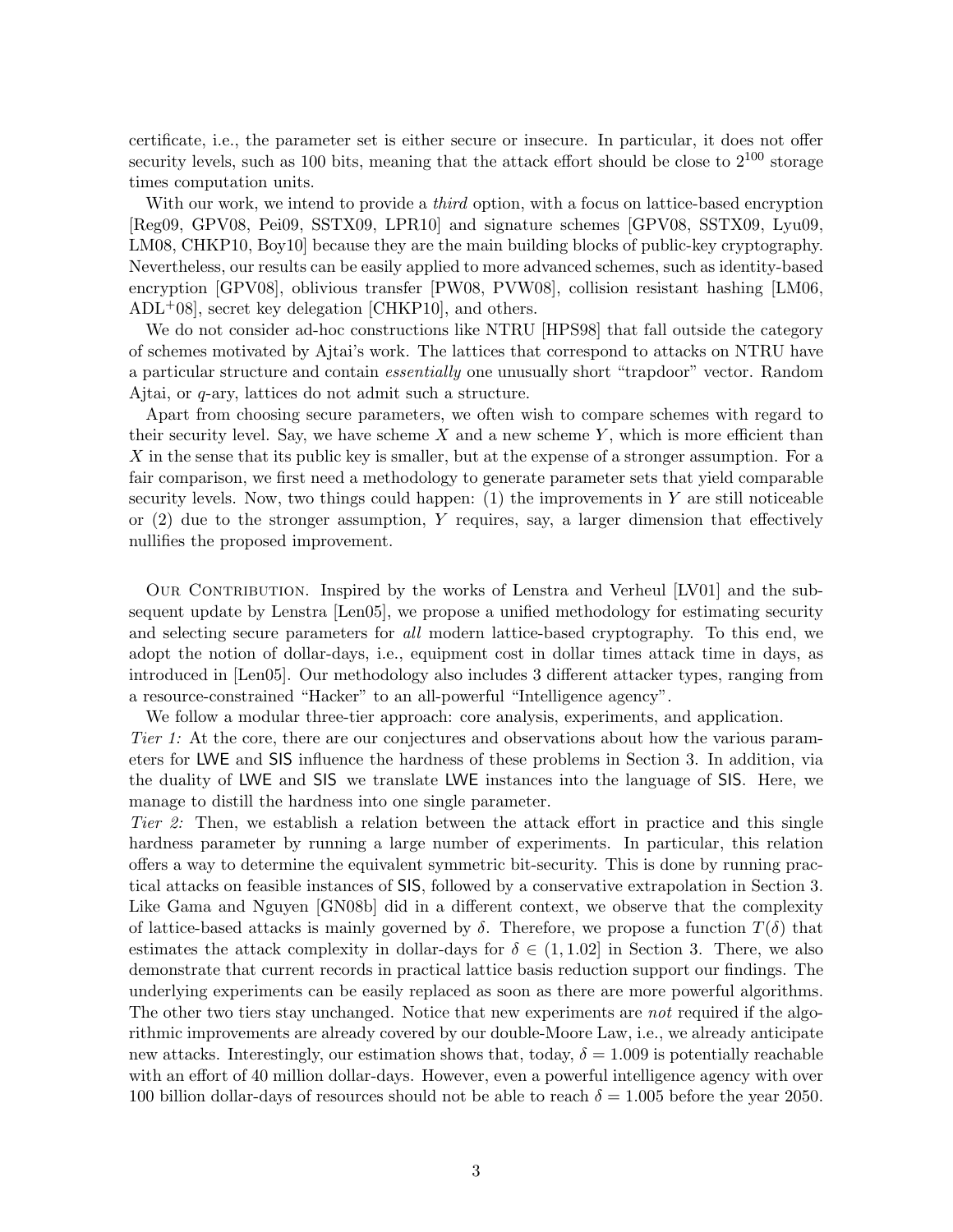

Figure 1: User's guide to estimating the bit security of lattice-based signature and encryption schemes.

Tier 3: The third part is the application of our framework to cryptographic schemes in Section 4. There are various potential applications. We can evaluate the security of proposed parameter sets in the literature and find that some do not provide sufficient security. Similarly, we can use our formulae in the reverse direction to output parameter sets for a given security level.

Thus, we can make absolute statements about individual cryptosystems, saying that schemes X with parameter set  $P(X)$  is secure against a certain type of attacker until the year 2030. In addition, we can also make relative statements across different SIS- and LWE-based schemes. For example, saying that SIS scheme X with parameters  $P(X)$  is more, less, or as as secure as LWE scheme Y with parameters  $P(Y)$ . This allows a fair and easy comparison, especially when new schemes are presented, and it also allows us to match the security level of various primitives when used in a more complex protocol. Figure 1 summarizes our analysis and provides a user's guide to estimating the security of a given parameter set.

As an aside, we show a couple of interesting ideal (or ring) variants, which have not been written out explicitly before, in the Appendix. In our opinion, three findings are particularly interesting. The first is regarding ring-LWE, due to Lyubashevsky et al. [LPR10]. Using ideal lattices typically improves bandwidth but our multi-bit ring-LWE and dual ring-LWE schemes demonstrate that ideal lattices make the ciphertext larger and, when using hybrid encryption, they may waste space because the plaintext space is larger than necessary. Also, when using ideal lattices in LWE, one requires a significantly larger modulus. The second observation is that signature and encryption schemes that require a short trapdoor basis are rather impractical, mainly due to their huge, often gigabyte-sized secret key. Our analysis shows that, even for smaller but *insecure* parameter choices, storing the resulting keys is already impractical. The result of Stehle<sup>t</sup> et al. [SSTX09] can improve this situation to some extent, but we believe that new trapdoor construction principles are necessary. In addition, one needs to keep in mind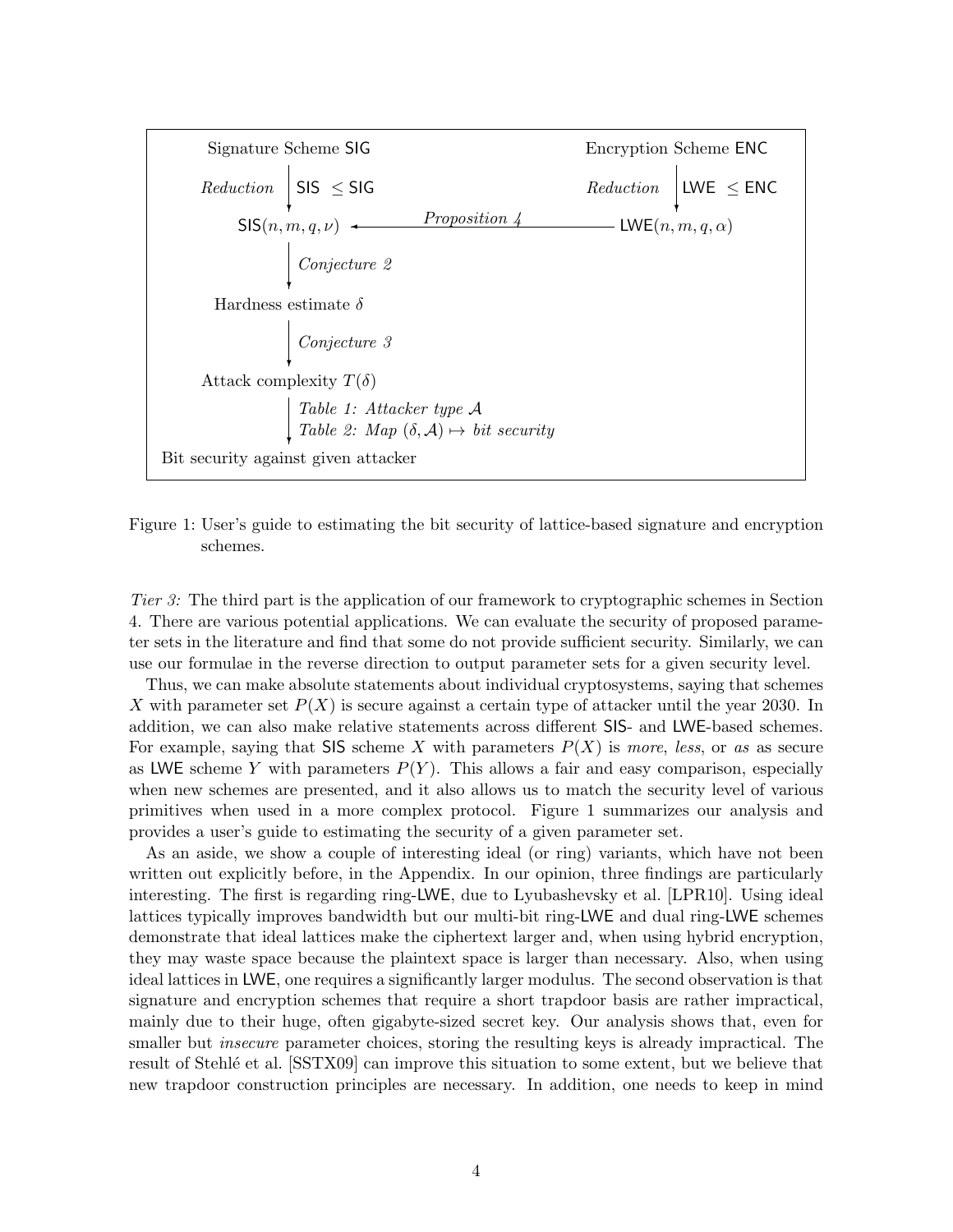that the signing procedure [GPV08, Pei10] for GPV, Bonsai, Ideal-GPV, and Ideal-Bonsai is rather inefficient as it involves a Gram-Schmidt orthogonalization of the secret trapdoor matrix in high dimensions. Finally, we would like to remark that when combining [SSTX09] and [LPR10] to obtain an ideal version of trapdoor-LWE [GPV08], where the decision-LWE problem is hard<sup>1</sup>, there is a caveat. The parameter relations required for [LPR10] are within the worst-case for the trapdoor generation algorithm in [SSTX09]. As a result, one needs to resort to a sub-optimal setup for trapdoor generation with rather large dimensions.

# 2. Preliminaries

We denote with log the logarithm to base  $e$ , all other logarithms are specified, e.g.,  $log_2$ . Vectors and matrices are written in boldface, e.g.,  $\bf{v}$  and  $\bf{M}$ . The norm of a matrix  $\bf{M}$  is defined to be  $\|\mathbf{M}\| = \max_i \|\mathbf{m}_i\|$ , with  $\mathbf{m}_i$  being the columns of m. We write  $\|\mathbf{v}\|$  for the Euclidean norm.

## 2.1. Lattices

In this work, we only require full-dimension lattices. A (full-dimensional) lattice in  $\mathbb{R}^n$  is a discrete subgroup  $\Lambda = \{\sum_{i=1}^n x_i \mathbf{b}_i | x_i \in \mathbb{Z}\}$ , typically represented by a matrix  $\mathbf{B} = [\mathbf{b}_1, \ldots, \mathbf{b}_n] \in$  $\mathbb{Z}^{n \times n}$  of R-linearly independent vectors. The matrix **B** is a basis of the lattice  $\Lambda$  and we write  $\Lambda = \Lambda(B)$ . The number of linearly independent vectors in any such basis is the dimension  $\sqrt{\det(\mathbf{B}^t\mathbf{B})}$ . It is an invariant of the lattice. Another set of invariants is the successive minima.  $\dim(\Lambda)$  of the lattice. Given any basis **B** of the lattice  $\Lambda$ , the determinant  $\det(\Lambda)$  of the lattice is The *i*-th successive minimum  $\lambda_i(\Lambda)$  is the smallest radius of a sphere that contains *i* linearly independent vectors in  $\Lambda$ . For a lattice  $\Lambda(\mathbf{B})$  with  $\mathbf{B} \in \mathbb{R}^{n \times n}$  define the (full-dimensional) dual lattice as the set of all  $\mathbf{x} \in \mathbb{R}^n$  with  $\langle \mathbf{x}, \mathbf{y} \rangle \in \mathbb{Z}$  for all  $\mathbf{y} \in \Lambda(\mathbf{B})$ .

Problems. One of the main computational problems in lattices is the approximate shortest vector problem (SVP). Given a basis **B** of  $\Lambda$  and an approximation factor  $\gamma \geq 1$ , the task is to find a non-zero vector  $\mathbf{v} \in \Lambda$  with  $\|\mathbf{v}\|_2 \leq \gamma \lambda_1(\Lambda)$ . A related problem is the approximate shortest independent vector problem (SIVP), where given a basis **B** of  $\Lambda$  and an approximation factor  $\gamma$ , one is supposed to find a set  $\{v_1, \ldots, v_n\}$  of linearly independent vectors in  $\Lambda$  such that max<sub>i</sub>  $\|\mathbf{v}_i\|_2 \leq \gamma \lambda_n$ . For approximation factors exponential in dim( $\Lambda$ ), the problem is solvable in polynomial time (in  $\dim(\Lambda)$ ) by the LLL algorithm [LLL82] for approximation factors bigger than  $(4/3)^{\dim(\Lambda)}$ . Using the block-wise algorithms of [Sch87, GHGKN06, GN08a], even sub-exponential approximation factors are reachable in polynomial time.

For polynomial approximation factors, which are relevant for cryptography, the best known algorithms are exponential (space and time) [AKS01, MV10]. The algorithm mostly used in practice is the BKZ algorithm [SE94]. Unfortunately, there is no theoretical average-case analysis of BKZ that could be used for determining its complexity.

In cryptography, we use lattices of a special form, which we call  $q$ -ary: let  $q \in \mathbb{N}$ ,  $\mathbf{A} \in \mathbb{Z}_q^{n \times m}$ , we define  $\Lambda_q^{\perp}(\mathbf{A}) = \{ \mathbf{v} \in \mathbb{Z}^m : \mathbf{A} \mathbf{v} \equiv \mathbf{0} \pmod{q} \}$ . Its, up to scaling, dual lattice  $\Lambda_q(\mathbf{A})$  is defined as  $\{\mathbf{w} \in \mathbb{Z}^n : \exists \mathbf{e} \in \mathbb{Z}^m \mathbf{A}^t \mathbf{e} \equiv \mathbf{w} \pmod{q}\},\$ i.e., we have  $1/q \cdot \Lambda_q^{\perp}(\mathbf{A}) = (\Lambda_q(\mathbf{A}))^*$ . For a randomly chosen **A**, prime q, and  $m > n$ , the determinant of the corresponding q-ary

<sup>&</sup>lt;sup>1</sup>The trapdoor-LWE construction in [SSTX09] only offers hardness of the search-LWE problem, making it necessary for them to use generic hardcore bits and a subexponential-time reduction.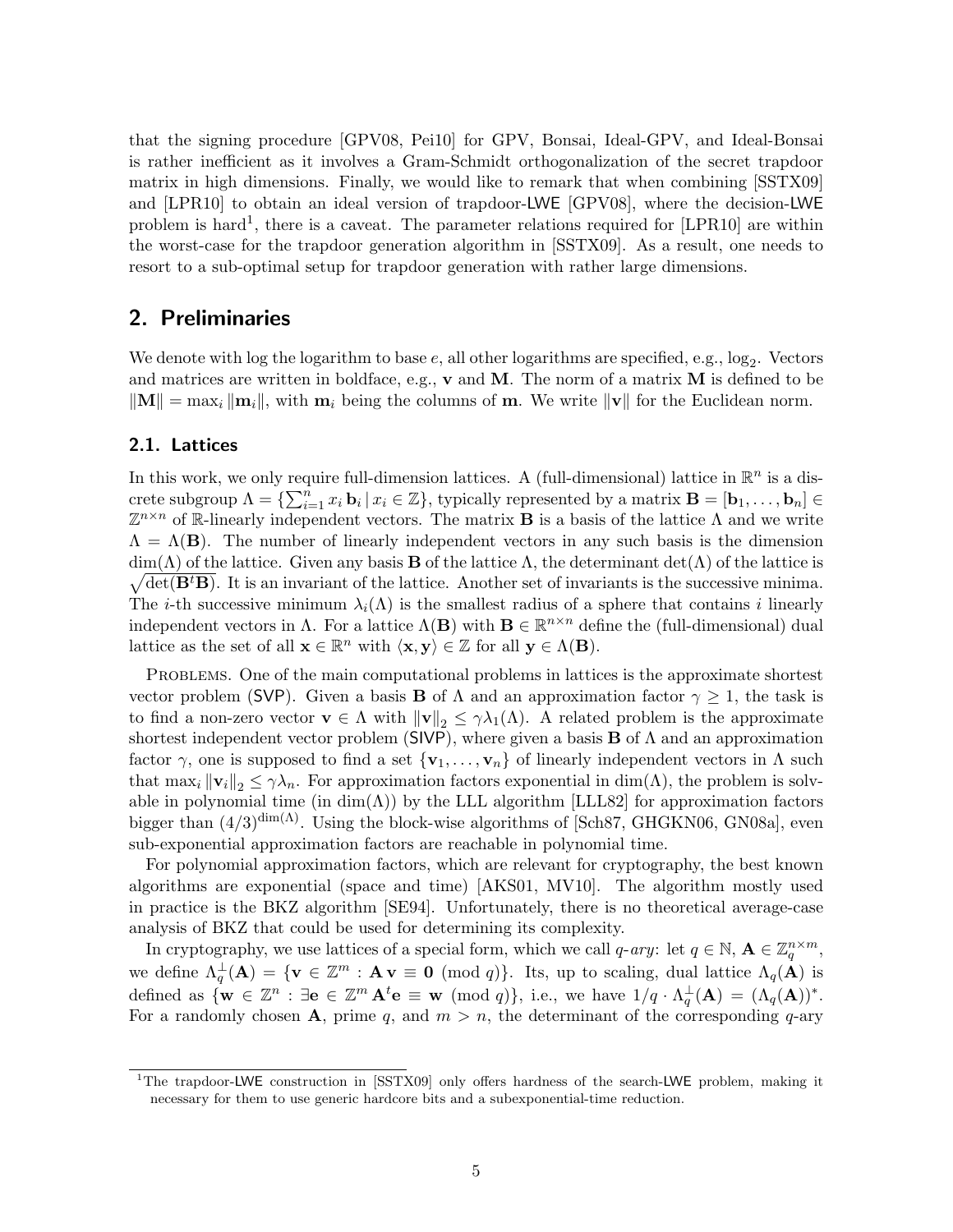lattice is  $q^n$  with high probability and typically, we have  $m = \Omega(n \log(n))$ . A second type of cryptographic lattices are ideal lattices, which can also be represented as a q-ary lattice.

The main computational problem in a q-ary lattice  $\Lambda_q^{\perp}(\mathbf{A})$  is the "short integer solution" problem (SIS): given  $n, m, q, \mathbf{A} \in \mathbb{Z}_q^{n \times m}$ , and a norm bound  $1 \leq \nu < q$ , find  $\mathbf{v} \in \Lambda_q^{\perp}(\mathbf{A})$  with  $0 < ||v||_2 \leq \nu^2$  Basically, the SIS was introduced and analyzed by Ajtai [Ajt96] but there are numerous improvements to the analysis in, e.g., [MR07, GPV08]. For  $\Lambda_q(A)$ , we consider the "learning with errors" problem (LWE): given  $(n, m, q, \alpha)$ , a random matrix  $\mathbf{A} \in \mathbb{Z}_q^{n \times m}$ , and m "noisy" inner products  $\mathbf{b} = \mathbf{A}^t \mathbf{s} + \mathbf{e} \mod q$ , where the components of  $\mathbf{e}$  are chosen from a m holds in the products  $\mathbf{b} = \mathbf{A} \cdot \mathbf{s} + \mathbf{e} \mod q$ , where the components of  $\mathbf{e}$  are chosen from a centered, discretized normal distribution  $\chi_{\alpha}$  over  $\mathbb{Z}_q$  with standard deviation  $\alpha q/\sqrt{2\pi}$ . The task is to recover  $\mathbf{s} \in \mathbb{Z}_q^n$ . Stated differently, given  $\mathbf{A}, \mathbf{b}$ , solve the bounded distance decoding problem that is similar to finding the closest lattice vector to **b** because  $\mathbf{w} = \mathbf{A}^t s$  is a lattice vector that is close to b. Given w, one can easily recover s by linear algebra. This search version of LWE is at least as hard as solving the decision problem, i.e., distinguish  $(A, b)$  from uniform. The problems for ideal lattices are defined analogously.

Algorithmic View. In order to grasp lattice reduction algorithmically, the notion of Hermite-SVP (HSVP) approximation seems more adequate than that of approximate SVP. In practice, it is unlikely that  $\lambda_1$  is known, therefore it is impossible to check the SVP-condition  $\|\mathbf{v}\|_2 \leq \gamma\lambda_1(\Lambda)$ . HSVP asks for a non-zero vector that satisfies  $\|\mathbf{v}\|_2 \leq \delta^{\dim(\Lambda)}\det(\Lambda)^{1/\dim(\Lambda)}$ for a given  $\delta > 0$ , which can be easily verified without knowing  $\lambda_1$ .

Concerning the hardness of this problem, the lattice dimension certainly plays a role but Nguyen and Gama show that  $\delta$  is the dominating parameter. For random Goldstein-Mayer lattices, Gama and Nguyen argue that  $\delta = 1.01$  seems to be an approximate limit for today's lattice basis reduction algorithms, even in high dimensions. For significantly smaller  $\delta$ , the problem is intractable. This shows that, from a theoretical point of view,  $\delta$  can be considered to be the main parameter controlling the hardness of HSVP. However, in cryptanalysis, we do not deal with random Goldstein-Mayer lattice bases that have very large entries of bit length  $\Omega(\text{dim}(\Lambda))$ , that are usually used to analyze lattice reduction algorithms. We rather have bases with entries of bit length  $log_2(q) = \Omega(log_2(n))$ . Here, lattice reduction is potentially easier as we will discuss in the following.

Average-case Hardness. Both, LWE and SIS, are treated as average-case problems that are directly related to cryptographic schemes with a randomly chosen matrix A. By a worstcase to average-case reduction, they are provably at least as hard as all instances of SIVP in dimension n. In Section 3.2, we discuss how LWE can be interpreted as  $\textsf{SIS}$  in a related lattice.

Each instance of SIS can be naturally interpreted as an instance of the Hermite-SVP. Given SIS with  $(n, m, q, \nu)$ , we compute  $\delta = \sqrt[m]{\nu/q^{n/m}}$  and ask the Hermite-SVP solver to find **v** with  $0 < ||\mathbf{v}||_2 \leq \delta^m q^{n/m}$ . However, this direct translation is not the best possible attack. In [MR08], Micciancio and Regev point out that one can solve the same problem in a significantly lower lattice dimension. They assume the existence of a  $\delta$ -HSVP solver for a fixed  $\delta$ . Then, they argue that the optimum dimension for solving SIS with  $(n, m, q)$  with this solver is  $d =$  $\min\{\sqrt{n\log(q)/\log(\delta)}, m\}.$  Now, one removes  $m-d$  random columns from **A** to obtain **A'**, reduce the d-dimensional lattice bases of  $\Lambda_q^{\perp}(\mathbf{A}')$ , and pad a short vector therein with zeros. The result is a rather sparse vector of norm  $\leq \delta^d q^{n/d}$  in  $\Lambda_q^{\perp}(\mathbf{A})$ .

Unfortunately, this approach is not directly applicable to cryptography because in practice, when attacking a cryptosystem, the attacker will also take  $\nu$  into account and employ

<sup>&</sup>lt;sup>2</sup>We can restrict the problem to  $\nu < q$  because the length-q vector  $(0, \ldots, 0, q, 0, \ldots, 0)$  is always in the lattice.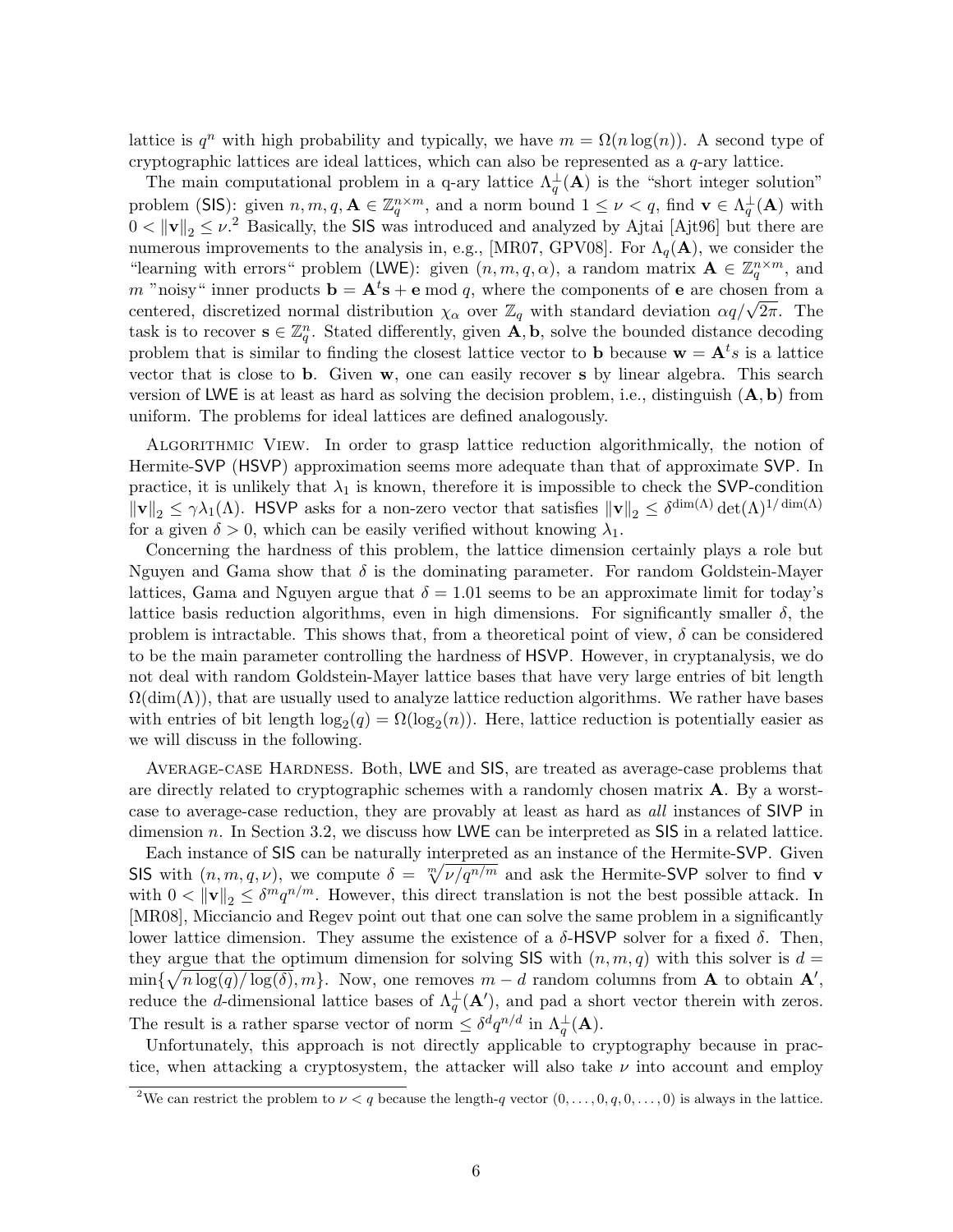| Attacker class      | Budget |                | Time   Dollar-days |
|---------------------|--------|----------------|--------------------|
| Hacker              | \$400  | 1 <sub>d</sub> | 400 DD             |
| Lenstra             |        |                | 40M DD             |
| Intelligence agency | \$300M | 360d           | 108B DD            |

Table 1: Attacker classes and corresponding budget for each attacker.

stronger and stronger HSVP solvers until a sufficiently short vector is found. Therefore, we need a re-interpretation of the approach taken in [MR08] that involves  $\nu$  instead of  $\delta$ . This re-interpretation allows us to *normalize*  $\mathsf{SIS}(n, m, q, \nu)$  by removing the "slack" in the dimension parameter  $m$ . The resulting distribution of lattices is what we will analyze by directly applying lattice basis reduction. We defer the details to Section 3.

Notice that the bases of ideal lattices have essentially the same structure and there is no lattice basis reduction algorithm that can take significant advantage of the ideal structure. Therefore our analysis carries over.

WORST-CASE HARDNESS. One might argue that, since there is a worst-case to average-case reduction, one might simply treat Goldstein-Mayer lattices as worst-case lattices, apply the reduction, and analyze the hardness of  $\text{HSVP}$  in dimension n in Goldstein-Mayer lattices with an appropriate  $\delta$ . However, this leads to security estimates that are too conservative because the worst-case to average-case reduction seems far from tight, with respect to the involved lattice dimension and the approximation factor. Nevertheless, the worst-case to average-case reduction helps in choosing sensible parameters for the analyzed cryptosystems.

## 2.2. Lenstra's Heuristic

The authors of  $[ECR09]$  describe an attacker model with attacker classes according to  $[BDR+96]$ ; a subset of these classes is shown in Table 1. We add an attacker called "Lenstra", with an amount of 40M dollar-days, which was the value for a suitable attacker proposed by Lenstra in [Len05]. Following the work of A.K. Lenstra and Verheul in [LV01], A.K. Lenstra proposed a slightly simplified framework to choose secure cryptographic parameters in [Len05]. Let  $k$  be the security parameter and assume the best attack against a given cryptosystem takes  $t(k)$  seconds on a machine that costs d dollars. Then, the total "cost" of the attack is  $T(k) = d \cdot t(k)/(3600 \cdot 24)$  dollar-days (DD). This notion is particularly interesting when estimating attack cost against lattice cryptography, where attacks may be parallelized with a time-money tradeoff.

Assume we have an estimate for the function  $T(k)$  for attacks against lattice-based cryptosystems. Then, we can find the optimum  $k^*$  such that  $T(k^*) \geq T_{2009}$ , where  $T_{2009}$  is chosen according to the last column of Table 1. We choose 2009 as a reference date here because the employed compute server was bought in that year.

Estimating Future Developments. First of all, we consider Moore's Law, which states that computing power doubles every 18 months. Secondly, we want to take cryptanalytic developments against asymmetric primitives into account. Thus, we apply a combined degradation function  $2^{-12/9}$  that Lenstra calls "double Moore Law". This is motivated by the algorithmic progress in the area of integer factorization. As for lattice basis reduction, the algorithmic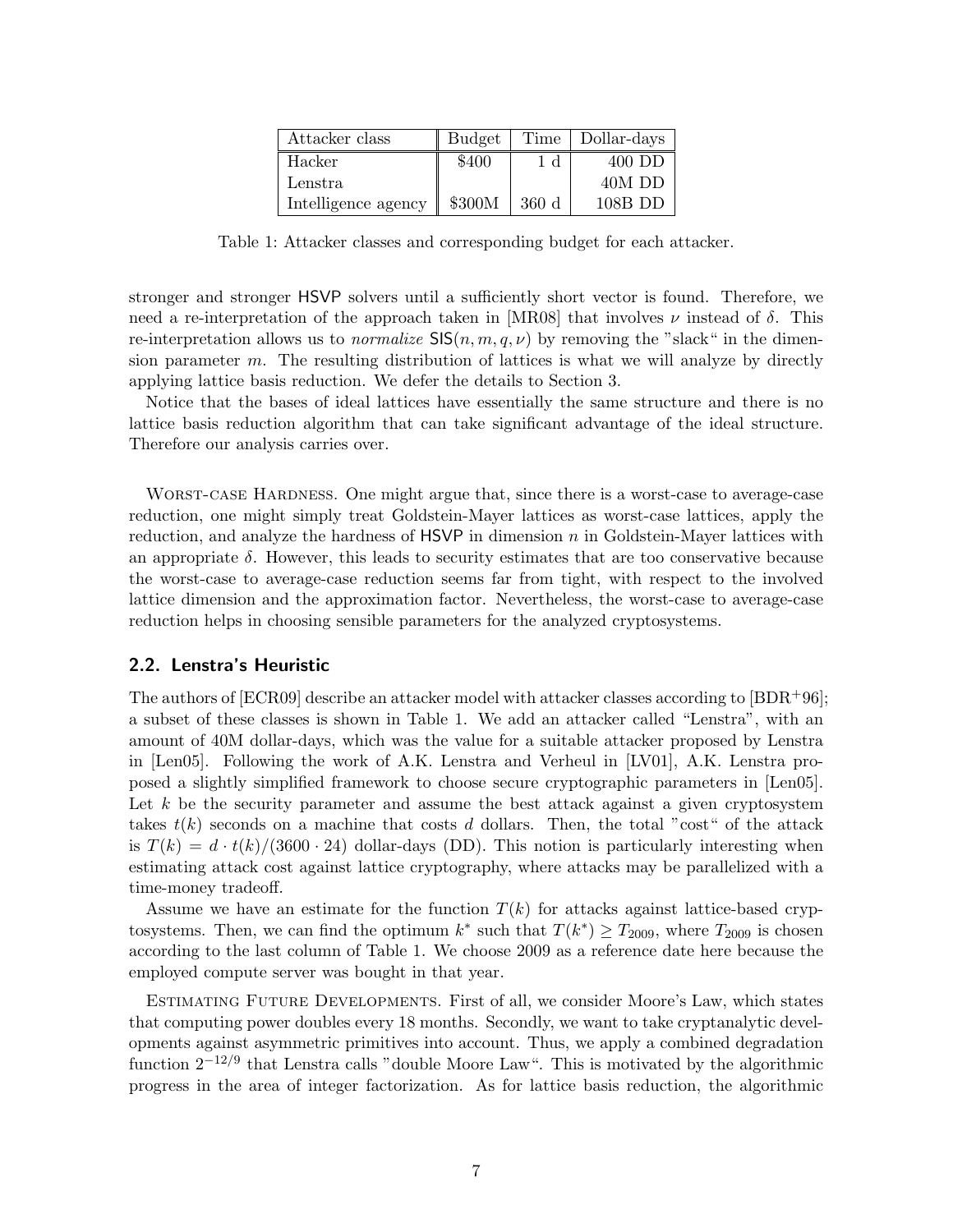progress for practical strong algorithms, such as BKZ, is hard to judge. While, there are recent results [GHGKN06, GN08a, GNR10] showing that progress is indeed possible, there are no public implementations that beat BKZ in practice.

The above condition only yields secure parameters for the year 2009. For year  $y, k$  needs to satisfy the inequality  $T(k) \geq T_{2009} \cdot 2^{(y-2009)\cdot 12/9}$  to be secure until year y.

Asymmetric primitives are often combined with symmetric ones. Hash functions are necessary to sign long documents and block ciphers allow efficient hybrid encryption. We assume that these primitives are available at any given time in the future and that they are only affected by Moore's Law. Unlike public-key primitives, block ciphers and hash functions can easily be replaced if there is a new attack.

## 3. Analysis

Let us first restrict our analysis to signature schemes, i.e., SIS-based schmes. The best known attacks against these schemes involve a q-ary lattice  $\Lambda = \Lambda_q^{\perp}(\mathbf{A})$  of dimension  $m = \Omega(n \log(n))$ and a scheme-specific norm bound  $\nu$ , which can be obtained by studying the security reductions. Later on, in Section 3.2, we will see that attacking LWE-based encryption is quite naturally done by expressing it as an SIS problem as well.

Thus, the main goal of this section is to determine the effort  $T_{2009}$  (in dollar-days) that is required today for mounting attacks on SIS. From there, we can apply Lenstra's Heuristic to estimate parameters for the future.

In order to grasp the hardness of most of these problems, we have conducted experiments on 10-100 random q-ary lattices per dimension  $m \in \{100, 125, 150, 175, 200, 225, 250, 275, 300\}$ and exponent  $c \in \{2, 3, 4, 5, 6, 7, 8\}$  for the relation  $q \geq n^c$ . The number of experiments per dimension has been chosen adaptively to focus on the interesting invervals. These parameters also determine *n* if we demand that  $m > n \log_2(q)$ . This setting covers even the hardest instances of SIS, where we demand the solution to be binary, i.e.,  $\nu = \sqrt{m}$ . The existence of such vectors can be verified with a pidgeonhole argument because the function  $f_{\mathbf{A}}(\mathbf{v}) =$ Av mod q admits a collision  $(\mathbf{v}, \mathbf{v}') \in (\{0,1\}^m)^2$  if  $q^n/2^m < 1$ . Such a collision yields  $\mathbf{v} - \mathbf{v}' \in$  $\Lambda_q^{\perp}(\mathbf{A})$  with  $\|\mathbf{v} - \mathbf{v}'\|_2 \leq \sqrt{m}$ .

As mentioned earlier, we need to take attacks into account that do not require the full lattice dimension  $m$  but rather work in a sub-dimension  $d$ . In Section 2, we have already explained that we require a re-interpretation of the approach taken in [MR08]. There, the sub-dimension d is determined by the fixed capability  $\delta$  of the employed HSVP solver, namely  $d = \sqrt{n \log(q)/\log(\delta)}$ , without taking  $\nu$  into account. We need the following approach and let d be determined only via  $n, q$ , and  $\nu$ .

**Proposition 1 (Normalization of q-ary Lattices)** Let  $n \ge 128$ ,  $q \ge n^2$ , and  $\nu < q$ . Let S be a  $\delta$ -HSVP solver for variable  $\delta$ . The optimal dimension for solving SIS $(n, m, q, \nu)$  with S is  $d = \min\{x \in \mathbb{N} : q^{2n/x} \leq \nu\}.$ 

*Proof.* Notice that when removing  $m-d$  random columns from **A** to form a matrix  $\mathbf{A}' \in \mathbb{Z}_q^{n \times d}$ , the resulting q-ary lattice  $\Lambda_q^{\perp}(\mathbf{A}')$  still has determinant  $q^n$  with high probability. Observe that  $d > 2n$  as otherwise  $q^{2n/d} \ge q > \nu$ . Let  $k = d - n$ . Then, the probability that  $\mathbf{A}'$  generates  $\mathbb{Z}_q^n$ is  $\prod_{i=1}^{n-1} (1 - q^{i-d}) \approx e^{-\frac{q^{-k}-q^{-d}}{q-1}} \approx e^{-\frac{q^{-k}}{q-1}}$ , which is already > 0.999999 for  $k \ge 1$ .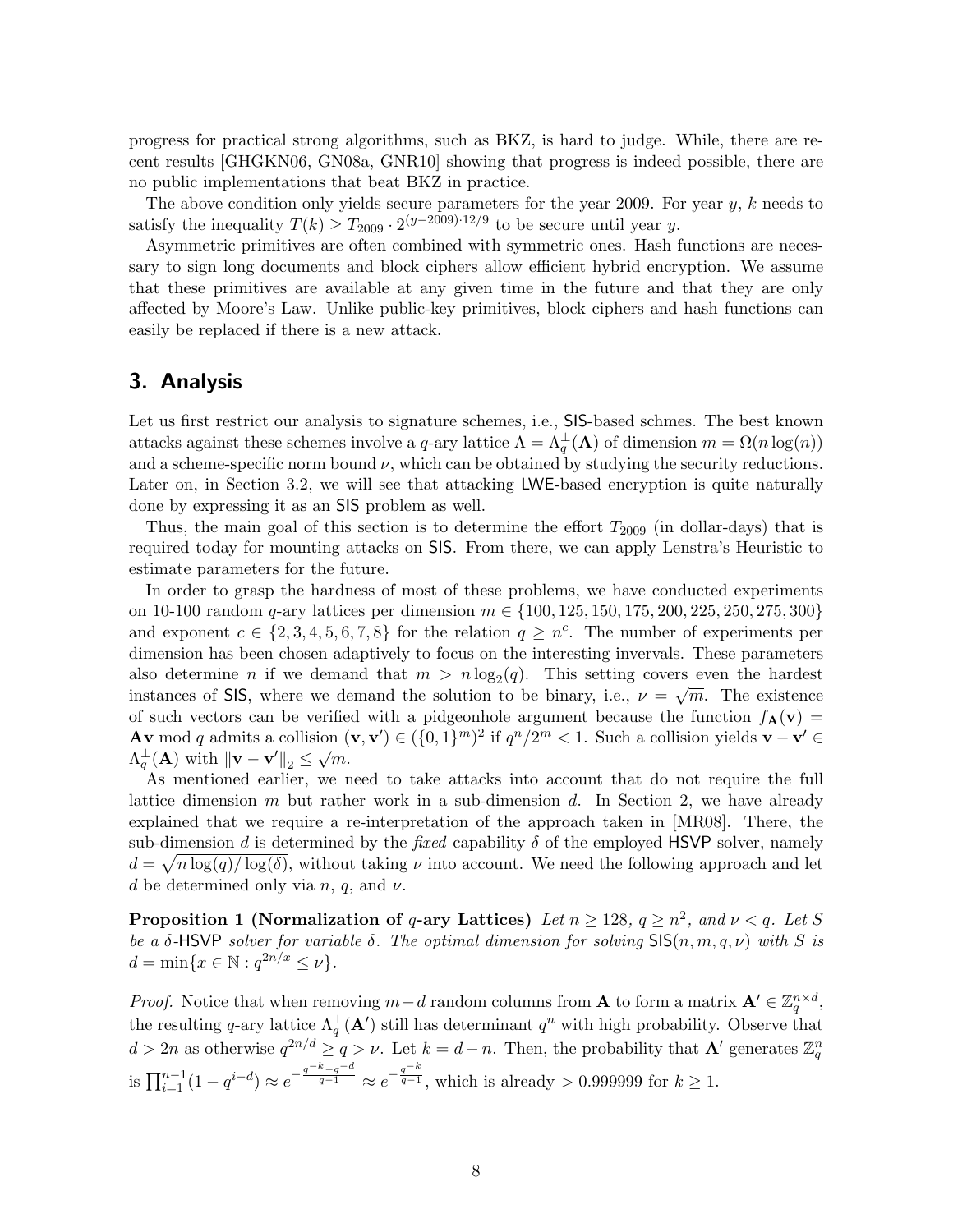The solver S finds lattice vectors of norm at most  $\delta^d q^{n/d}$  in dimension d. Given  $\delta$ , the minimum of this function is obtained for  $d = \sqrt{n \log_2(q)/\log_2(\delta)}$  (cf. [MR08]). Equivalently, this means that, given d, one can solve HSVP for  $\delta = 2^{n \log_2(q)/d^2}$ . In consequence, a sufficiently good HSVP solver in dimension d can find vectors for length  $\delta^d q^{n/d} = 2^{n \log_2(q)/d} q^{n/d} = q^{2n/d}$ . Hence, we merely need to ensure that  $q^{2n/d} \leq \nu$  and that the solver S works for  $\delta \leq \sqrt[d]{\nu/q^{n/d}}$ .  $\Box$ 

Note that, as mentioned in the above proof, the minimum attack dimension is  $d > 2n \ge 256$ . Hence, special algorithms that efficiently reach smaller  $\delta$  in dimensions  $<$  256, do not contradict our analysis. To sum up, our analysis is based on the following conjecture.

**Conjecture 2** For every  $n > 128$ , constant  $c \geq 2$ , prime  $q \geq n^c$ ,  $m = \Omega(n \log_2(q))$ , and  $\nu < q$ , the best known approach to solve SIS with parameters  $(n, q, m, \nu)$  involves solving  $\delta$ -HSVP in dimension  $d = \min\{x \in \mathbb{N} : q^{2n/x} \leq \nu\}$  with  $\delta = \sqrt[4]{\nu/q^{n/d}}$ .

#### 3.1. Experimental Data

In our experiments, we have analyzed the running time of BKZ [SE94] with double floatingpoint precision, a scalable HSVP-solver, as implemented in Shoup's NTL [Sho] on a \$1, 000 machine (AMD Opteron CPU, running at 2.4 GHz). We apply BKZ in the sub-dimension  $d$ with an increasing block size parameter, i.e., with decreasing  $\delta$ , until a vector of the desired length is found. Mark that our experiments only involve block size parameters  $\leq 30$  in order to avoid a known erratic behavior of the implementation in NTL. Also, performing the experiments in rather small dimensions, we give quite a conservative hardness estimate. Our first observation is that q plays a minor role if  $\delta \in (1, 1.02]$ . To see this, compare Figures 2(a)  $(q \approx n^2)$  and  $2(c)$   $(q \approx n^8)$ . For  $\delta \leq 1.02$ , the graphs show the same shape. This also holds for  $n^2 \le q \le n^8$ . Observe that the timings are in log-scale. The impact of the dimension m is noticeable, but the slope of all graphs seems to be the same. The interesting part of the figures is where  $\delta$  is smaller than 1.015, i.e., the right-hand side of the graphs. Here, the impact of the parameter  $\delta$  is compelling, and much more noticeable than the impact of the dimension m. Thus, we can consider  $\delta$  to be the main security parameter.

Figure 2(b) shows the averaged samples for  $q \approx n^3$  that were used for the interpolation. The fitting in Figure 2(d) was used to determine the hardness of attacks against lattice-based cryptosystems. For the interesting area where  $\delta < 1.015$ , the "extrapolated attack complexity" function nicely approximates the data samples.

To arrive at very conservative estimates, we use SIS instances with a fix  $m = 175$  and  $n, q$ accordingly as our reference. For similar reasons, we choose a fix relation  $q \approx n^3$  because all cryptosystems in Appendix A require  $q > n^2$ . Thus, from now on, we can treat  $\delta$  as the main security parameter and consider the cost function in dollar-days to be  $T(\delta) = a2^{1/(\log_2(\delta)^b)} + c$ , for real constants  $a, b, c$ . We use the (averaged) data samples in Figure 2(d) to find parameters a, b, c for the above function  $T(\delta)$  by a least-squares approximation. The resulting parameter  $c = 0.005$  can be neglected for small  $\delta$ . Now, we can draw our main conjecture, where  $n \ge 128$ rules out easy cases in small lattice dimensions  $d < 256$ .

**Conjecture 3** Let all other parameters and relations as in Conjecture 2. For any  $\delta \in$  $(1, 1.015]$ , solving  $\delta$ -HSVP (in normalized q-ary lattices) of dimension d involves an effort of at least  $T(\delta) = 10^{-15} 2^{1/(\log_2(\delta)^{1.001})}$  dollar-days.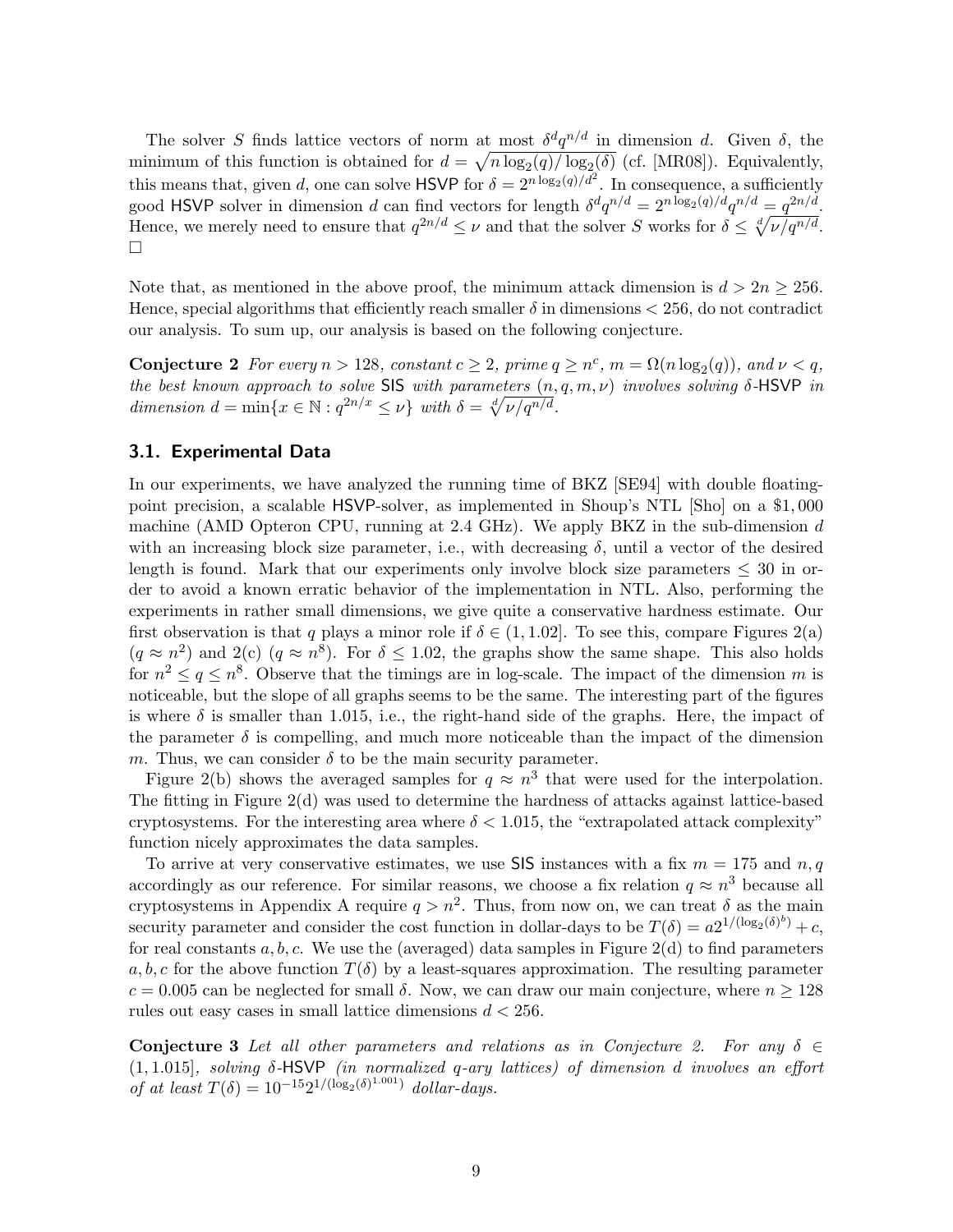

(a) Logarithmic running time in seconds for prime  $q \approx |(b)$  Logarithmic running time in seconds for prime  $q \approx$  $n^2$  and selected  $100 \le m \le 300$  and  $1.01 < \delta \le 1.04$ .  $n^3$  and selected  $100 \le m \le 300$  and  $1.01 < \delta \le 1.04$ .



(c) Logarithmic running time in seconds for prime  $q \approx |d\rangle$  Logarithmic effort in dollar-days (data & extrapo $n^8$  and selected  $100 \le m \le 300$  and  $1.01 < \delta \le 1.04$ . lation) for prime  $q \approx n^3$ ,  $m = 175$ , and  $1.01 < \delta \leq 1.04$ .

Figure 2: Logarithmic time complexity for solving  $\delta$ -HSVP in different dimensions and for different moduli q. The x-axis corresponds to the Hermite factor  $\delta$ .

Extrapolating T for smaller  $\delta$  yields Figure 3. The horizontal bars correspond to today's capabilities of the attacker types in Table 1. Notice that the extrapolation has moderate slope for  $\delta < 1.01$  when compared to the actual data.

#### 3.2. Attacking LWE

In contrast to lattice signatures that rely on (search) SIS, lattice-based encryption schemes are usually based on the decision LWE problem. While solving the search LWE problem also immediately solves the corresponding decision problem, the reverse direction only holds via a polynomial-time reduction. Thus, we choose to attack the decision problem as it presents the easier problem.

The most natural approach to distinguish  $(A, v)$  from uniform seems to be solving an instance of the SIS problem. Evidence for this connection can be found in [MR08] and [SSTX09].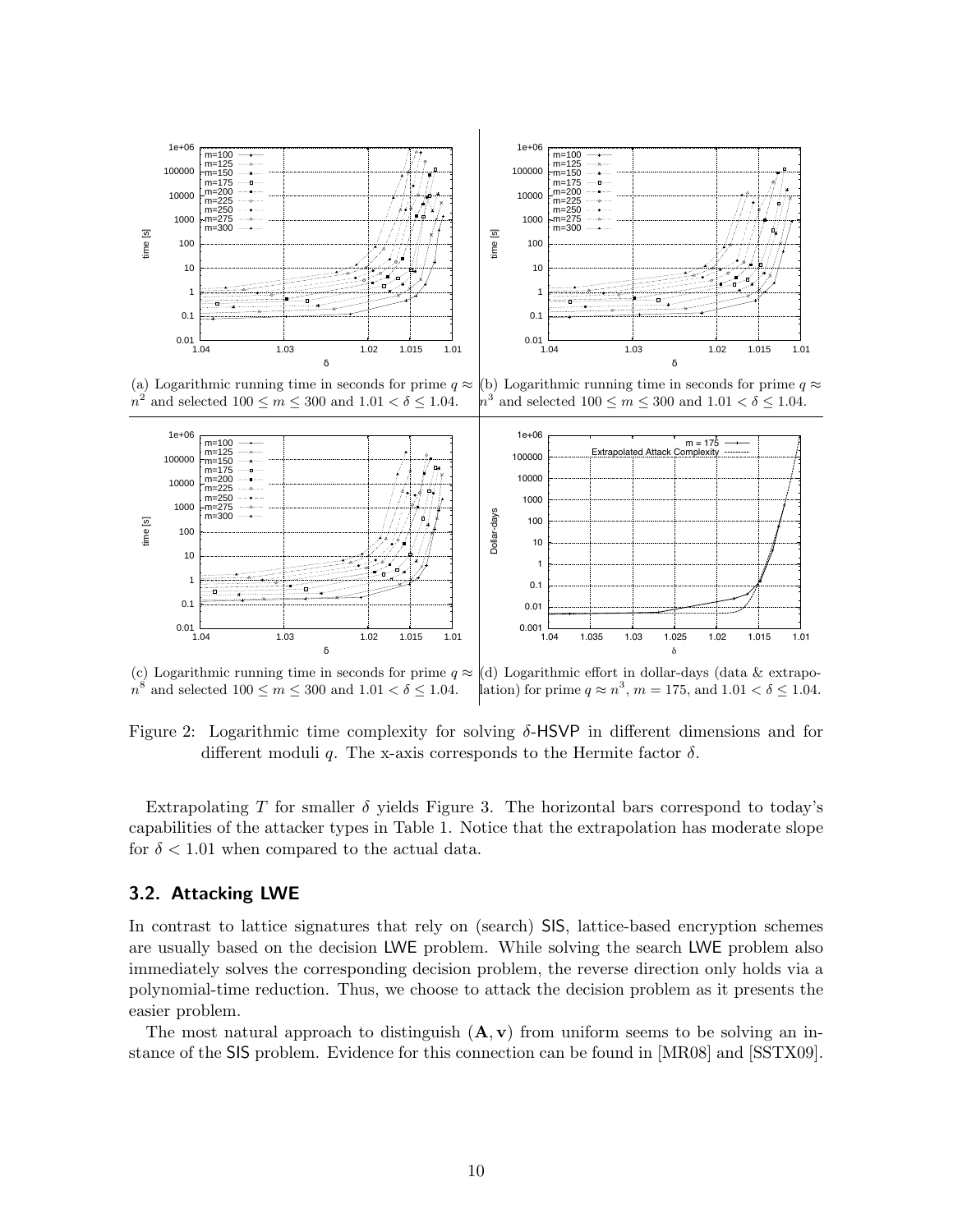

Figure 3: Estimated time complexity of  $\delta$ -HSVP for  $\delta \in [1.003, 1.02]$ . The plots include horizontal lines, illustrating today's power of different attacker types.

**Proposition 4 (From LWE to SIS)** A successful adversary against  $\text{SIS}(n, m, q, 1.5)$ √  $2\pi/\alpha)$ can also break  $LWE(n, m, q, \alpha)$ .

We can interpret the decision-LWE problem as an instance of SIS in the dual lattice  $1/q\Lambda_q^{\perp}(A)$ because finding a short vector  $\mathbf{w} \in 1/q\Lambda_q^{\perp}(\mathbf{A})$  and checking whether  $\langle \mathbf{v}, \mathbf{w} \rangle$  is close to Z solves the decision problem. Note that an alternative interpretation is transforming an instance of the "bounded-distance decoding" problem in the LWE-lattice into an instance of the approximate shortest vector problem via a well-known *embedding method* [GGH97]. If **v** is close to  $\Lambda_q(\mathbf{A})$ , its inner product with **w** will be close to an integer. To see this, consider  $\langle \mathbf{v}, \mathbf{w} \rangle = \langle \mathbf{A}^t \mathbf{s} + \mathbf{e}, \mathbf{w} \rangle =$  $\langle \mathbf{A}^t \mathbf{s}, \mathbf{w} \rangle + \langle \mathbf{e}, \mathbf{w} \rangle$ . Now, the first part of the sum is an integer because  $\mathbf{A} \mathbf{w} \equiv \mathbf{0} \pmod{q}$ . As for the second part, we have to consider  $|\langle {\bf e}, {\bf w} \rangle|$ . The length of **e** in the direction of **w** is short by design because we need to be able to decode and because it is drawn from a relatively tight by design because we need to be able to decode and because it is drawn from a relatively tight Gaussian with standard deviation  $\alpha q/\sqrt{2\pi}$  in each direction. However, the attack only works if both vectors are short. The length of **w** depends on how well we can cryptanalyze the lattice  $1/q\Lambda_q^{\perp}(\mathbf{A})$ . Following the reasoning in [MR08], we require  $\|\mathbf{w}\| \geq 1.5\sqrt{2\pi}/(\alpha q)$  for the attack to fail as it makes the distribution of  $\langle e, w \rangle$  mod 1 essentially uniform. √

In consequence, we can phrase decision-LWE in the language of SIS with with  $\nu = 1.5$  $2\pi/\alpha$ and re-use the hardness estimates from Conjecture 3.

#### 3.3. Applying Lenstra's Heuristic

Fix an attacker type A and let  $\delta_A$  be infeasible for A today. Assuming the Lentra Heuristic in conjunction with the "double Moore Law", which takes algorithmic and technological advancement into account, the inequality  $T(\delta) \geq T_{2009} \cdot 2^{12(y-2009)/9}$  for  $T_{2009} = T(\delta_{\mathcal{A}})$  can be used in both directions, i.e., compute a  $\delta$  such that it is infeasible until the end of a given year y and vice versa. Note that the inverse function is  $T^{-1}(t) = 2^{(1/(\log_2(t-0.005)\cdot 10^{15}))^{1/1.001}}$ , where t is the amount of dollar days available. For example, let  $A =$  "Int. agency". Compared with the year 2009, it can manage  $t = 108 \cdot 2^{124/3}$  billion dollar-days in 2040. Thus, we require  $\delta \leq T^{-1}(t) = 1.00548$  for infeasibility until the end of 2040. Vice versa, if an attack requires  $\delta \leq 1.00548$ , the corresponding lattice problem is at least intractable until the end of 2040. Table 2 provides an overview of hard values for  $\delta$  for the different attacker types until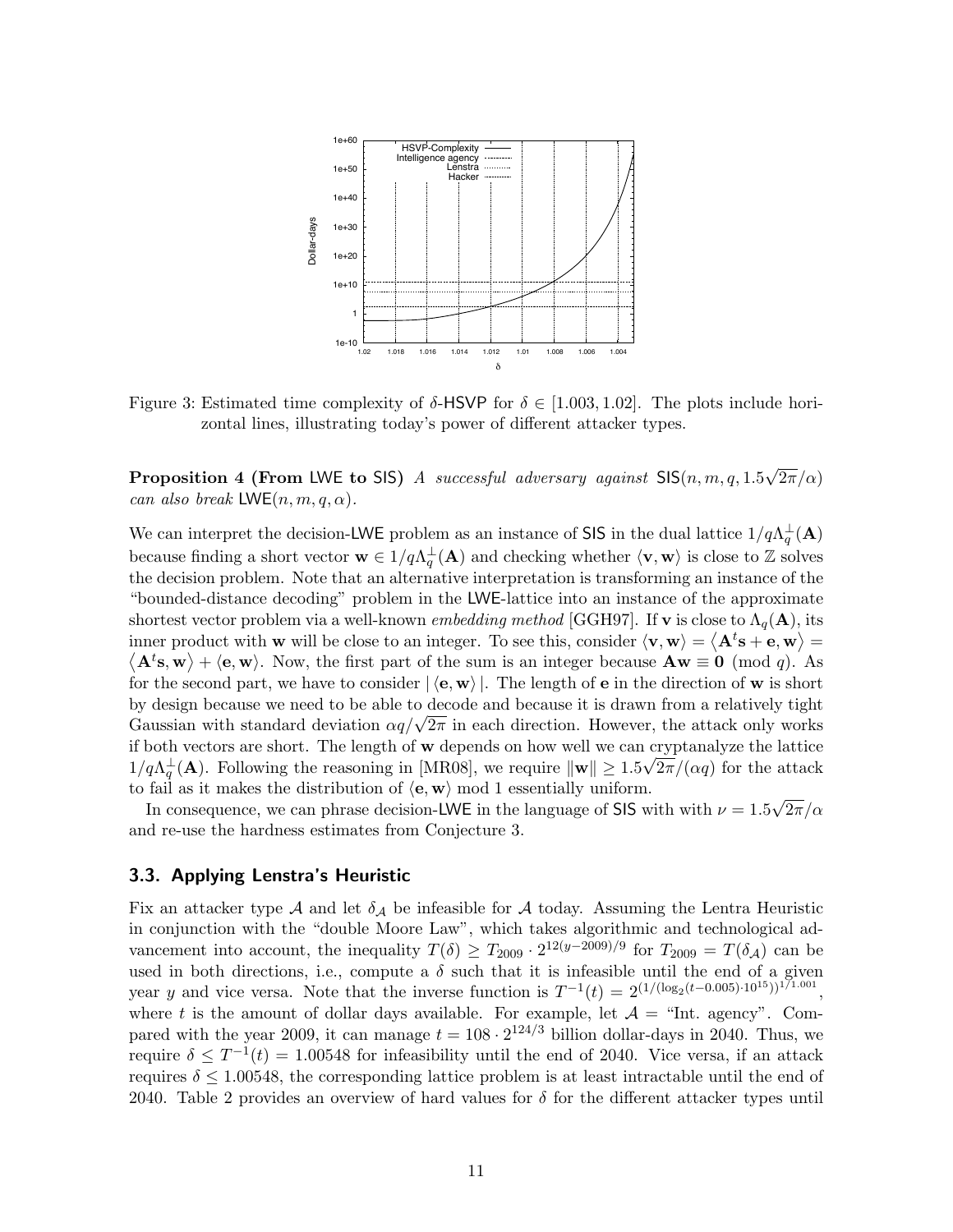| year         | Standard (2018) | 2010   | 2020   | 2030   | 2040   | 2050   | 2060   | 2070    | 2080   | 2090    | 2100   |
|--------------|-----------------|--------|--------|--------|--------|--------|--------|---------|--------|---------|--------|
| bit security | SHA/AES         | 75     | 82     | 88     | 95     | 102    | 108    | 115     | 122    | 128     | 135    |
|              | 160             | 225    | 246    | 264    | 285    | 306    | 324    | 345     | 366    | 384     | 405    |
| $\kappa$     | 128             | 150    | 164    | 176    | 190    | 204    | 216    | 230     | 244    | 256     | 270    |
| Hacker       | 1.00993         | .01177 | .00965 | .00808 | .00702 | .00621 | .00552 | 0.00501 | .00458 | .00419  | .00389 |
| Lenstra      | 1.00803         | .00919 | .00785 | .00678 | .00602 | .00541 | .00488 | 00447.  | .00413 | .00381  | .00356 |
| Int. agency  | 1.00710         | .00799 | .00695 | .00610 | .00548 | .00497 | .00452 | 00417   | .00387 | 0.00359 | .00336 |

Table 2: Infeasible parameters  $\delta$  for HSVP. The upper rows present recommended postquantum secure symmetric key size  $\kappa$  and hash function length  $\lambda$ . Each of the lower cells contains an upper bound for the HSVP-parameter  $\delta$ , such that this problem is computationally hard for the given attacker (row) until the end of a given year (column). According to Proposition 1 solving  $\delta$ -HSVP needs to be infeasible in dimensions  $d \geq 256$ .

2100. This table also allows a mapping between symmetric security and security parameters for lattice cryptography. In addition, we include a column "standard" for a standard hash function (SHA-1) and a standard block cipher (AES-128). The resulting parameter sets can be considered secure against non-quantum adversaries until 2018.

#### 3.4. Post-quantum Secure Hash Functions and Symmetric Key Size

Encryption schemes and hash functions are rarely used without block ciphers and collision resistant hash functions, respectively. Since we want to propose parameters for the postquantum era, we also want the symmetric ciphers and hash functions to be secure in this setting. In consequence, we need to take Grover's search algorithm for quantum computers into account [Gro96]. Basically, its effect is that we have to double the key length of block ciphers that would be required in the non-quantum setting for symmetric ciphers. The output length of hash functions has to be multiplied with 3/2. According to the recommendations in [Len05] in conjunction with this doubling-law, we use the following formula that computes the required key length for security until the end of a given year  $y$ . As a simplification, we choose the symmetric parameters independently of the attacker type. A natural extension of our work would be to let  $\lambda$  and  $\kappa$  be functions of the attacker's resources. Here, we use the simple Moore Law and the assumption that DES was secure in the year 1982, even against the strongest attacker. Then,  $\kappa \geq 2 \left[ 56 + 12(y - 1982)/18 \right]$  is the proposed symmetric key length and  $\lambda \geq 3\kappa/2$  is the proposed output length for hash functions. Using these formulae, we obtain the recommendations in Table 2. Notice that some of the schemes require the hash function to act as a random oracle. One scheme [Lyu09] even relies on "rewinding" the adversary to extract the solution to a hard problem. Generally, this is not possible with quantum adversaries due to the no-cloning theorem. Hence, we implicitly assume a stronger, quantum definition of the random oracle model or restrict the adversary to classical random oracle queries.

This concludes the analysis. Table 2 and Conjecture 3 provide all the necessary tools for estimating the security of all SIS and LWE-based cryptosystems. It also shows the equivalent level of symmetric security, sometimes referred to as "bit security". In the next section, we analyze the security of parameter sets proposed in literature. In Appendix A, we apply our framework to propose secure parameter sets for essentially all modern lattice-based signature and encryption schemes.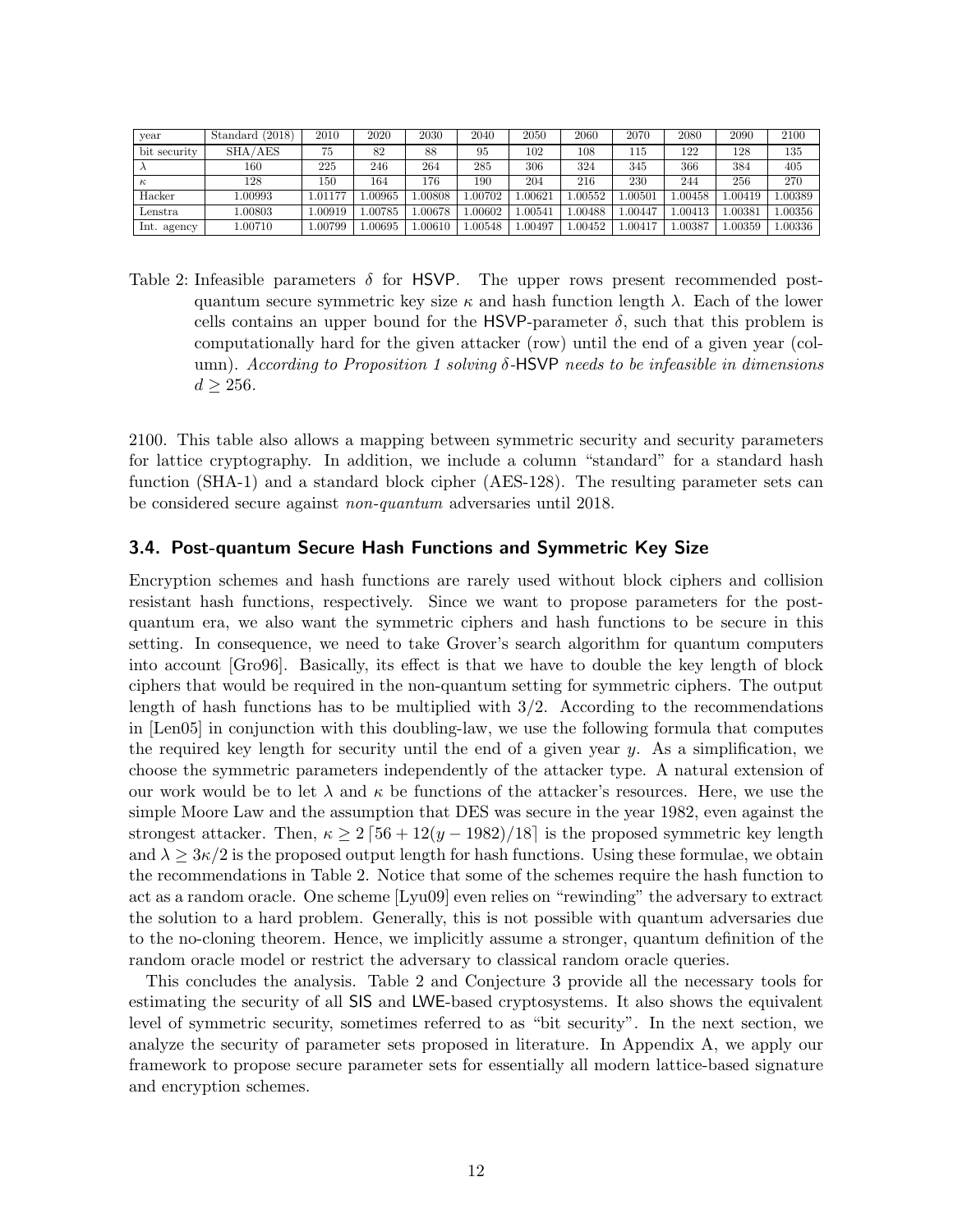#### 3.5. Comparison with Known Records in Lattice Reduction

There are currently two "lattice challenges" available online. The SVP challenge<sup>3</sup> corresponds to Goldstein-Mayer lattices that are well-suited to benchmark strong (non approximate) SVP solvers in rather small dimensions  $< 200$ . The best participants found a vector of  $\ell_2$ -norm 2781 in dimension  $d = 112$ , which corresponds to  $\delta = 1.009$ . However, a success in this challenge does not have any immediate implication in our context, as it applies to a different type of lattice and the dimensions involved are smaller than 256.

The Ajtai challenge<sup>4</sup> corresponds to lattices that are very similar to the ones we are studying here and there are challenges up to dimension 2000. More precisely, the Ajtai challenge asks to solve  $\mathsf{SIS}(n, m, q, \nu)$  in a simplified setup where  $q = n, m \approx 2n \log(n)$ , and  $\nu < q$ . For the same n, this setup yields slightly easier instances than the setup in this paper. Here, the best participants found a vector of length  $\approx 107$  in dimension  $m = 750$ . This corresponds to  $\delta = 1.0103$  and an optimal attack dimension of  $d = 229$  (cf. Proposition 1). Even though this result is still outside the relevant range for our analysis, it confirms our estimates, saying that today, a "Hacker" should be able to solve the problem for  $\delta \approx 1.011$  and the adversary "Lenstra" might even solve it for  $\delta \approx 1.009$  in 2010 (cf. Table 2).

## 4. Applying the Framework

There are essentially two "directions" for applying our analytic framework. In the "forward" direction, we can take a cryptographic parameter set and an attacker type as input and output an equivalent security level or even a prediction of how long this parameter set can be considered secure.

When working in the "reverse" direction, we analyze a given schemes parameters and their relations as well as the corresponding worst-case to average-case reduction and, on input a year and an attacker type, output a set of concrete parameters that can be considered secure against the given attacker type until the given year (cf. Appendix A).

As mentioned before, we can easily make relative statements as well: Given SIS scheme X with parameters  $(n, q, m, \nu)$  and LWE scheme Y with parameters  $(n, q, m, \alpha)$ , we can compute their hardness parameters  $\delta_X$  and  $\delta_Y$ . If  $\delta_X < (>)\delta_Y$ , the instance of X is more (less) secure than the instance of Y.

In this section, we will only apply our framework in the first sense, i.e., to analyze the (few) parameter sets that have been proposed in literature so far, regarding their exact security level. More concretely, we estimate the security of the parameters presented for LWE encryption in [MR08], to Lyubashevsky's Fiat-Shamir signature scheme in [Lyu09] (cf. Table 3), and to the one-time signature scheme due to Lyubashevsky and Micciancio [LM08]. Mark that neither of these authors make claims about the exact security of there proposals because, prior to this work, there was no way of telling.

For SIS-based schemes [LM08, Lyu09], we analyze the corresponding security proof to determine the relevant SIS instances. For LWE [MR08], we compute the corresponding SISparameters as outlined in Section 3.2.

Since the parameter sets given in [MR08] (see Table 3) were specifically chosen to be secure against attackers that can solve HSVP for  $\delta \geq 1.01$ , they do not provide sufficient security

 $^3$ http://www.latticechallenge.org/svp-challenge

 $^4$ http://www.latticechallenge.org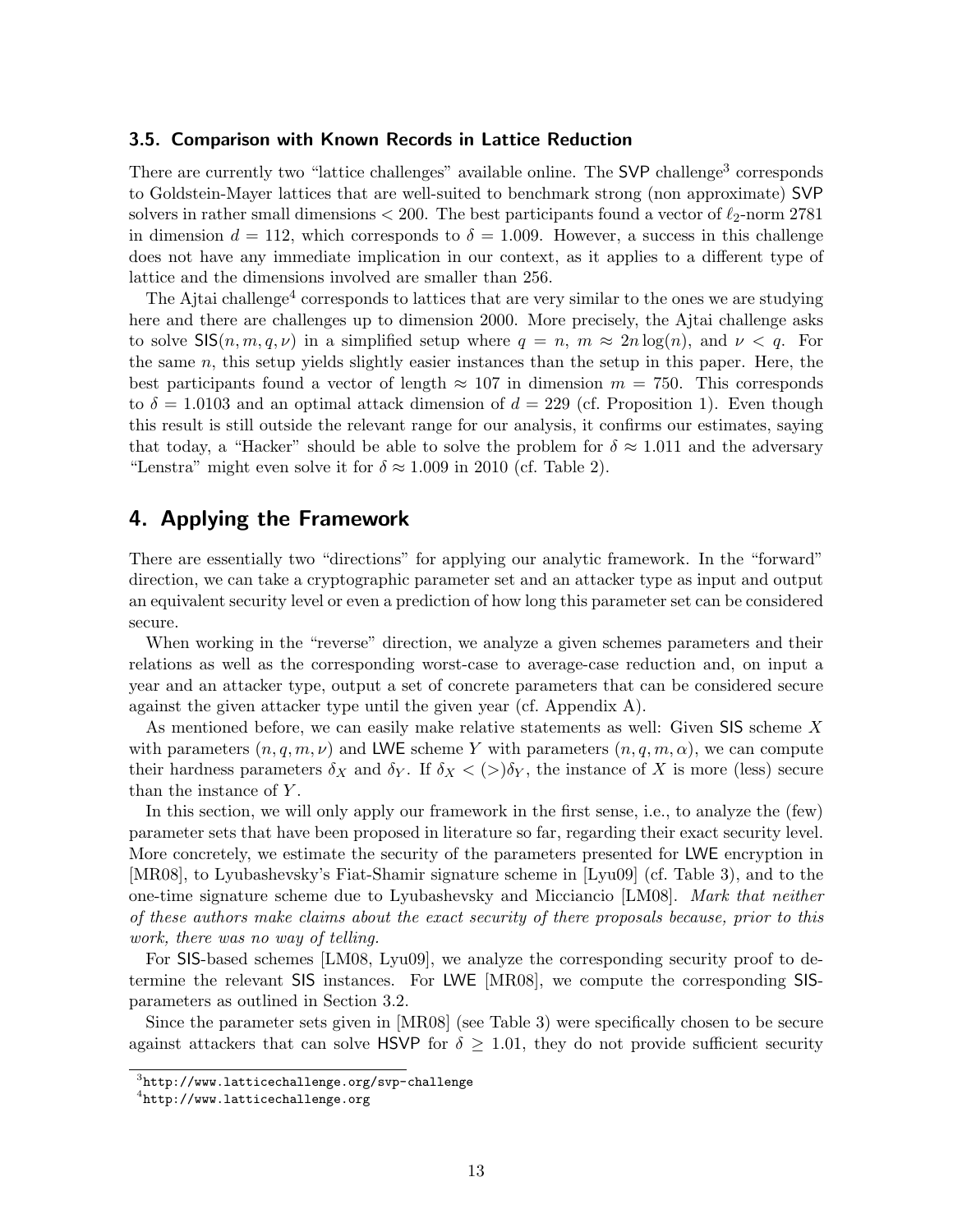| n            | 136    | 166    | 192       | 214     | 233      | 233      | $\boldsymbol{n}$ | 512     | 512     | 512     | 1024    |
|--------------|--------|--------|-----------|---------|----------|----------|------------------|---------|---------|---------|---------|
| q            | 2003   | 4093   | 8191      | 16381   | 32749    | 32749    | q                | 231.727 | 259.748 | 295.747 | 295.872 |
| $\alpha$     | 0.0065 | 0.0024 | 0.0009959 | 0.00045 | 0.000217 | 0.000217 | m                | 4       |         |         |         |
| $\nu$        | 5.8e2  | 1.6e3  | 3.8e3     | 8.4e3   | 1.7e4    | 1.7e4    | $\nu$            | 5.6e8   | l.3e10  | 2.6e10  | 6.4e10  |
| d            | 326    | 376    | 421       | 460     | 497      | 497      | d                | 1118    | 1823    | 2835    | 5471    |
| $\delta$     | L.0098 | .0098  | 1.0099    | 1.0099  | 1.0099   | 1.0099   | $\delta$         | 1.0091  | .0064   | 1.0042  | 1.0023  |
| year         | 2006   | 2006   | 2005      | 2005    | 2005     | 2005     | vear             | 2010    | 2035    | 2077    | 2180    |
| $_{\rm bit}$ | 72     | 72     | 72        | 72      | 72       | 72       | bit              | 75      | 92      | 120     | 188     |

Table 3: Parameters given in [MR08] (left) and [Lyu09] (right), optimal attack dimension  $d$ , and hardness estimate  $\delta$ . "year" denotes the expiration year of the parameter set and "bit" denotes the corresponding "bit security".

against the medium adversary "Lenstra" and even the "Hacker" should be able to break them by 2020. See Appendix A for various secure LWE parameter sets that take the appropriate message length for hybrid encryption into account.

For the Fiat-Shamir-type signature scheme in [Lyu09], we compute the SIS norm parameter  $ν = 2\sqrt{mn} nmd_s d_c$ , where  $d_s$  is the norm bound for signing keys and  $d_c$  controls the hashed message length. The values differ from the ones in [Lyu09] because we express it in  $\ell_2$ -norm, message length. The values differ from the ones in [Lyu09] because we express it in  $\ell_2$ -norm,<br>whereas they are given in  $\ell_{\infty}$ -norm in [Lyu09]. Note that the  $\sqrt{mn}$  factor corresponds to the dimension of ideal lattices, which is typically denoted with  $nm$  as opposed to m in  $q$ -ary lattices.

The parameters in [Lyu09] are based on an assumed hash length of 160 bit, therefore the underlying hash functions would only be secure until year 2018 (without taking quantum adversaries into account). However, the lattice parameters are quite reasonable as shown in Table 3. All but the first parameter set provide some security margin and with our framework, we can actually estimate how large it is.

The authors of [LM08] propose an exemplary parameter set for their one-time signature scheme. They let  $n = 512$ ,  $q \approx 2^{27}$ , and  $m = 9$ . This leads to  $\nu = 20q^{1/m}n \log^2(n)\sqrt{mn} \approx$  $2.2 \cdot 10^8$ . Using this parameter set, the attack dimension would be  $d = 999$  and the hardness estimate is  $\delta = 1.0097$ . Hence, it would be insecure against the attacker "Lenstra" and the "Hacker" is expected to break it by the year 2020. Secure parameters can be found in the appendix.

# 5. Conclusions

With our framework to analyze the SIS and LWE problems, we have established a connection between lattice problems and symmetric "bit security" for the first time. While our analysis reveals certain weaknesses in the way parameters for lattice-based cryptosystems are currently proposed, it also provides the tools to systematically do so for various levels of security.

We propose that the presented methodology should be used whenever a new cryptographic primitive is presented to ensure that, concerning efficiency and security, it actually presents an improvement over known work. Furthermore, our work can be used to compare the security levels of parameter sets for entirely different cryptographic primitives, e.g., encryption and signature schemes. This is important when both are used in a more complex protocol, where all components should provide approximately the same level of security.

An additional application of our work is the proposition of parameters for lattice-based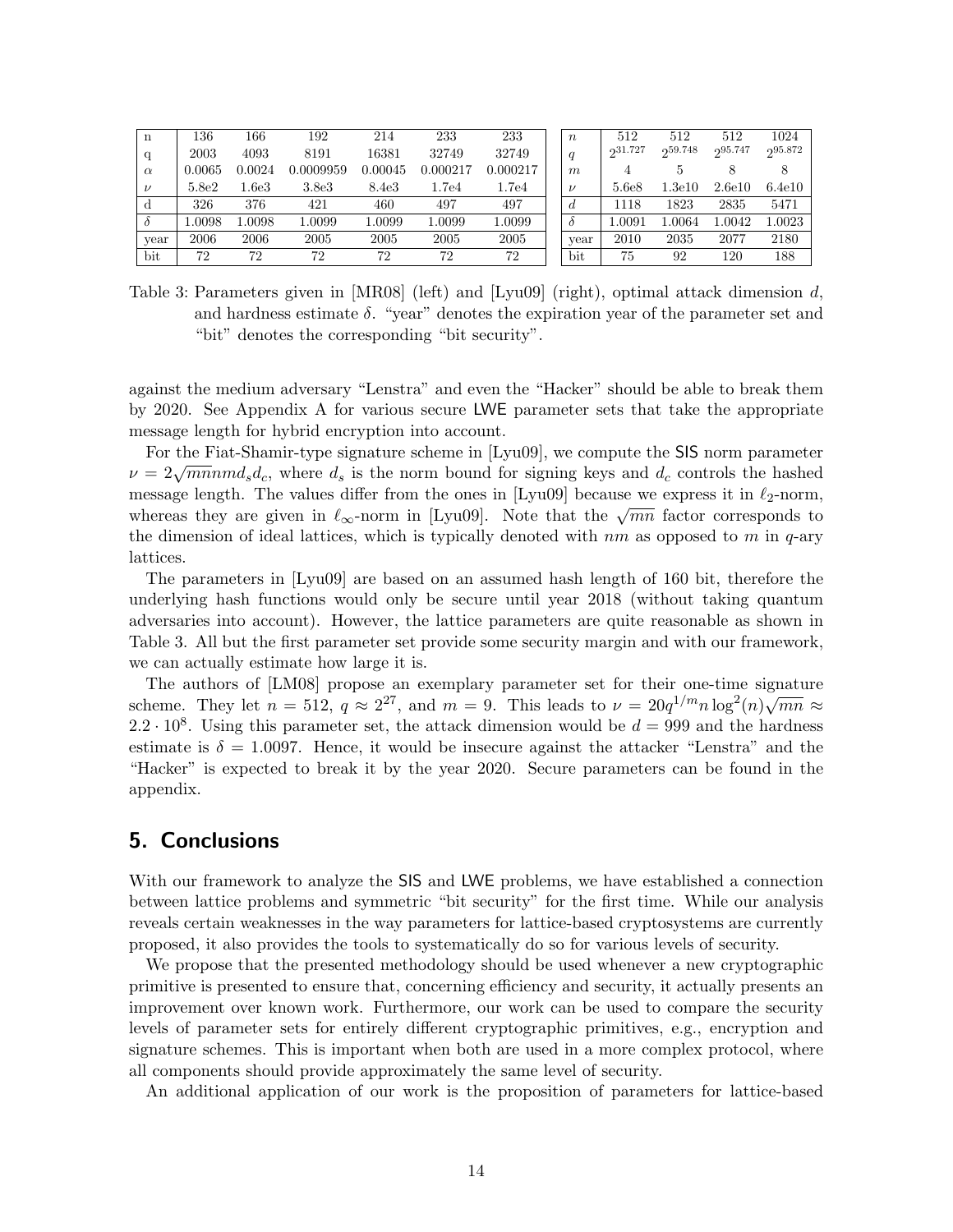signature and encryption schemes for which there were no known concrete parameter sets. Doing so has revealed that all schemes that require trapdoor matrices (short bases) are far from practical and seem to require an enormous effort to become so. On the other hand, we have also seen that there are quite competitive signature and encryption schemes already, especially those working in ideal lattices. Refer to Appendix A.3 for details.

To conclude, with our work we would like to draw renewed interest to the development of practical, strong lattice basis reduction algorithms for large dimensions as well as to further optimizing the parameter constraints for known lattice-based cryptosystems, which have mainly been of theoretic interest so far.

## Acknowledgments

The authors would like to thank Chris Peikert for pointing out an efficiency improvement for the trapdoor constructions and Oded Regev for very helpful and stimulating discussions about ring-LWE. Furthermore, they thank Vadim Lyubashevsky, Nigel Smart, and Bogdan Warinschi for their helpful comments and for reviewing parts of this work.

# References

| $[ADL+08]$     | Y. Arbitman, G. Dogon, V. Lyubashevsky, D. Micciancio, C. Peikert, and<br>A. Rosen. SWIFFTX: A proposal for the SHA-3 standard, 2008. In the First<br>SHA-3 Candidate Conference.                                                                                                                                                                                                        |
|----------------|------------------------------------------------------------------------------------------------------------------------------------------------------------------------------------------------------------------------------------------------------------------------------------------------------------------------------------------------------------------------------------------|
| $[A]$ it $96]$ | Miklós Ajtai. Generating hard instances of lattice problems (extended abstract).<br>In <i>STOC</i> , pages 99–108. ACM, 1996.                                                                                                                                                                                                                                                            |
| [AKS01]        | Miklós Ajtai, Ravi Kumar, and D. Sivakumar. A sieve algorithm for the shortest<br>lattice vector problem. In $STOC$ , pages 601–610. ACM, 2001.                                                                                                                                                                                                                                          |
| [AP09]         | Joël Alwen and Chris Peikert. Generating shorter bases for hard random lat-<br>tices. In Susanne Albers and Jean-Yves Marion, editors, STACS, volume 09001 of<br>Dagstuhl Seminar Proceedings, pages 75–86. Schloss Dagstuhl - Leibniz-Zentrum<br>fuer Informatik, Germany Internationales Begegnungs- und Forschungszentrum<br>fuer Informatik (IBFI), Schloss Dagstuhl, Germany, 2009. |
| [Bab86]        | László Babai. On Lovász' lattice reduction and the nearest lattice point problem.<br>Combinatorica, $6(1):1-13$ , 1986.                                                                                                                                                                                                                                                                  |
| $[BDR+96]$     | Matt Blaze, Whitfield Diffie, Ronald L. Rivest, Bruce Schneier, Tsutomu Shimo-<br>mura, Eric Thompson, and Michael Wiener. Minimal key lengths for symmetric<br>ciphers to provide adequate commercial security. A Report by an Ad Hoc Group<br>of Cryptographers and Computer Scientists, 1996.                                                                                         |
| [Boy10]        | Xavier Boyen. Lattice mixing and vanishing trapdoors: A framework for fully<br>secure short signatures and more. In Phong Q. Nguyen and David Pointcheval,<br>editors, Public Key Cryptography, volume 6056 of Lecture Notes in Computer<br><i>Science</i> , pages 499–517. Springer, 2010.                                                                                              |
|                |                                                                                                                                                                                                                                                                                                                                                                                          |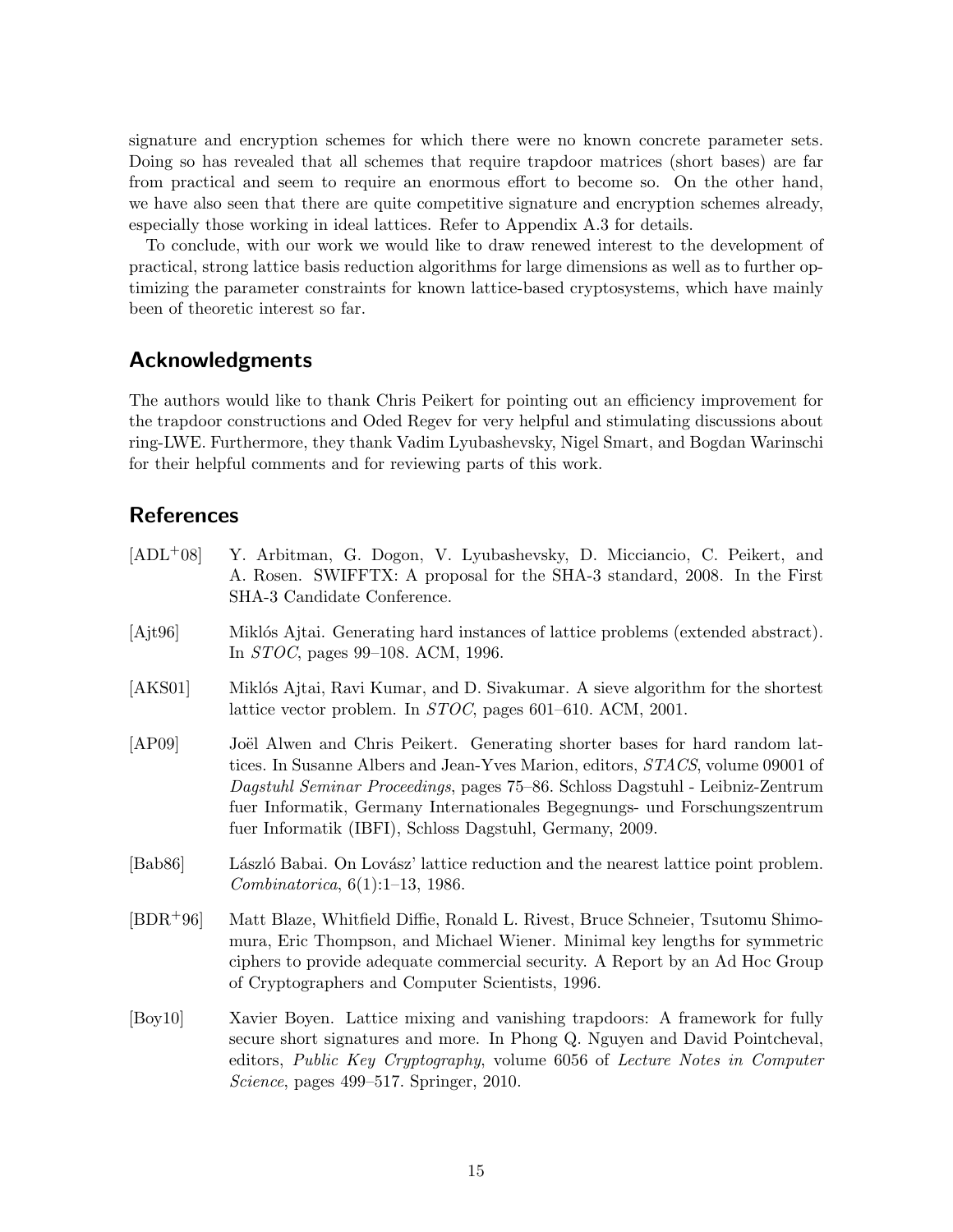- [CHKP10] David Cash, Dennis Hofheinz, Eike Kiltz, and Chris Peikert. Bonsai trees, or how to delegate a lattice basis. In Gilbert [Gil10], pages 523–552.
- [Dwo08] Cynthia Dwork, editor. Proceedings of the 40th Annual ACM Symposium on Theory of Computing, Victoria, British Columbia, Canada, May 17-20, 2008. ACM, 2008.
- [ECR09] ECRYPT2. Yearly report on algorithms and keysizes report D.SPA.7, 2009. available at http://www.ecrypt.eu.org/documents/D.SPA.7.pdf.
- [Gen09] Craig Gentry. Fully homomorphic encryption using ideal lattices. In Mitzenmacher [Mit09], pages 169–178.
- [GGH97] Oded Goldreich, Shafi Goldwasser, and Shai Halevi. Public-key cryptosystems from lattice reduction problems. In Burton S. Kaliski Jr., editor, CRYPTO, volume 1294 of LNCS, pages 112–131. Springer, 1997.
- [GHGKN06] Nicolas Gama, Nick Howgrave-Graham, Henrik Koy, and Phong Q. Nguyen. Rankin's constant and blockwise lattice reduction. In CRYPTO, volume 4117 of LNCS, pages 112–130. Springer, 2006.
- [Gil10] Henri Gilbert, editor. Advances in Cryptology EUROCRYPT 2010, 29th Annual International Conference on the Theory and Applications of Cryptographic Techniques, French Riviera, May 30 - June 3, 2010. Proceedings, volume 6110 of Lecture Notes in Computer Science. Springer, 2010.
- [GM03] Daniel Goldstein and Andrew Mayer. On the equidistribution of Hecke points. Forum Mathematicum 2003, 15:2, pages 165–189, 2003.
- [GN08a] Nicolas Gama and Phong Q. Nguyen. Finding short lattice vectors within mordell's inequality. In Dwork [Dwo08], pages 207–216.
- [GN08b] Nicolas Gama and Phong Q. Nguyen. Predicting lattice reduction. In Nigel P. Smart, editor, EUROCRYPT, volume 4965 of LNCS, pages 31–51. Springer, 2008.
- [GNR10] Nicolas Gama, Phong Q. Nguyen, and Oded Regev. Lattice enumeration using extreme pruning. In Gilbert [Gil10], pages 257–278.
- [GPV08] Craig Gentry, Chris Peikert, and Vinod Vaikuntanathan. Trapdoors for hard lattices and new cryptographic constructions. In Dwork [Dwo08], pages 197–206.
- [Gro96] Lov K. Grover. A fast quantum mechanical algorithm for database search. In STOC, pages 212–219. ACM, 1996.
- [HILL99] Johan Håstad, Russell Impagliazzo, Leonid A. Levin, and Michael Luby. A pseudorandom generator from any one-way function. SIAM J. Comput., 28(4):1364– 1396, 1999.
- [HPS98] Jeffrey Hoffstein, Jill Pipher, and Joseph H. Silverman. Ntru: A ring-based public key cryptosystem. In Joe Buhler, editor, ANTS, volume 1423 of LNCS, pages 267–288. Springer, 1998.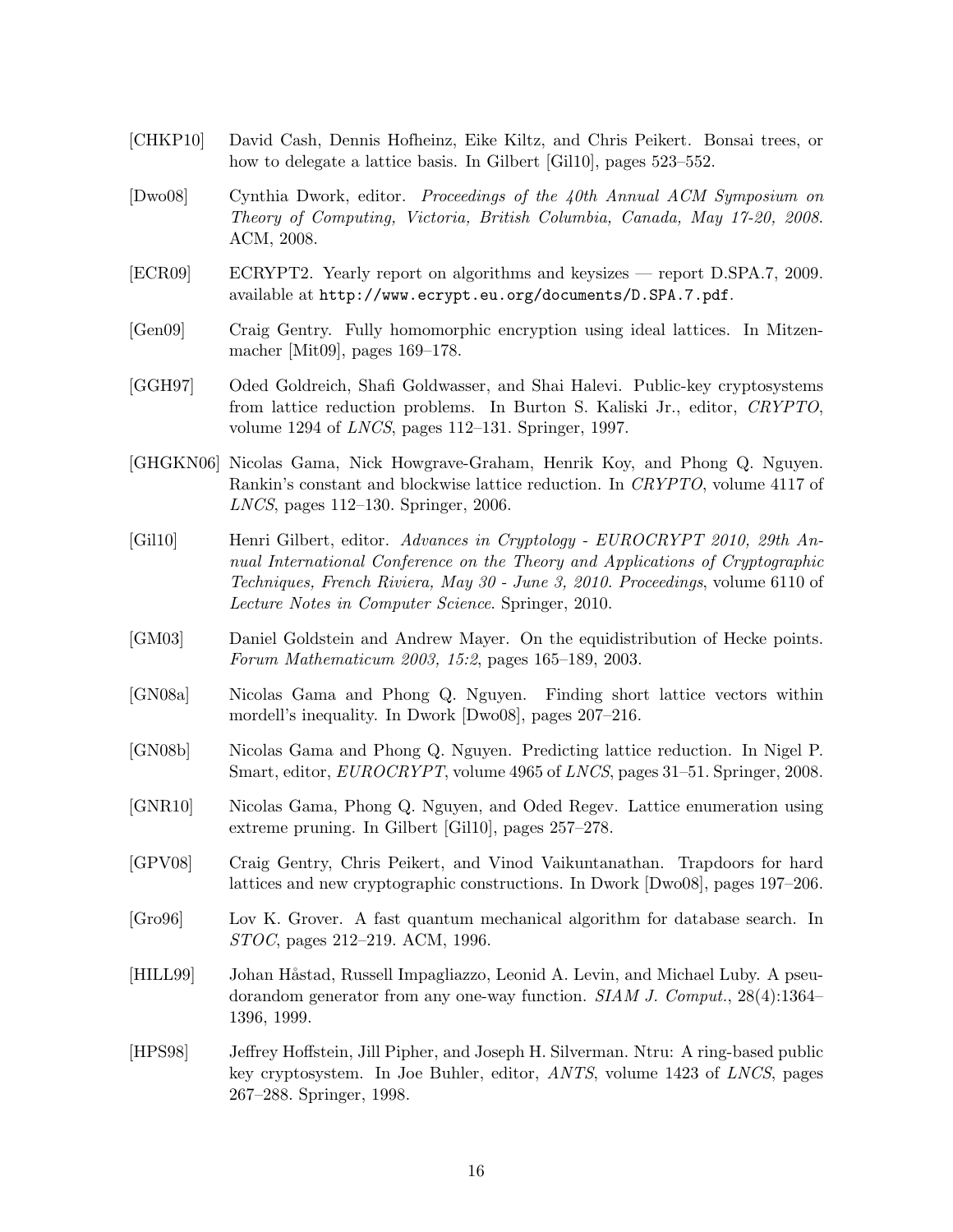- [KTX07] Akinori Kawachi, Keisuke Tanaka, and Keita Xagawa. Multi-bit cryptosystems based on lattice problems. In Tatsuaki Okamoto and Xiaoyun Wang, editors, Public Key Cryptography, volume 4450 of Lecture Notes in Computer Science, pages 315–329. Springer, 2007.
- [Len05] Arjen Lenstra. The Handbook of Information Security, chapter 114 Key Lengths. Wiley, 2005. available at http://www.keylength.com/biblio/ Handbook\_of\_Information\_Security\_-\_Keylength.pdf.
- [LLL82] Arjen Lenstra, Hendrik Lenstra, and László Lovász. Factoring polynomials with rational coefficients. Mathematische Annalen, 261(4):515–534, 1982.
- [LM06] Vadim Lyubashevsky and Daniele Micciancio. Generalized compact knapsacks are collision resistant. In Michele Bugliesi, Bart Preneel, Vladimiro Sassone, and Ingo Wegener, editors, ICALP (2), volume 4052 of LNCS, pages 144–155. Springer, 2006.
- [LM08] Vadim Lyubashevsky and Daniele Micciancio. Asymptotically efficient latticebased digital signatures. In Ran Canetti, editor, TCC, volume 4948 of LNCS, pages 37–54. Springer, 2008.
- [LPR10] Vadim Lyubashevsky, Chris Peikert, and Oded Regev. On ideal lattices and learning with errors over rings. In Gilbert [Gil10], pages 1–23.
- [LV01] Arjen Lenstra and Eric R. Verheul. Selecting cryptographic key sizes. J. Cryp $tology, 14(4):255-293, 2001.$
- [Lyu09] Vadim Lyubashevsky. Fiat-shamir with aborts: Applications to lattice and factoring-based signatures. In ASIACRYPT, volume 5912 of LNCS, pages 598– 616. Springer, 2009.
- [Mer89] Ralph C. Merkle. A certified digital signature. In Gilles Brassard, editor, CRYPTO, volume 435 of LNCS, pages 218–238. Springer, 1989.
- [Mic01] Daniele Micciancio. Improving lattice based cryptosystems using the hermite normal form. In Joseph H. Silverman, editor, CaLC, volume 2146 of LNCS, pages 126–145. Springer, 2001.
- [Mic07] Daniele Micciancio. Generalized compact knapsacks, cyclic lattices, and efficient one-way functions. Computational Complexity, 16(4):365–411, 2007. Prelim. in FOCS 2002.
- [Mit09] Michael Mitzenmacher, editor. Proceedings of the 41st Annual ACM Symposium on Theory of Computing, STOC 2009, Bethesda, MD, USA, May 31 - June 2, 2009. ACM, 2009.
- [MR07] Daniele Micciancio and Oded Regev. Worst-case to average-case reductions based on gaussian measures. SIAM J. Comput., 37(1):267–302, 2007.
- [MR08] Daniele Micciancio and Oded Regev. Lattice-based cryptography. In Daniel J. Bernstein, Johannes A. Buchmann, and Erik Dahmen, editors, Post-Quantum Cryptography, pages 147–191. Springer, 2008.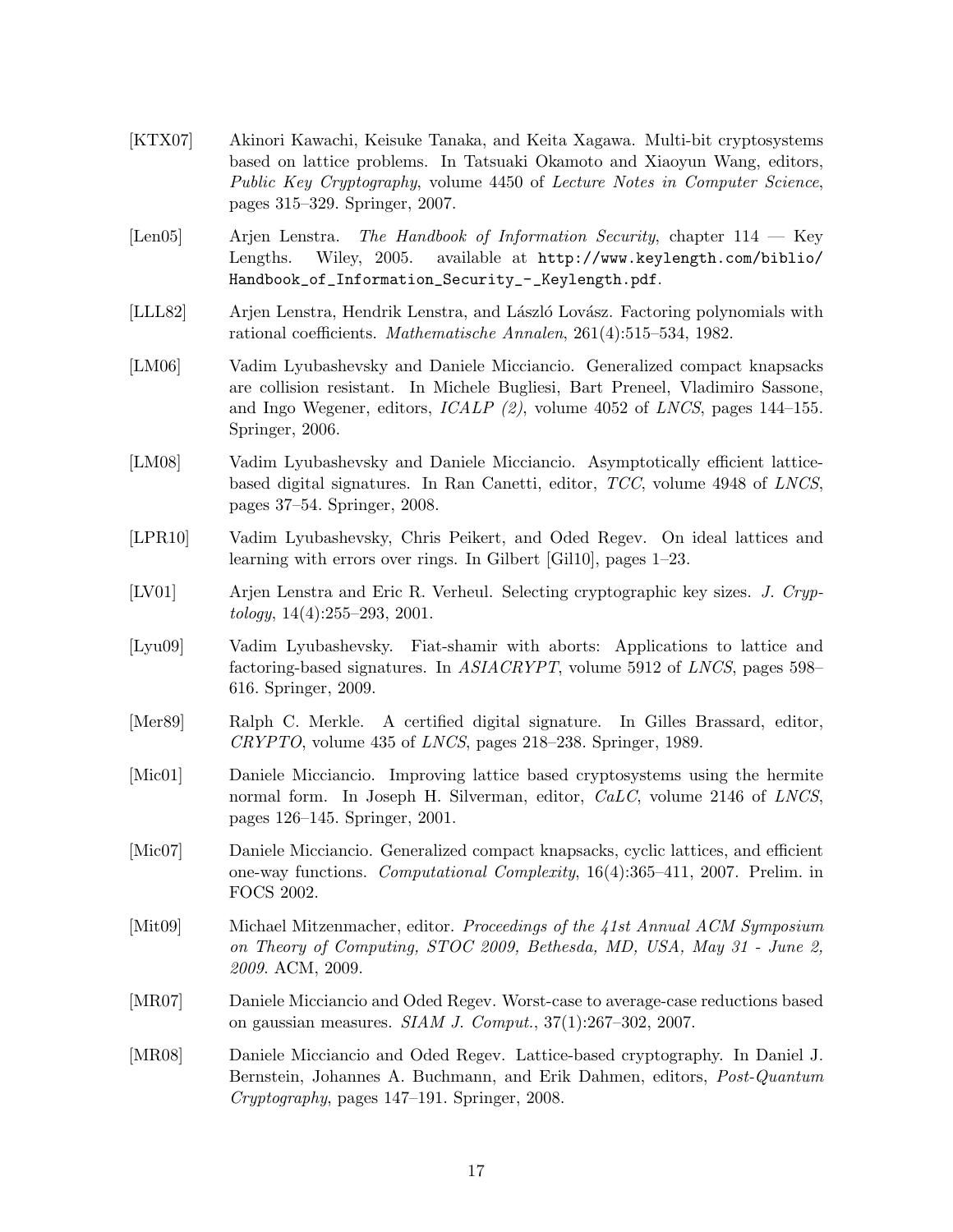| $\left[$ MV10 $\right]$ | Daniele Micciancio and Panagiotis Voulgaris. A deterministic single exponential<br>time algorithm for most lattice problems based on voronoi cell computations. In<br><i>STOC.</i> ACM, 2010.                                                |
|-------------------------|----------------------------------------------------------------------------------------------------------------------------------------------------------------------------------------------------------------------------------------------|
| [Pei07]                 | Chris Peikert. Limits on the hardness of lattice problems in $\ell_p$ norms. In IEEE<br>Conference on Computational Complexity, pages 333–346. IEEE Computer Soci-<br>ety, 2007.                                                             |
| [Pei09]                 | Chris Peikert. Public-key cryptosystems from the worst-case shortest vector prob-<br>lem: extended abstract. In Mitzenmacher [Mit09], pages 333–342.                                                                                         |
| [Pei10]                 | Chris Peikert. An efficient and parallel gaussian sampler for lattices. In Tal<br>Rabin, editor, CRYPTO, volume 6223 of Lecture Notes in Computer Science,<br>pages $80-97$ . Springer, 2010.                                                |
| [PR06]                  | Chris Peikert and Alon Rosen. Efficient collision-resistant hashing from worst-<br>case assumptions on cyclic lattices. In Shai Halevi and Tal Rabin, editors, TCC,<br>volume 3876 of <i>LNCS</i> , pages $145-166$ . Springer, 2006.        |
| [PVW08]                 | Chris Peikert, Vinod Vaikuntanathan, and Brent Waters. A framework for ef-<br>ficient and composable oblivious transfer. In David Wagner, editor, CRYPTO,<br>volume 5157 of <i>LNCS</i> , pages $554-571$ . Springer, 2008.                  |
| [PW08]                  | Chris Peikert and Brent Waters. Lossy trapdoor functions and their applications.<br>In Dwork [Dwo08], pages $187-196$ .                                                                                                                      |
| [Reg09]                 | Oded Regev. On lattices, learning with errors, random linear codes, and cryp-<br>tography. J. $ACM$ , 56(6), 2009.                                                                                                                           |
| [Reg10]                 | Oded Regev. Regularity lemma for ring-lwe, 2010. Personal communication,<br>June 2010.                                                                                                                                                       |
| [RS09]                  | Alon Rosen and Gil Segev. Chosen-ciphertext security via correlated products.<br>In Omer Reingold, editor, <i>TCC</i> , volume 5444 of <i>LNCS</i> , pages 419–436. Springer,<br>2009.                                                       |
| [Rüc10]                 | Markus Rückert. Strongly unforgeable signatures and hierarchical identity-based<br>signatures from lattices without random oracles. In Nicolas Sendrier, editor,<br>$PQCrypto$ , volume 6061 of <i>LNCS</i> , pages 182–200. Springer, 2010. |
| [Sch87]                 | Claus-Peter Schnorr. A hierarchy of polynomial time lattice basis reduction<br>algorithms. Theor. Comput. Sci., $53:201-224$ , 1987.                                                                                                         |
| [SE94]                  | Claus-Peter Schnorr and M. Euchner. Lattice basis reduction: Improved prac-<br>tical algorithms and solving subset sum problems. Mathematical Programming,<br>$66:181-199, 1994.$                                                            |
| [Sho]                   | Victor Shoup. Number theory library (NTL) for C++. http://www.shoup.net/<br>$nt1/$ .                                                                                                                                                         |
| $[\text{Sho}97]$        | Peter W. Shor. Polynomial-time algorithms for prime factorization and discrete<br>logarithms on a quantum computer. SIAM J. Comput., $26(5)$ :1484-1509, 1997.                                                                               |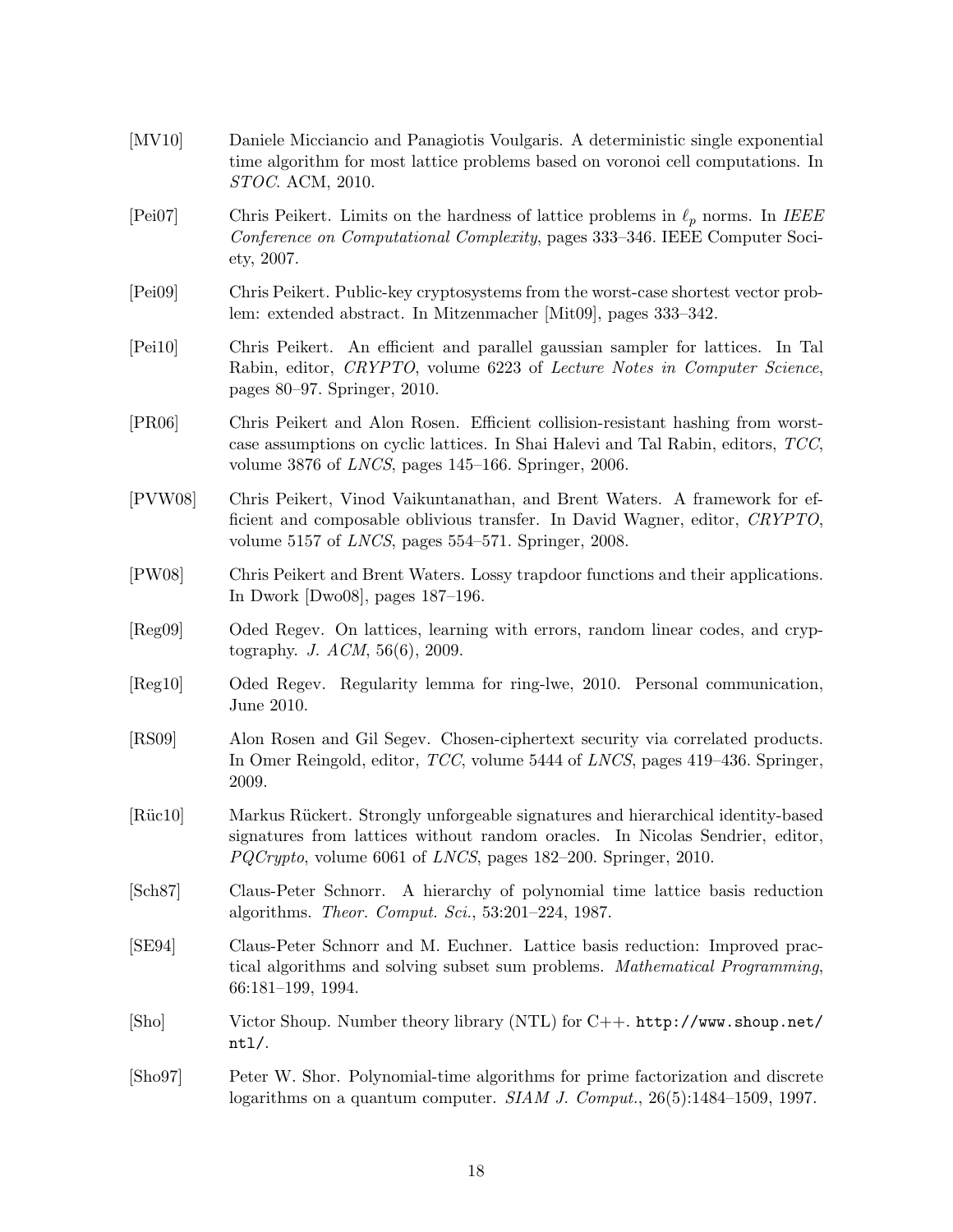[SSTX09] Damien Stehl´e, Ron Steinfeld, Keisuke Tanaka, and Keita Xagawa. Efficient public key encryption based on ideal lattices. In ASIACRYPT 2009, volume 5912 of LNCS, pages 617–635. Springer, 2009.

## A. Selecting Secure Parameters

In the following, we apply our framework in the "reverse" direction, i.e., we generate secure parameter sets for various schemes out of their original description, such that they require a small enough  $\delta$  when attacked with an HSVP solver. The resulting parameters are exemplary because most schemes allow various trade-offs.

We cover essentially every published lattice-based signature and encryption scheme and also some unpublished variants. Moreover, due to our modular three-tier approach, it is easy to include new schemes, that use LWE or SIS as their security assumption. For each scheme, one needs to figure out the exact (not asymptotic) parameter relations and constraints as functions of the main security parameter  $n$ . In addition, we let the worst-case to average-case reduction be a guiding principle for choosing the modulus  $q$ . In conjunction with the averagecase reduction from SIS (signatures) or LWE (encryption), these parameter relations specify the type of lattice that needs to be "attacked" in order to break the scheme. For signature schemes, the resulting instance of SIS immediately yields the hardness estimate  $\delta$  via Conjecture 2. As for encryption schemes, we need to exploit the duality of SIS and LWE before making such a statement. Once we have the hardness estimate  $\delta = \delta(n)$ , we can easily determine the least n, such that it provides sufficient hardness against various attacker types and for the desired period of time via Conjecture 3. All parameter sets correspond to security against the attacker type "Lenstra" but the analysis easily extends to any other type.

We will conclude this section with a set of remarks about our findings.

For some of the schemes, we require ideal lattices and some additional notation. We define ideal lattices over the ring  $\mathbf{R} = \mathbb{Z}_q[x]/\langle f \rangle$  for an irreducible polynomial f of degree n. The description  $A$  in q-ary lattices is replaced by a small number of degree-n polynomials, denoted with  $\hat{\mathbf{a}} = (\mathbf{a}_1, \ldots, \mathbf{a}_m) \in \mathbb{R}^m$ . Since  $\mathbb{R}^m \cong \mathbb{Z}_q^{mn}$ , the parameter m is in  $\Omega(\log(n))$  for ideal lattices. The resulting lattices dimension, however, is  $mn = \Omega(n \log(n))$ . In addition, in ideal lattices, the matrix-vector product  $Av$  is replaced with the product  $\hat{\mathbf{a}} \circledast \hat{\mathbf{v}} := \sum_{i=1}^{m} \mathbf{a}_i \mathbf{v}_i$  (modulo  $f$  and  $q$ ).

#### A.1. Signature Schemes

All modern lattice-based signature schemes are based on the hardness of the SIS problem. In other words, for each scheme, we can easily describe an equivalent instance of SIS in terms of the parameters  $n, m, q, \nu$  that also fully determine the hardness estimate  $\delta$  for HSVP. For our choices of  $n, m$ , and  $q$ , by the following worst-case to average-case reduction, the SIS instances in dimension  $m$  are provably at least as hard as all instances of the shortest vector problem in dimension *n*.

**Proposition 5 (Worst-case to Average-case [GPV08])** For any  $m \leq \text{poly}(n)$ ,  $\nu \leq \text{poly}(n)$ , and for any prime  $q \geq \nu \omega(\sqrt{n \log(n)})$ , the average-case problem SIS $(n, m, q, \nu)$  is as hard as approximating the SIVP in the worst case within certain  $\gamma = \nu \tilde{O}(\sqrt{n})$  factors.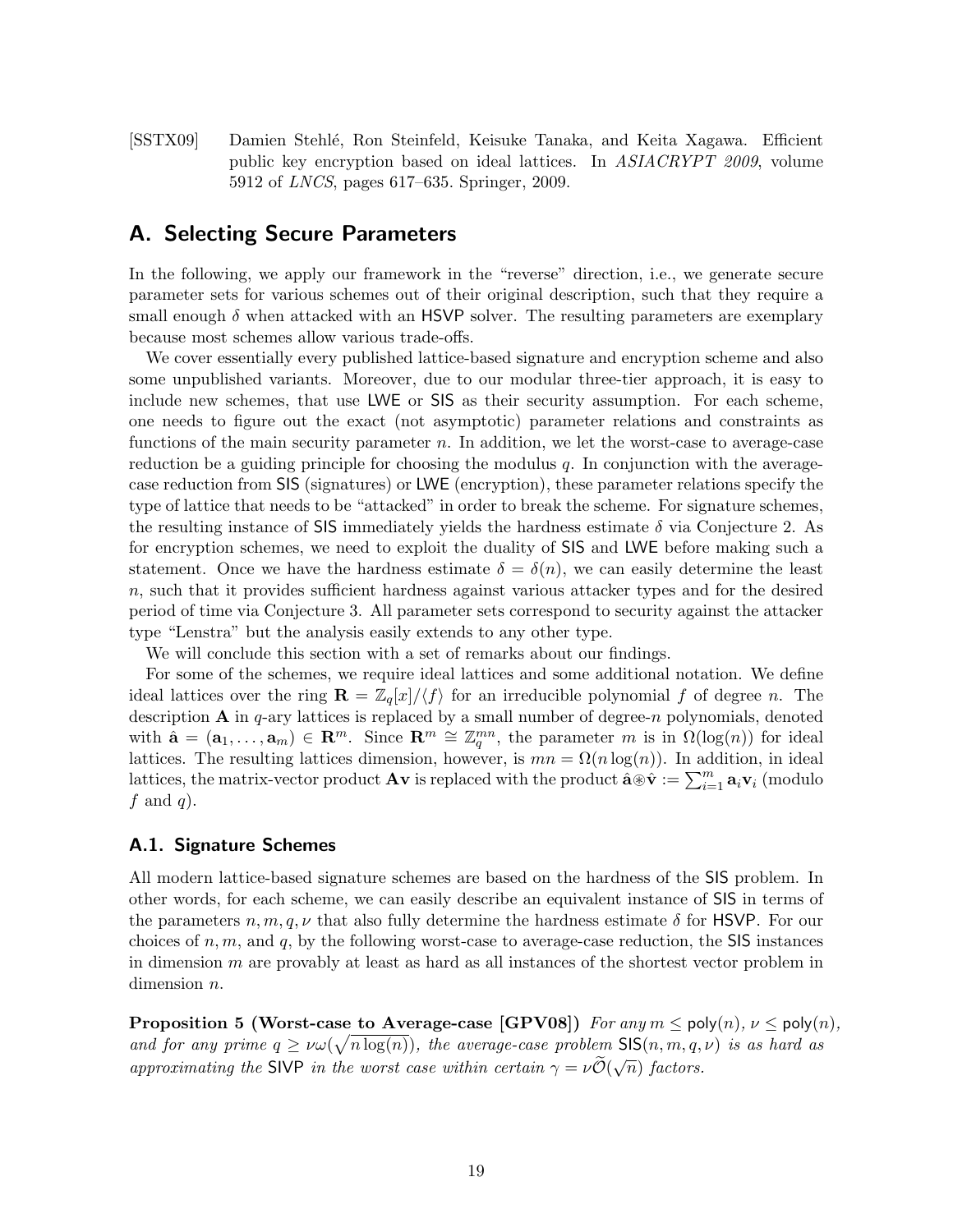Using the attacker dimension d of Proposition 1, we can compute  $\delta = \sqrt[d]{\nu/q^{n/d}}$ . We let q be governed by a constraint in the worst-case to average-case reduction. As this constraint introduces a circular dependency, we typically choose a fixed relation  $q \geq n^t$ , for  $t \in \mathbb{N}$ , before the other parameters to resolve this issue. Having these relations at hand, we can also fix a  $\delta$ and find suitable  $n, m, q, \nu$  such that they are valid parameters that guarantee security until the desired year. Combined with the infeasible values for  $\delta$  for each year and attacker type (Table 2) we generate tables that present suitable parameters for each signature scheme. We propose exemplary parameters for GPV [GPV08], Lyubashevsky's treeless signature scheme [Lyu09], the ideal lattice variant of GPV, the Bonsai tree scheme [CHKP10], its ideal lattice variant, and the Lyubashevsky-Micciancio one-time signature scheme [LM08].

GPV Signatures. The GPV signature scheme [GPV08] is due to Gentry, Peikert, and Vaikuntanathan. It benefits from the improved trapdoor generation algorithm in [AP09], which demands  $m_1 \geq (1+\varphi)n \log_2(q), m_2 \geq (4+2\varphi)n \log_2(q), m = m_1+m_2$ , and odd prime  $q \geq 3$  (q has to satisfy  $q \geq \nu \omega(\sqrt{n \log n})$ , for the worst-case to average-case reduction). For our choices of n  $(n \ge 100)$ , m  $(m \ge 1000)$ , and  $q (q \ge n^3)$ ,  $\varphi = 0.1$  is a suitable choice. For  $\varphi = 0.1$ , the statistical distance from uniformity,  $m_2 \cdot q^{-\varphi n/2}$  in [AP09], is smaller than  $2^{-80}$ .

The most recent sampling algorithm [Pei10] improves the efficiency of the signature generation process in GPV and in all derived schemes. However, it does not change the parameters.

The GPV scheme is strongly unforgeable in the random oracle model as long as the respective  $\sim$ instance of SIS with norm bound  $\nu = 2s\sqrt{m}$  is hard, for a Gaussian parameter  $s \ge (1+20\sqrt{m_1})$ .  $\omega\left(\sqrt{\log(n)}\right)$ . Choosing  $\log(n)$  for  $\omega\left(\sqrt{\log(n)}\right)$  we get  $\nu = 2(1+20\sqrt{m_1})\log(n)\sqrt{m}$ .<sup>5</sup>

We choose  $m_1 = \lfloor (1 + 0.1)n \log_2(q) \rfloor$  and  $m_2 = \lfloor (4 + 0.2)n \log_2(q) \rfloor$ . For q we choose the smallest prime bigger than  $n^t$  for the smallest t such that  $q \geq 2\nu\sqrt{n}\log_2(n)$  (worst-case to average-case reduction). In our case, we could choose a prime  $q \geq n^4$ . Messages are mapped to  $\mathbb{Z}_q^n$  via a full-domain hash. This set is always bigger than  $2^{\lambda}$ .

Here we describe the structure of the scheme, in order to compute the key and signature sizes. The parameters for GPV are presented in Table 4.

Secret Key:  $S \in \mathbb{Z}^{m \times m}$  with  $||S|| \leq 20n \log(q)$ . A close look at the trapdoor construction allows to store the key in  $2m_1m_2 + m_1 \log_2(q)$  bits, without storing the orthogonalized basis. This implies that generating signatures gets a bit more expensive, as it requires computation of the QR decomposition of the trapdoor basis.

**Public Key:**  $A \in \mathbb{Z}_q^{n \times m}$ , i.e,  $nm \log_2(q)$  bits. Signature:  $\sigma \in \mathbb{Z}^m$  with  $\|\sigma\|_2 \leq s\sqrt{m}$ , i.e.,  $m \log_2(s\sqrt{m})$  bits.

<sup>&</sup>lt;sup>5</sup>This choice is suitable for all dimensions  $m \geq 83$ ; for those m, the smoothing parameter index  $\epsilon$  (see [MR07, Pei07, GPV08| for more details) is smaller than 2<sup>-79</sup>. This renders the statistical distance between a uniform distribution and the "blurred" lattice negligible (i.e.,  $2^{-80}$ ). This is due to the fact that  $\log(m) \ge$  $\sqrt{\log(2m(1+1/\epsilon))/\pi}$  for  $m \geq 83$  and  $\lambda_1^{\infty}(\mathbb{Z}^*) = 1$  (a lattice constant) in [GPV08, Lemma 4.3], using [Pei07, Lemma 3.5].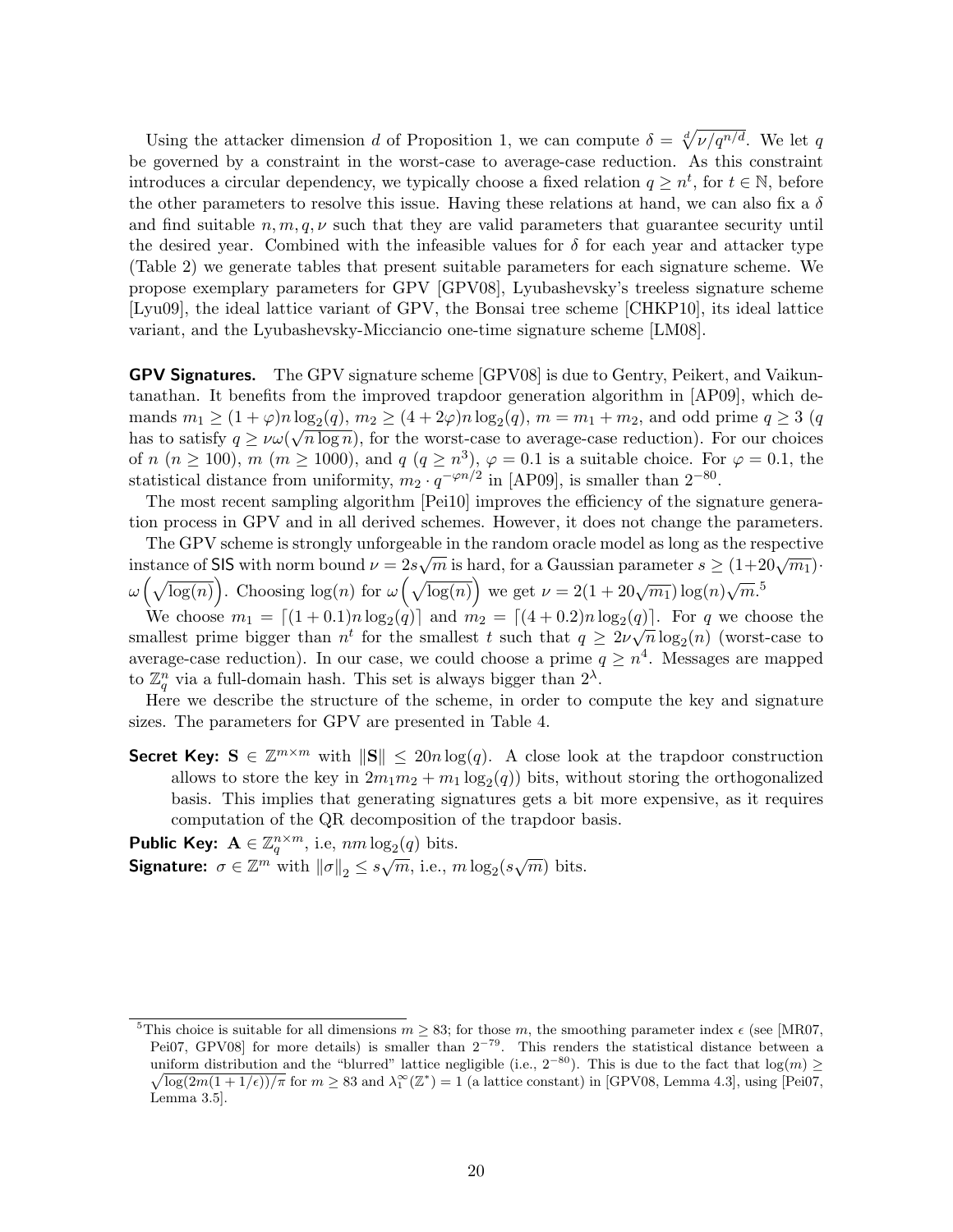|         | vear             | 2018         | 2010          | 2020         | 2030       | 2040         | 2050       | 2060         | 2070         | 2080         | 2090         |
|---------|------------------|--------------|---------------|--------------|------------|--------------|------------|--------------|--------------|--------------|--------------|
|         |                  | 160          | 225           | 246          | 264        | 285          | 306        | 324          | 345          | 366          | 384          |
| Lenstra | $\boldsymbol{n}$ | 330          | 289           | 338          | 391        | 440          | 489        | 542          | 592          | 641          | 695          |
|         |                  | $1.19e + 10$ | $6.98e + 0.9$ | $1.31e + 10$ | $2.34e+10$ | $3.75e + 10$ | $5.72e+10$ | $8.63e + 10$ | $1.23e + 11$ | $1.69e + 11$ | $2.33e + 11$ |
|         | m <sub>1</sub>   | 12148        | 10396         | 12494        | 14815      | 17001        | 19222      | 21660        | 23989        | 26298        | 28871        |
|         | $\boldsymbol{m}$ | 58531        | 50087         | 60198        | 71380      | 81913        | 92615      | 104359       | 115583       | 126709       | 139103       |
|         | sk               | 137613       | 100780        | 145562       | 204654     | 269498       | 344507     | 437415       | 536545       | 644799       | 777112       |
|         | pk               | 78904        | 57779         | 83462        | 117348     | 154538       | 197556     | 250834       | 307694       | 369782       | 445659       |
|         | $\sigma$         | 154          | 130           | 158          | 190        | 221          | 252        | 286          | 320          | 353          | 390          |

Table 4: Recommended parameters for GPV signatures. The rows correspond to attacker types and the columns correspond to security until a given year. Sizes are in kilobytes (kB).

Ideal GPV. In [SSTX09], the authors explain how to create an ideal-lattice variant of the GPV signature, in order to reduce the key sizes of the secret and public key. This variant comes with  $\mathcal{O}(n)$  verification time and signature length. Here we apply their idea and instantiate the GPV scheme with ideal lattices.

Choose  $k > 0$  and  $n = 2^k$  for the smallest possible k,  $\sigma = 1$  and  $\rho = \lceil 1 + \log_3(q) \rceil$ . The choose  $\kappa > 0$  and  $n = 2$  for the smallest possible  $\kappa$ ,  $\delta = 1$  and  $\rho = |1 + \log_3(q)|$ . The ring **R** is  $\mathbf{R} = \mathbb{Z}_q[x]/(x^n + 1)$ . Choose the norm bound  $d = s\sqrt{mn}$ . No bound on  $\tilde{L}$  is known, but it is always possible to assume  $\tilde{L} \leq L = \sqrt{2n(9\rho + \sigma)}$ . The dimension has to satisfy  $m \geq (\lceil \log_2(q) \rceil + 1)(\sigma + \rho)$ , we choose m equal to that bound. Choose the Gaussian parameter as  $s = \tilde{L} \log(n) = \sqrt{2n(9\rho + \sigma)} \cdot \log(n)$ . The modulus q is chosen to be the smallest prime bigger than or equal to  $n^7$  satisfying  $q \equiv 3 \pmod{8}$ , as in that case  $m > \log_2(q)/\log_2(2d)$  and  $q > 4dmn\sqrt{n}\log_2(n)$  hold. With  $\|\sigma\|_2 \leq d$  we have  $\nu^{(2)} = 2d$  (in the Euclidean norm). We can use the same bound 2d in the maximum norm, i.e.,  $\nu = 2d$ .

The parameters for Ideal-GPV are presented in Table 5.

Here we describe the structure of the scheme, in order to compute the key and signature sizes. Instead of storing the trapdoor basis, which implies the necessity to calculate orthogonalizations on the fly, it would also we possible to store the Gram-Schmidt orthogonalized basis.

**Secret Key:** Trapdoor  $S \in \mathbb{Z}^{mn \times mn}$  such that  $\hat{a}\hat{s_i} \equiv 0 \mod q$  for every column  $\hat{s}$  in S (interpreted as an element of  $\mathbf{R}^m$ ). The basis length is  $\|\mathbf{S}\| \leq \sqrt{2n(9\rho + \sigma)}$ . When looking closely at the construction, we find that the trapdoor can be reconstructed from  $\sigma(m-\sigma)n\sqrt{\sigma n} + \rho(m-\rho)n\log_2(3)$  bits.

**Public Key:**  $\hat{\mathbf{a}} \in \mathbb{R}^m$  determining the ideal lattice, i.e.,  $mn \log_2(q)$  bits. **Signature:**  $\sigma \in \mathbb{R}^m$  with  $\|\sigma\|_2 \leq d$ , i.e.,  $mn \log_2(d)$  bits.

|         | vear             | 2018         | 2010         | 2020         | 2030       | 2040         | 2050         | 2060         | 2070         | 2080         | 2090       |
|---------|------------------|--------------|--------------|--------------|------------|--------------|--------------|--------------|--------------|--------------|------------|
|         |                  | 160          | 225          | 246          | 264        | 285          | 306          | 324          | 345          | 366          | 384        |
| Lenstra | $\boldsymbol{n}$ | 256          | 256          | 256          | 256        | 256          | 512          | 512          | 512          | 512          | 512        |
|         |                  | $7.21e + 16$ | $7.21e + 16$ | $7.21e + 16$ | $7.21e+16$ | $7.21e + 16$ | $9.22e + 18$ | $9.22e + 18$ | $9.22e + 18$ | $9.22e + 18$ | $9.22e+18$ |
|         | m                | 2204         | 2204         | 2204         | 2204       | 2204         | 2688         | 2688         | 2688         | 2688         | 2688       |
|         | sk               | 5072         | 5072         | 5072         | 5072       | 5072         | 14550        | 14550        | 14550        | 14550        | 14550      |
|         | pk               | 3857         | 3857         | 3857         | 3857       | 3857         | 10584        | 10584        | 10584        | 10584        | 10584      |
|         | $\sigma$         | 1151         | 1151         | 1151         | 1151       | 1151         | 2957         | 2957         | 2957         | 2957         | 2957       |

Table 5: Recommended parameters for Ideal-GPV signatures. The rows correspond to attacker types and the columns correspond to security until a given year. Sizes are in kilobytes  $(kB)$ .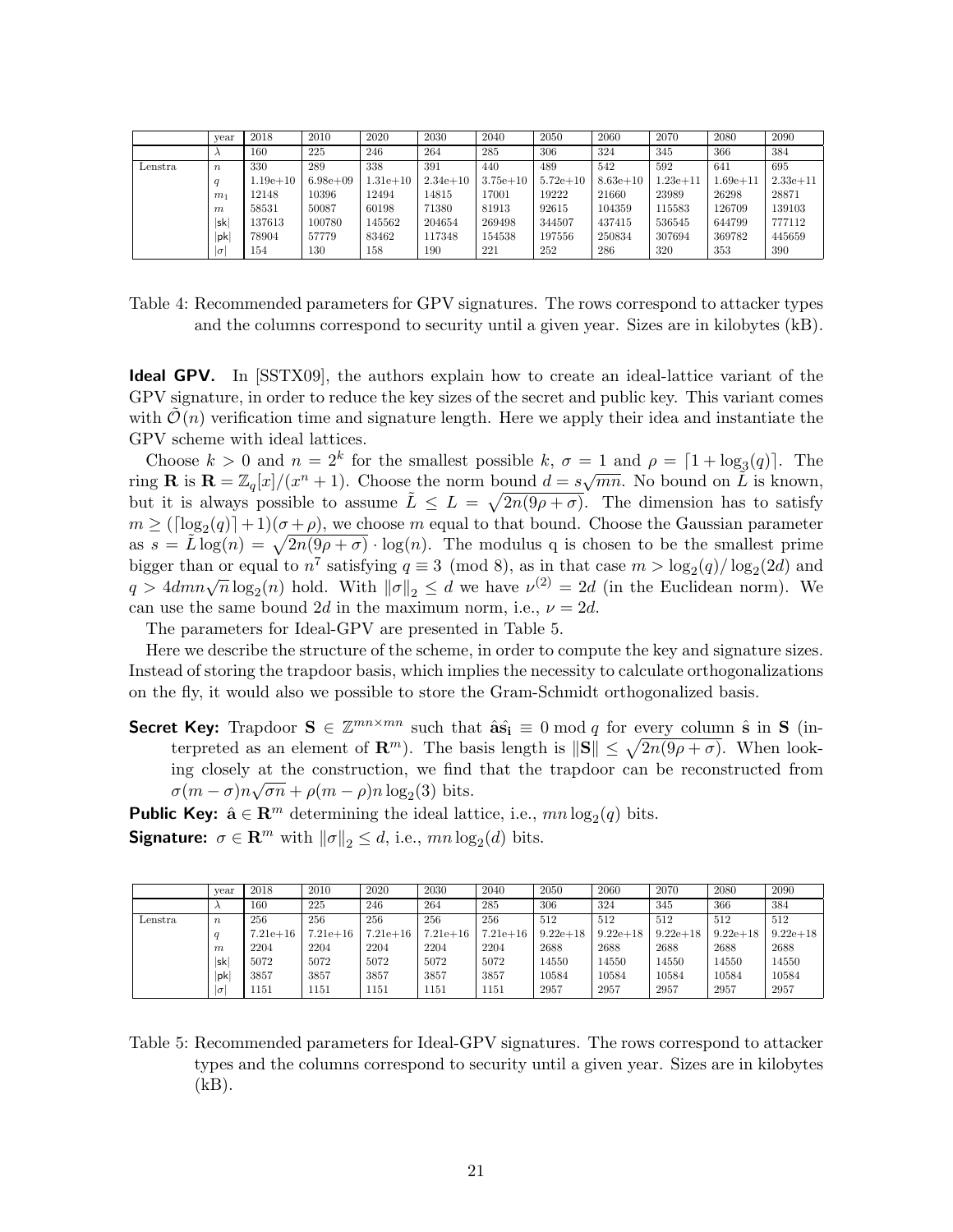**Bonsai Trees.** Here we describe the original Bonsai tree scheme by Cash, Hofheinz, Kiltz, and Peikert [CHKP10]. It does not require random oracles for the security proof of existential unforgeability. A modified version by Rückert  $\lbrack \text{Rücl}0 \rbrack$  with essentially the same efficiency supports strong unforgeability. The Bonsai tree scheme makes use of the [AP09] trapdoor, which was used in the GPV case as well.

The parameters are:  $m_1 = \lfloor (1 + \varphi)n \log_2(q) \rfloor, m_2 = \lfloor (4 + 2\varphi)n \log_2(q) \rfloor$ , hashed message length  $\lambda$ , total dimension  $m = m_1 + (\lambda + 1)m_2$ .<sup>6</sup> Again, we can use  $\varphi = 0.1$ . We choose the Gaussian parameter  $s = (1 + 20\sqrt{m_1})\log(n)$  and let  $q \geq n^5$ . If there exists a PPT attack against unforgeability on the signature scheme, then there is a PPT algorithm attacking SIS for  $\nu = 2s\sqrt{m}$ . For the overview of the parameters, refer to Table 6.

Here we describe the keys and the signature of the scheme, in order to derive the key and signature sizes.

- **Secret Key:**  $S \in \mathbb{Z}^{(m_1+m_2)\times(m_1+m_2)}$  with  $||S|| \leq 20n \log(q)$ . A close look at the trapdoor construction allows to store the key in  $2m_1m_2 + m_1 \log_2(q)$  bits, without storing the orthogonalized basis. This implies that generating signatures gets a bit more expensive, as it requires computation of the QR decomposition of the trapdoor basis.
- **Public Key:**  $A_0 \in \mathbb{Z}_q^{n \times (m_1+m_2)}$ ,  $A_j^{(k)} \in \mathbb{Z}_q^{n \times m_2}$ , 2 $\lambda$  many, i.e.,  $n(m_1 + m_2) \log_2(q) + 2\lambda$ .  $nm_2 \log_2(q)$  bits.

**Signature:**  $\sigma \in \mathbb{Z}^m$  with  $\|\sigma\|_2 \leq s\sqrt{m}$ , i.e.,  $m \log_2(s\sqrt{m})$  bits.

|         | vear             | 2018         | 2010         | 2020         | 2030         | 2040         | 2050         | 2060         | 2070         | 2080         | 2090         |
|---------|------------------|--------------|--------------|--------------|--------------|--------------|--------------|--------------|--------------|--------------|--------------|
|         |                  | 160          | 225          | 246          | 264          | 285          | 306          | 324          | 345          | 366          | 384          |
| Lenstra | $\boldsymbol{n}$ | 360          | 322          | 377          | 436          | 491          | 547          | 607          | 663          | 718          | 779          |
|         |                  | $6.05e + 12$ | $3.46e + 12$ | $7.62e + 12$ | $1.58e + 13$ | $2.85e + 13$ | $4.90e + 13$ | $8.24e + 13$ | $1.28e + 14$ | $1.91e + 14$ | $2.87e + 14$ |
|         | m <sub>1</sub>   | 16814        | 14755        | 17746        | 21027        | 24142        | 27364        | 30867        | 34179        | 37468        | 41155        |
|         | m <sub>2</sub>   | 64199        | 56334        | 67758        | 80282        | 92177        | 104479       | 117854       | 130499       | 143058       | 157137       |
|         | m                | 10352853     | 12746239     | 16753972     | 21295757     | 26386764     | 32102417     | 38333417     | 45186833     | 52539754     | 60538900     |
|         | sk               | 263622       | 203006       | 293655       | 412243       | 543426       | 698141       | 888308       | 1089142      | 1308834      | 1579092      |
|         | pk               | 38483319     | 41622485     | 65819290     | 99143682     | 141070584    | 194564698    | 262099312    | 342149385    | 436157286    | 552063776    |
|         | $\sigma$         | 32290        | 39799        | 53067        | 68312        | 85551        | 105088       | 126602       | 150405       | 176114       | 204315       |

Table 6: Recommended parameters for Bonsai signature scheme. The rows correspond to attacker types and the columns correspond to security until a given year. Sizes are in kilobytes (kB).

Note that there is an improvement due to Boyen [Boy10] that reduces the dimension of the generated signatures at the expense of a stronger assumption. Unfortunately, this improvement does not seem to yield practical parameters either.

Ideal Bonsai. Here we describe how to instantiate the Bonsai tree scheme of [CHKP10] with ideal lattices. As the security reduction to a worst case problem is stated in the infinity norm (and this norm is more natural for ideal lattices and ring elements) we describe the scheme using the infinity norm. Following  $[**STX09**]$ , the parameters are: *n* which is a power of 2,  $f = x^{n} + 1$ , prime  $q \equiv 3 \pmod{8}$ ,  $\sigma = 1$ ,  $\rho = \lceil \log_3(q) + 1 \rceil$ . The output length of a secure hash function is denoted by  $\lambda$ . We choose  $\tilde{L} = \sqrt{2n(9\rho + \sigma)}$  as bound for the length of the trapdoor. **R** is again the ring  $\mathbb{Z}_q[x]/\langle f \rangle$ . We use a Gaussian parameter  $s = \tilde{L} \log(n)$  and  $d = s\sqrt{mn}$ .

 $6$ We apply the original construction due to Peikert, as mentioned in a footnote in [CHKP10].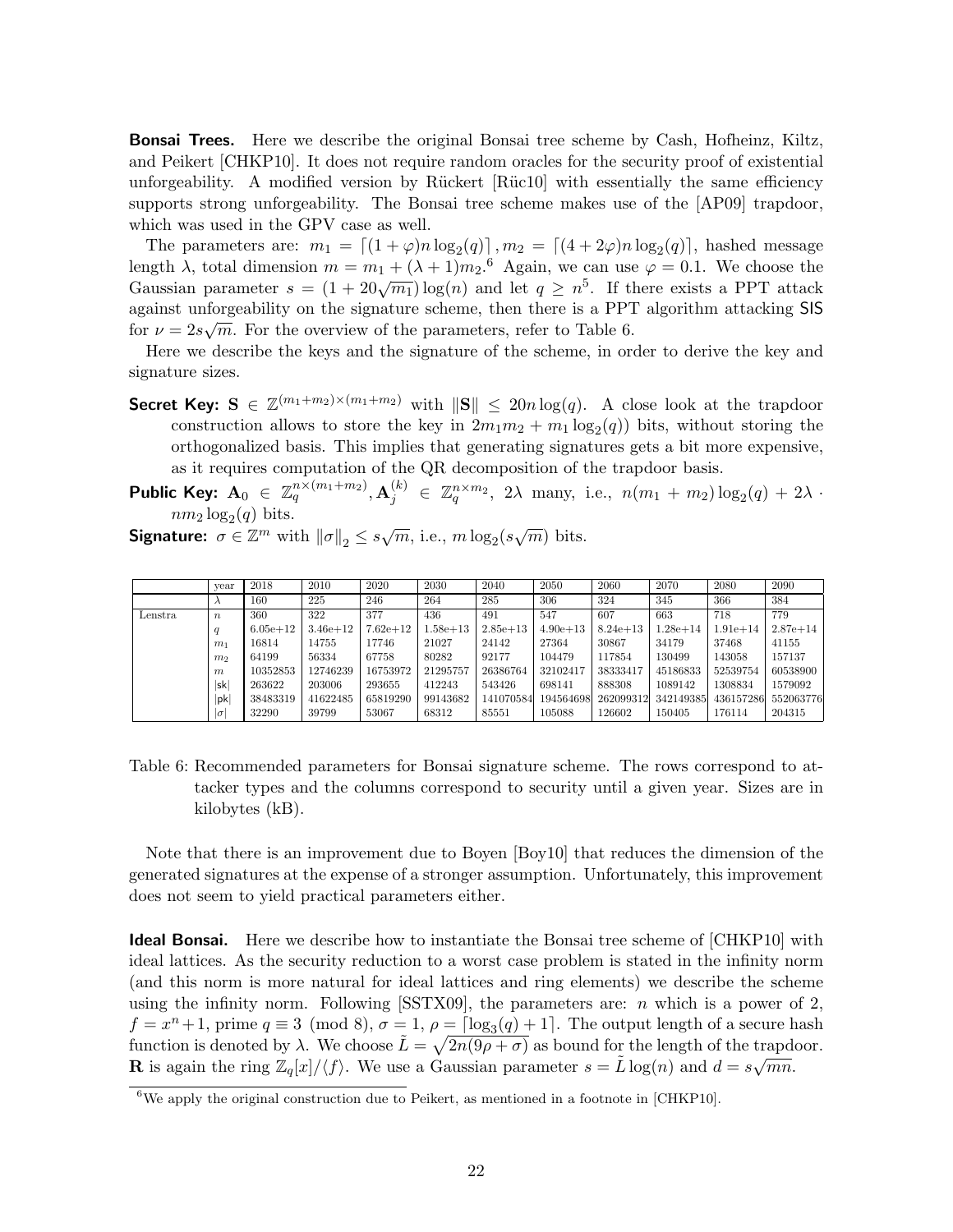It is required that  $m_1 + m_2 \geq (\log(q)) + 1)(\sigma + r)$ . We can choose  $m_1 = \sigma = 1$  and  $m_2 = \left[ \log (q) + 1 \right] (\sigma + \rho) - 1$ . Let  $m = m_1 + (\lambda + 1)m_2$ . Following the worst-case to averagecase reduction for ideal lattices, we choose a prime  $q \geq n^8$  such that  $m > \log_2(q)/\log_2(2d)$ case reduction for ideal lattices, we choose a prime  $q \ge n$  such that  $m > \log_2(q)/\log_2(2a)$ <br>and  $q > 4dmn\sqrt{n}\log_2(n)$ . The corresponding approximation factor for SIS is  $\nu = 2d$ . The overview of the parameters for the Ideal Bonsai scheme are presented in Table 7.

Here we describe the keys and the signature of the scheme, in order to derive the key and signature sizes. Instead of storing the trapdoor basis, which implies the necessity to calculate orthogonalizations on the fly, it would also we possible to store the Gram-Schmidt orthogonalized basis.

Secret Key: Trapdoor  $S \in \mathbb{Z}^{mn \times mn}$  such that  $\hat{a}\hat{s_i} \equiv 0 \mod q$  for every column  $\hat{s}$  in S (interpreted as an element of  $\mathbf{R}^m$ ). The basis length is  $\|\mathbf{S}\| \leq \sqrt{2n(9\rho + \sigma)}$ . When looking closely at the construction, we find that the trapdoor can be reconstructed from  $\sigma(m-\sigma)n\sqrt{\sigma n} + \rho(m-\rho)n\log_2(3)$  bits.

Public Key:  $\hat{\mathbf{a}}_0 \in \mathbf{R}^{m_1 + m_2}, \, \hat{\mathbf{b}}_i^{(k)}$  $i^{(k)}$  for  $k \in \{0,1\}$  and  $i \in \{1,\ldots,\lambda\}$ , random elements in  $\mathbb{R}^{m_2}$ , i.e.,  $n \log_2(q) \cdot (m_1 + m_2 + 2\lambda m_2)$  Bits

**Signature:**  $\sigma \in \mathbf{R}^m$  with  $\|\sigma\|_2 \leq s\sqrt{mn}$ , i.e.,  $mn \log_2(s\sqrt{mn})$  bits.

|         | vear             | 2018         | 2010         | 2020         | 2030         | 2040         | 2050         | 2060         | 2070         | 2080         | 2090         |
|---------|------------------|--------------|--------------|--------------|--------------|--------------|--------------|--------------|--------------|--------------|--------------|
|         | $\lambda$        | 160          | 225          | 246          | 264          | 285          | 306          | 324          | 345          | 366          | 384          |
| Lenstra | $\boldsymbol{n}$ | 512          | 512          | 1024         | 1024         | 1024         | 1024         | 1024         | 1024         | 1024         | 2048         |
|         | $\boldsymbol{q}$ | $4.72e + 21$ | $4.72e + 21$ | $1.21e + 24$ | $1.21e + 24$ | $1.21e + 24$ | $1.21e + 24$ | $1.21e + 24$ | $1.21e + 24$ | $1.21e + 24$ | $3.09e + 26$ |
|         | m <sub>1</sub>   |              |              |              |              |              |              |              |              |              |              |
|         | m <sub>2</sub>   | 2447         | 2447         | 3020         | 3020         | 3020         | 3020         | 3020         | 3020         | 3020         | 3595         |
|         | $\boldsymbol{m}$ | 393968       | 553023       | 745941       | 800301       | 863721       | 927141       | 981501       | 1044921      | 1108341      | 1384076      |
|         | lskl             | 14639        | 14639        | 42667        | 42667        | 42667        | 42667        | 42667        | 42667        | 42667        | 120603       |
|         | pk               | 1772856      | 2488603      | 7459410      | 8003010      | 8637210      | 9271410      | 9815010      | 10449210     | 11083410     | 30449672     |
|         | $ \sigma $       | 635248       | 900169       | 2562702      | 2754533      | 2978756      | 3203399      | 3396263      | 3621613      | 3847310      | 10080821     |

Table 7: Recommended parameters for Ideal Bonsai signature scheme. The rows correspond to attacker types and the columns correspond to security until a given year. Sizes are in kilobytes (kB).

It is noticeable that for the ideal Bonsai signature scheme, we need to choose a bigger modulus  $q$  than for the original Bonsai tree scheme.

LM-OTS. The one-time signature scheme of [LM08] does not require random oracles, and it is asymptotically optimal (almost linear in the security parameter  $n$ ) in concerns of key size and signature/verification time. It is equipped with a security proof of worst-case complexity assumptions. Using a tree construction it can be transformed into a regular signature scheme, with logarithmic overhead [Mer89]. The LM-OTS scheme is based on the collision resistant hash function of [LM06, Mic07, PR06]:  $H \in \mathcal{H}_{\mathbf{R},m} = \{H_{\hat{\mathbf{a}}}: \hat{\mathbf{a}} \in \mathbf{R}^m\}$  that maps elements from  $\mathbf{R}^m$  to  $\mathbf{R}$ . For a  $\lambda$ -bit message signing and verification take time  $\mathcal{O}(\lambda) + \mathcal{O}(n)$ , signature size is  $\mathcal{O}(n)$ .

We fix the ring defining polynomial and operate in  $\mathbf{R} = \mathbb{Z}_q[x]/\langle x^n + 1 \rangle$ . We choose a prime  $q \geq n^3$  and  $m = \lceil \log(n) \rceil$ , as proposed in the original work [LM08]. The main parameter n is chosen to be a power of 2. Messages are encoded in  $\{-1,0,1\}^n$ , but  $|\{-1,0,1\}^n| \geq 2^{\lambda}$  does not introduce an additional constraint here.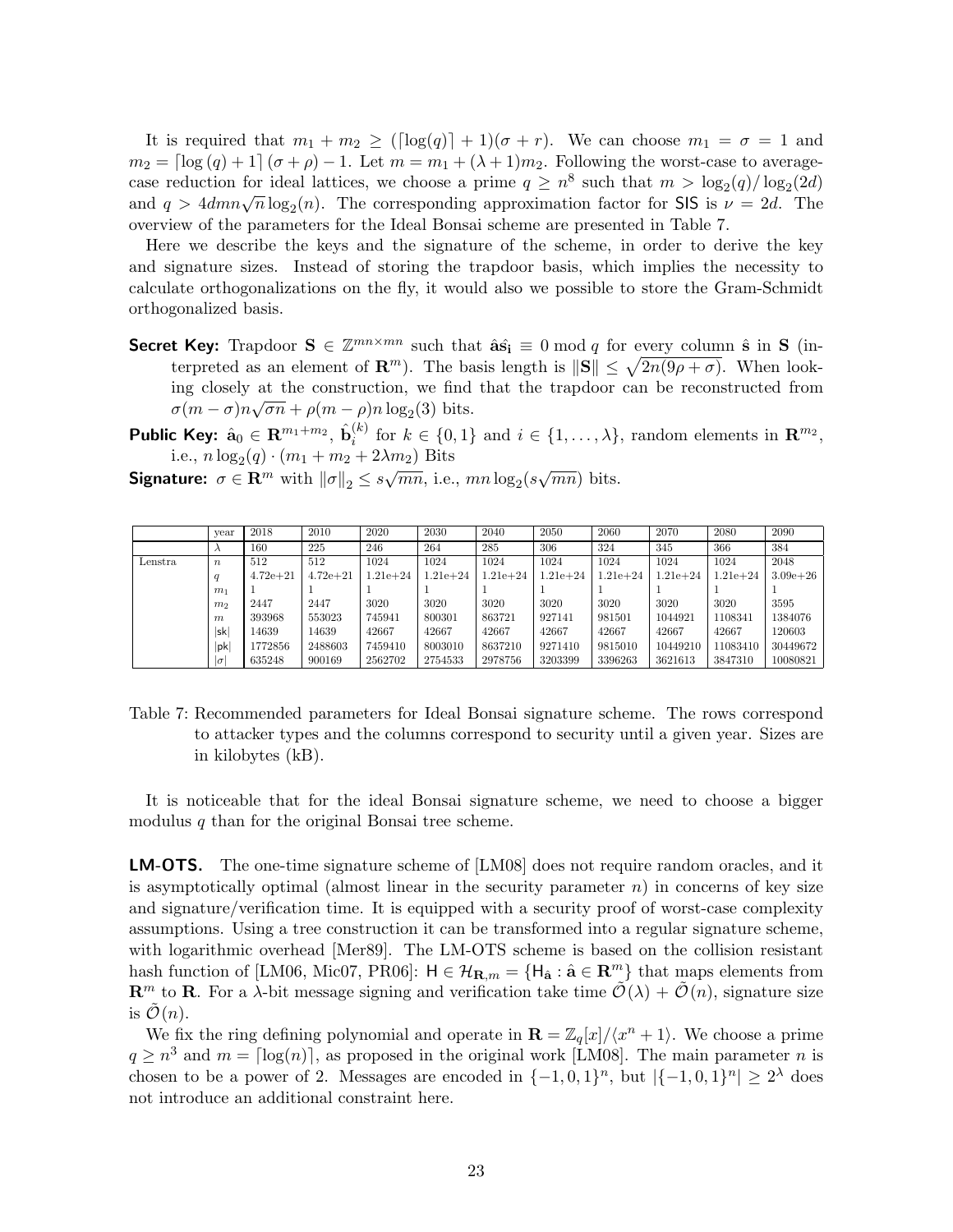An attacker that, after seeing a signature/message pair, can output a valid signature of another message, can use a polynomial-time algorithm to find a collision in the underlying another message, can use a polynomial-time algorithm to find a consion in the underlying<br>hash function and from this we derive  $\nu = 20q^{1/m} n \log^2(n) \sqrt{mn}$  for SIS. See Table 8 for the proposed LM-OTS parameters.

**Secret Key:**  $\hat{\mathbf{k}} \in \mathbf{R}^m, \hat{\mathbf{l}} \in \mathbf{R}^m$  with  $\Big\|$  $\hat{\mathbf{k}}\Big\|_{\infty} \leq 5 \lfloor \log_2(n) \rfloor q^{1/m}, \Big\|$  $\hat{\mathbf{l}}\Big\|_{\infty} \leq 5n \lfloor \log_2(n) \rfloor q^{1/m}, \text{ i.e, }$  $mn \log_2(5 \lfloor \log_2(n) \rfloor q^{1/m}) + mn \log_2(5n \lfloor \log_2(n) \rfloor q^{1/m})$  bits.

**Public Key:**  $H \in \mathcal{H}_{\mathbf{R},m}$ ,  $H(\hat{\mathbf{k}})$ ,  $H(\hat{\mathbf{l}})$ , i.e.,  $mn \log_2(q) + 2 \cdot n \log_2(q)$  bits. H is shared among all users and generated from a trusted source of random bits, e.g., from the random bits of π.

**Signature:**  $\sigma \in \mathbb{R}^m$  with  $\|\sigma\|_{\infty} \leq 10q^{1/m}n \log^2(n)$ , i.e.,  $mn \log_2(10q^{1/m}n \log^2(n))$  bits.

|         | vear             | 2018          | 2010          | 2020         | 2030          | 2040          | 2050          | 2060        | 2070        | 2080        | 2090        |
|---------|------------------|---------------|---------------|--------------|---------------|---------------|---------------|-------------|-------------|-------------|-------------|
|         |                  | 160           | 225           | 246          | 264           | 285           | 306           | 324         | 345         | 366         | 384         |
| Lenstra | $\boldsymbol{n}$ | 1024          | 1024          | 1024         | 1024          | 1024          | 1024          | 2048        | 2048        | 2048        | 2048        |
|         |                  | $1.07e + 0.9$ | $1.07e + 0.9$ | $1.07e + 09$ | $1.07e + 0.9$ | $1.07e + 0.9$ | $1.07e + 0.9$ | $8.59e+0.9$ | $8.59e+0.9$ | $8.59e+0.9$ | $8.59e+0.9$ |
|         | $\boldsymbol{m}$ |               |               |              |               |               |               |             |             |             |             |
|         | sk               | 8.71          | 8.71          | 8.71         | 8.71          | 8.71          | 8.71          | 19.83       | 19.83       | 19.83       | 19.83       |
|         | pk               | 33.75         | 33.75         | 33.75        | 33.75         | 33.75         | 33.75         | 82.5        | 82.5        | 82.5        | 82.5        |
|         | $\sigma$         | 20.29         | 20.29         | 20.29        | 20.29         | 20.29         | 20.29         | 48.62       | 48.62       | 48.62       | 48.62       |

Table 8: Recommended parameters for LM-OTS signature scheme. The rows correspond to attacker types and the columns correspond to security until a given year. Sizes are in kilobytes (kB).

Lyubashevsky Treeless Signatures. In [Lyu09] Lyubashevsky presents a signature scheme secure in the random oracle model with key generation, signing, and verification time  $\mathcal{O}(n)$ . Its security is based on the hardness of approximating the shortest, non-zero vector to within a factor of  $\tilde{\mathcal{O}}(n^2)$  in lattices corresponding to ideals in  $\mathbf{R} = \mathbb{Z}[x]/\langle x^n + 1 \rangle$ .

The parameters involved are: n, a power of 2, an integer m, an integer  $d_c$  such that  $2^{d_c}\binom{n}{d_c}$  $\binom{n}{d_c} \geq$  $2^{\lambda}$  (for encoding messages), and a prime integer  $q \geq (2d_s+1)^m \cdot 2^{-128/n}$ .

If the scheme is not strongly unforgeable, then there exists a polynomial time algorithm that If the scheme is not strongly unlorgeable, then there exists a polynomial time as<br>solves SIS in every lattice corresponding to ideals in **R** for  $\nu = 2\sqrt{mn} \cdot nmd_s d_c$ .

We choose  $m = \lceil \log_2(n) \rceil$  and compute the smallest  $d_c$  such that  $2^{d_c}\binom{n}{d_c}$  $\binom{n}{d_c} \geq 2^{\lambda}$  holds. Further, for  $d_s$  we choose the smallest value such that  $q \geq 4m^2n^{2.5}d_s d_c \log(n)$  and  $m >$  $log(q)/log(2mnd_s d_c)$  hold because of the worst-case to average-case reduction. This choice of parameters implies that finding collisions in the underlying hash function is hard. Notice that the scheme allows various trade-offs. For example, a larger  $d_s$  increases the key size but allows for smaller  $m$ , as demonstrated in [Lyu09]. The scheme has the following structure. See [Lyu09] for a full description of the numerous parameters. Our proposed parameter sets are in Table 9.

**Secret Key:**  $\hat{\mathbf{s}} \in \mathbb{R}^m$  with  $\|\hat{\mathbf{s}}\|_{\infty} \leq d_s$ , i.e,  $mn \log_2(2d_s + 1)$  bits for a typically small  $d_s$ . **Public Key:**  $H \in \mathcal{H}_{R,m}$ ,  $H(\hat{\mathbf{s}}) \in \mathbf{R}$ , i.e.,  $n \log_2(q)$  bits. H is again global. **Signature:**  $\sigma \in \mathbb{R}^m$  with  $\|\sigma\|_{\infty} \leq mnd_s d_c$ , i.e.,  $mn \log_2(2mnd_s d_c + 1)$  bits.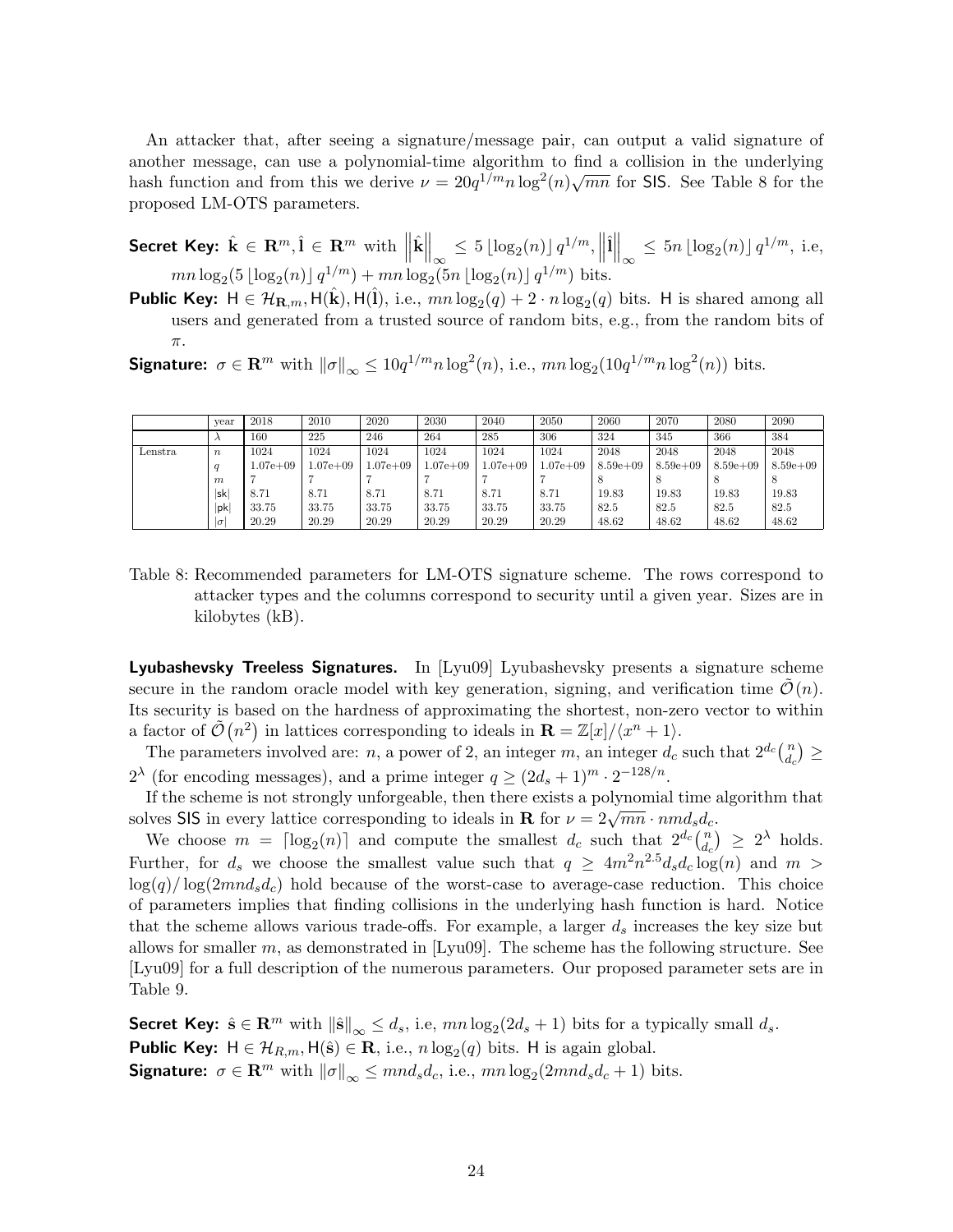|         | vear             | 2018       | 2010         | 2020         | 2030         | 2040         | 2050         | 2060         | 2070         | 2080         | 2090         |
|---------|------------------|------------|--------------|--------------|--------------|--------------|--------------|--------------|--------------|--------------|--------------|
|         | $\lambda$        | 160        | 225          | 246          | 264          | 285          | 306          | 324          | 345          | 366          | 384          |
| Lenstra | $\boldsymbol{n}$ | 512        | 512          | 512          | 512          | 1024         | 1024         | 1024         | 1024         | 1024         | 1024         |
|         |                  | $3.81e+12$ | $7.25e + 12$ | $7.25e + 12$ | $1.32e + 13$ | $4.77e + 13$ | $1.03e + 14$ | $1.03e + 14$ | $1.03e + 14$ | $1.03e + 14$ | $1.03e + 14$ |
|         | m                |            |              |              | 9            | 10           | 10           | 10           | 10           | 10           | 10           |
|         | $d_c$            | 23         | 37           | 41           | 45           | 40           | 44           | 48           | 52           | 56           | 59           |
|         | $d_s$            | 13         | 14           | 14           | 15           | 12           | 13           | 13           | 13           | 13           | 13           |
|         | sk               | 2.67       | 2.73         | 2.73         | 2.79         | 5.8          | 5.94         | 5.94         | 5.94         | 5.94         | 5.94         |
|         | pk               | 2.61       | 2.67         | 2.67         | 2.72         | 5.68         | 5.82         | 5.82         | 5.82         | 5.82         | 5.82         |
|         | $ \sigma $       | 12.03      | 12.48        | 12.56        | 12.69        | 29.04        | 29.35        | 29.51        | 29.65        | 29.79        | 29.88        |

Table 9: Recommended parameters for treeless signatures. The rows correspond to attacker types and the columns correspond to security until a given year. Sizes are in kilobytes  $(kB)$ .

Our parameters for the year 2020 lead to comparable sizes for keys and signatures as the parameters in the weakest sample instantiation of [Lyu09].

#### A.2. Encryption Schemes

We discuss the parameter choice for the multi-bit variant of Regev's cryptosystem [Reg09, KTX07, PVW08, MR08], the dual-LWE cryptosystem [GPV08, Pei09], and the trapdoor-LWE scheme [RS09, Pei09]. For each scheme, we also present a "ring" version that uses an ideal lattice version of LWE [LPR10]. After briefly recalling the LWE assumption, we describe its modification for rings and deal with decryption errors.

THE LWE ASSUMPTION. Let  $n \in \mathbb{N}$ ,  $m \leq \text{poly}(n)$ ,  $q \leq \text{poly}(n)$ , and  $\alpha > 0$ . Furthermore, let  $\mathbf{A} \stackrel{\$}{\leftarrow} \mathbb{Z}_q^{n \times m}$ ,  $\mathbf{s} \stackrel{\$}{\leftarrow} \mathbb{Z}_q^n$ , and  $\mathbf{e} \stackrel{\$}{\leftarrow} \chi_\alpha^m$  with  $\chi_\alpha$  being a discretized Gaussian distribution with standard deviation  $\alpha q/\sqrt{2\pi}$  and mean zero. A theorem in [Reg09] states that  $\mathbf{v} \leftarrow \mathbf{A}^t \mathbf{s} + \mathbf{e}$ standard deviation  $\frac{\partial q}{\partial x}$  and mean zero. A theorem in [regos] states that  $\mathbf{v} \leftarrow \mathbf{A} \mathbf{s} + \mathbf{e}$ <br>is indistinguishable from uniform if  $\alpha > \sqrt{n}/q$  by a worst-case to average-case reduction, i.e., solving decision LWE implies solving several worst-case lattice problems in dimension  $n$  with approximation factors in  $\mathcal{O}(n/\alpha)$ . Thus, choosing a large  $\alpha$  ensures worst-case hardness but it increases the probability of a decryption error. We let this reduction govern the choice of  $\alpha$  but there are further restrictions, coming from the individual cryptosystems. Regev's reduction relies on quantum computation but it was "dequantized" by Peikert in [Pei09]. Although Peikert requires  $q = 2^{\mathcal{O}(n)}$  for the dequantization to work, we stick to  $q = \text{poly}(n)$ . It is more practical and, similar to SIS, the worst-case to average-case reduction should not be more than a guideline for choosing actual parameters. Since there is a circular dependency in the parameters, we will make a sensible choice for q before choosing the remaining parameters. Having chosen a complete set of parameters, we verify that all constraints are satisfied.

The assumption that  $(A, v)$  is close to uniform helps in proving CPA security of all subsequent constructions. In Regev's LWE construction it is used to show indistinguishability of the public key from uniform, while dual-LWE and trapdoor-LWE rely on this assumption for proving the same for the ciphertexts. The uniform distribution of ciphertexts (Regev) and keys (dual, trapdoor) is ensured by the particular choice of  $m$  by the leftover-hash lemma [HILL99]. To get  $2^{-\kappa}$ -uniformity, we essentially require that  $\sqrt{q^n/|D|^m} \leq 2^{-\kappa}$ , where  $D \subset \mathbb{Z}$  is the set from which we choose our randomness.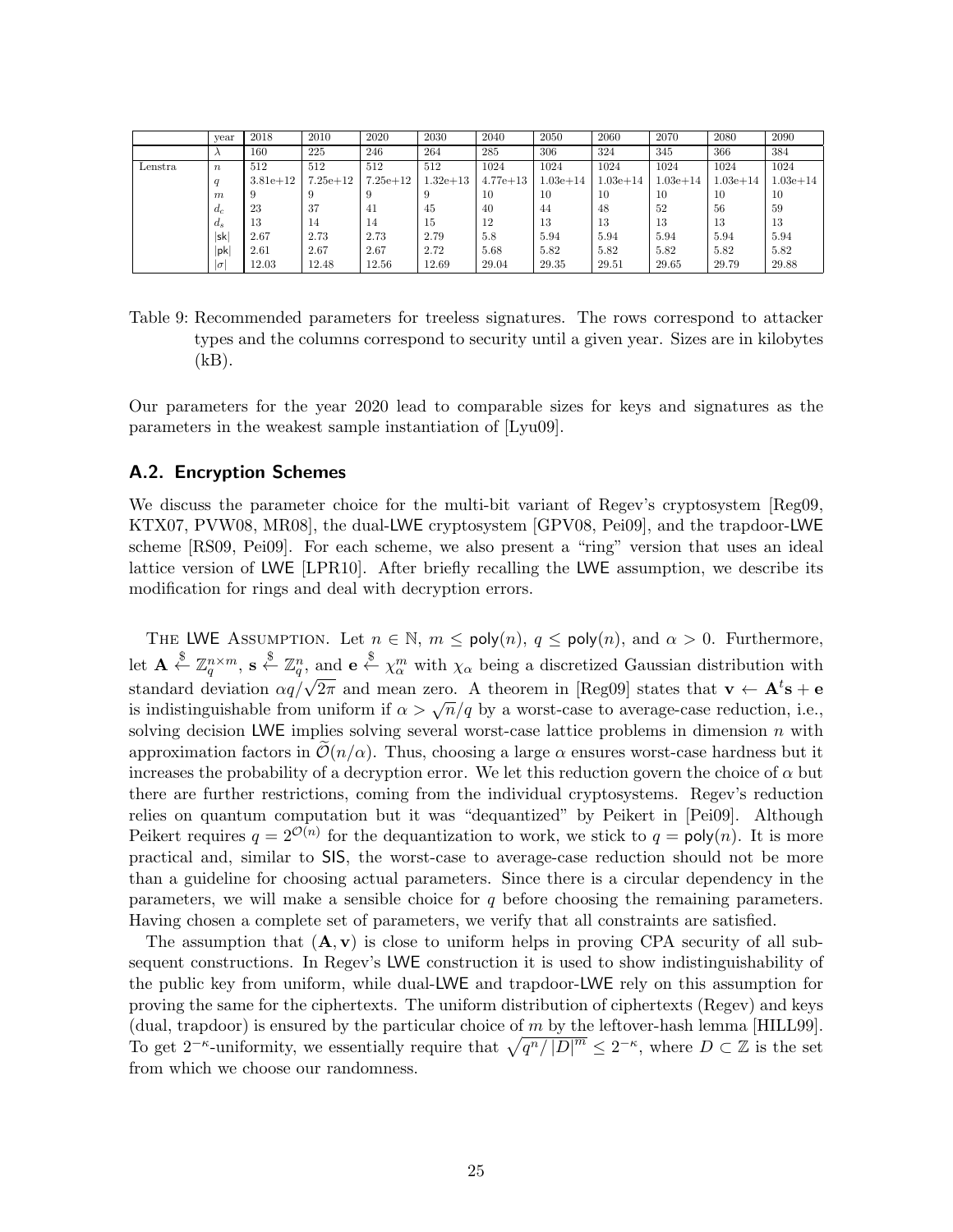Ring-LWE. Although the ring (or ideal) analogue of LWE in [LPR10] extends to arbitrary cyclotomic number fields, we will work over a special ring for efficiency reasons and for ease of exposition. Our particular ring  $\mathbf{R} = \mathbb{Z}_q[x]/\langle x^n + 1 \rangle$  requires that n is a power of two and that  $q \equiv 1 \pmod{2n}$ . Hence, instead of working over matrices, we now work over the ring **R**, over the subsets  $\mathbf{D}_r = (\mathbb{Z} \cap \{-\lfloor r/2 \rfloor, \ldots, \lceil r/2 \rceil\})[x]/\langle x^n + 1 \rangle$  for  $r \geq 1$ , as well as over the **R**module  $\mathbf{R}^m$ . Notice that  $\mathbf{D}_1 = (\mathbb{Z} \cap \{0,1\})[x]/\langle x^n + 1 \rangle$ . Elements from the **R**-module  $\mathbf{R}^m$  are denoted with a hat,  $\hat{\mathbf{x}}$ . There are two multiplications in  $\mathbf{R}^m$ . The first is the usual componentwise  $\mathbf{\hat{x}}\mathbf{y} = (\mathbf{x}_1\mathbf{y}, \dots, \mathbf{x}_m\mathbf{y}) \in \mathbb{R}^m$  and the second is a convolution  $\mathcal{D}: \mathbb{R}^m \times \mathbb{R}^m \to \mathbb{R}$ ,  $(\hat{\mathbf{x}}, \hat{\mathbf{y}}) \mapsto \sum_{i=1}^{m} \mathbf{x}_i \mathbf{y}_i$ . Notice that, here, m is not  $\Omega(n \log(n))$  but only  $\Omega(\log(n))$ . The total "dimension", however, is again  $\Omega(n \log(n))$  because  $\mathbf{R} \cong \mathbb{Z}_q^n$ .

Also, the error distribution is different for ring-LWE. The proofs in [LPR10] require an axisaligned ellipsoidal Gaussian distribution over **R**, which we will denote with  $\chi_{\mathbf{R},\alpha}$ . The per-axis Gaussian parameters are bounded by  $\alpha$  and the exact shape is inconsequential for our analysis. Hence, we omit the details.

The corresponding decision problem becomes: Given  $\hat{\mathbf{a}} \stackrel{\$}{\leftarrow} \mathbf{R}^m$  and either  $\hat{\mathbf{r}} \stackrel{\$}{\leftarrow} \mathbf{R}^m$  or  $\hat{\mathbf{a}}\mathbf{s} + \hat{\mathbf{e}} \in \mathbb{R}^m$  for  $s \stackrel{\$}{\leftarrow} \mathbb{R}$  and  $\hat{\mathbf{e}} \leftarrow \chi^m_{\mathbb{R},\alpha}$  with certain per-axis parameters, the task is to distinguish the two cases. As with LWE, ring-LWE offers a search-decision equivalence.

The worst-case to average-case reduction for ring-LWE is slightly more demanding than in (ordinary) LWE. Roughly speaking, it states that distinguishing the ring-LWE distribution from uniform for  $\alpha > \sqrt{n} \log(n)/q$  is equivalent to solving several ideal lattice problems with approximation factors in  $\mathcal{O}(n\sqrt{n}/\alpha)$ .

Again, the decision ring-LWE assumption is used to establish indistinguishability of keys (Regev) and ciphertexts (dual, trapdoor) and the uniform distribution of ciphertexts (Regev) and keys (dual, trapdoor) is now guaranteed by a ring-version of the leftover-hash lemma. The first ring-version due to Micciancio [Mic07] essentially requires  $m = \Omega(n)$ , whereas  $m/n = \mathcal{O}(1)$ is sufficient for regular LWE for a negligible statistical distance from uniform. Otherwise, the statistical distance would not be small enough for small, practical values of n. This is because of the complete splitting of  $x^n + 1$  is within the worst case for regularity.

There is a second ring-version of the leftover-hash lemma that has been communicated to us by Regev [Reg10]. It studies regularity of the convolution  $\hat{\mathbf{a}} \otimes \hat{\mathbf{x}}$ , where the  $\mathbf{a}_i$  are invertible in  $\mathbf{R}$ , i.e., all coefficients of  $a_i$  are non-zero. We defer the details and work with the "normal" leftover hash lemma by replacing  $m$  with  $nm$  for now.

As will become obvious below, ring-LWE helps reduce the public key size at the expense of having a larger ciphertext and modulus. In addition, ring-LWE can improve the computational efficiency due to fast FFT-multiplications in the employed polynomial rings.

DECRYPTION ERRORS. For the decryption process to work, we need to bound the errors that are induced during encryption. In each cryptosystem, the error comes from two sources. Firstly, a rounding error of magnitude  $1/(2q)$  that can be bounded with certainty by choosing a q that is sufficiently large. We will assume  $q > 6$ , i.e., a rounding error of  $\lt 1/12$ . Secondly, there is an error  $x$  that follows a normal distribution with parameter  $s$ . Thus, in principle, the error can be arbitrarily large. However, there is a tail bound for  $\text{Prob}[ |x| \geq ts], t \geq 1$ . It states that  $e^{-\pi t^2}$  is a very good approximation (see, e.g., [Pei07]). We want the decryptionerror probability to be less than  $2^{-80}$  in all  $\ell$  components of the ciphertext. Thus, we need  $1 - (1 - e^{-\pi t^2})^{\ell} < 2^{-80}.$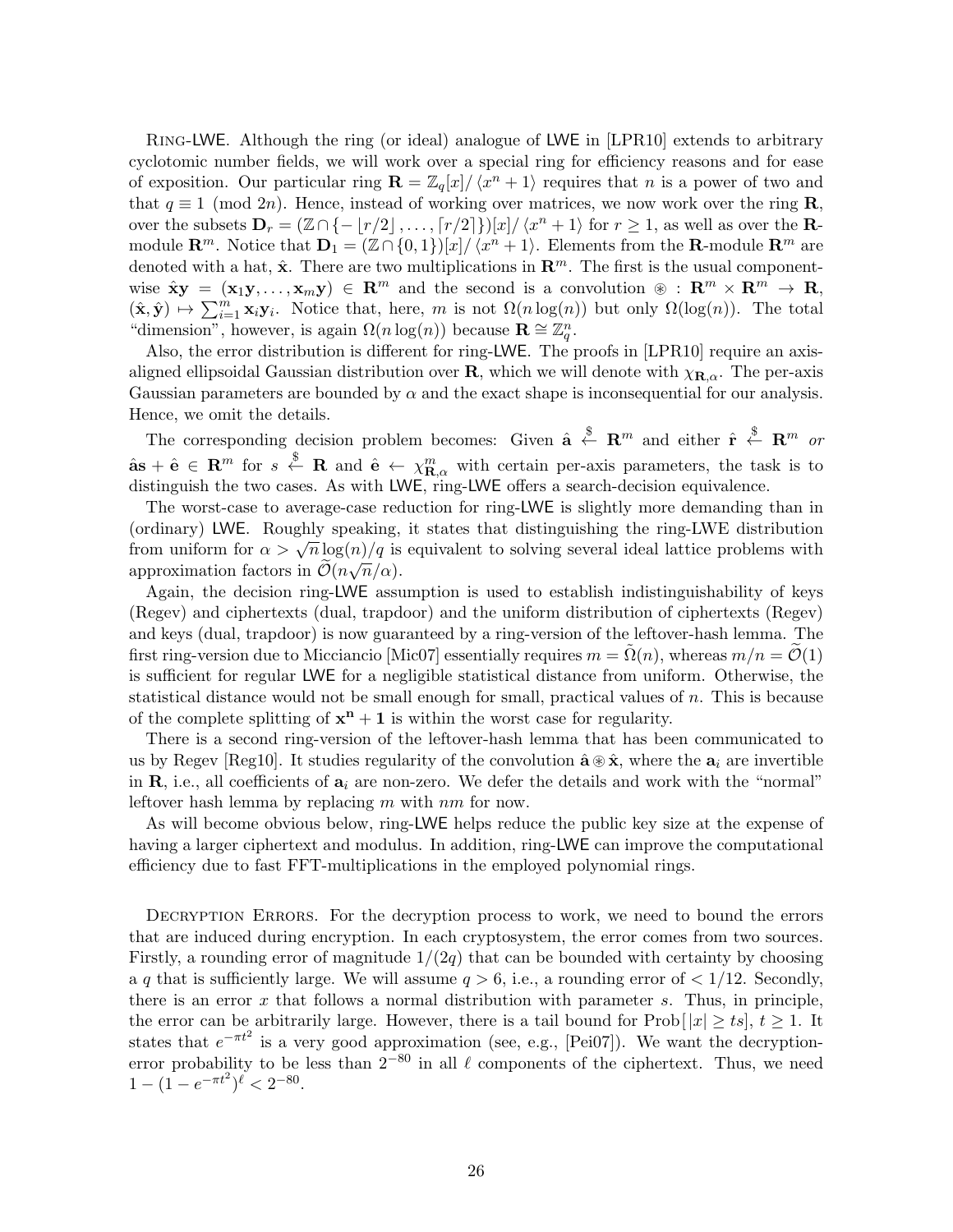For all relevant parameters, setting  $t = 5$  is sufficient. In order for the relative total error to be less than  $1/4$  (to be able to decrypt), we require that  $ts < 1/6$ . Consequently, we need to ensure that the error is distributed with  $s = 1/30$ .

Hybrid Encryption. We assume that one uses hybrid encryption in practice. The employed block cipher has key length  $\kappa$  and we want it to remain secure in the presence of quantum computers (see Table 2).

Multi-bit LWE. The multi-bit version of Regev's LWE cryptosystem [Reg09] looks as follows.

- Secret Key:  $S \stackrel{\$}{\leftarrow} \mathbb{Z}_q^{n \times \kappa}$ , i.e,  $n \kappa \log_2(q)$  bits.
- Public Key:  $\mathbf{A} \stackrel{\$}{\leftarrow} \mathbb{Z}_q^{n \times m}$ ,  $\mathbf{P} = \mathbf{A}^t \mathbf{S} + \mathbf{E} \in \mathbb{Z}_q^{m \times \kappa}$  for  $\mathbf{E} \leftarrow \chi_\alpha^{m \times \kappa}$ . The matrix  $\mathbf{A}$  can be the same for all users, e.g., generated from the random bits of  $\pi$ . Using the HNF technique of [Mic01], the key is reduced to  $(m - n)\kappa \log_2(q)$  bits.

Plaintext:  $\mathbf{k} \in \mathbb{Z}_2^{\kappa}$ .

**Ciphertext:** 
$$
\mathbf{u} = \mathbf{A}\mathbf{a} \in \mathbb{Z}_q^n
$$
,  $\mathbf{c} = \mathbf{P}^t \mathbf{a} + \mathbf{k} \frac{q-1}{2}$ , where  $\mathbf{a} \stackrel{\$}{\leftarrow} \{-\lfloor r/2 \rfloor, \ldots, \lceil r/2 \rceil\}^m$ ,  $r \ge 1$ . The ciphertext has  $(n + \kappa) \log_2(q)$  bits.

**Decryption:** 
$$
c - S^t u \approx k \frac{q-1}{2}
$$
.

We need to set  $\alpha = 1/(30\sqrt{m} \left\lceil {r/2} \right\rceil)$  to eliminate decryption errors because then the accumulated error in c is distributed as a Gaussian with parameter  $s = 1/30$ , which limits it to at most  $1/6$  per component with high probability. For simplicity, we choose  $r = 2$ . Notice that other trade offs, e.g., choosing a different (non-binary) alphabet or choosing a larger  $r$ , are possible and easy to implement.

We let  $q = q(n)$  be the smallest prime between  $2n^2$  and  $4n^2$  to resolve a circular dependency. Then, we set  $m = m(n) = \lfloor ((n + \kappa) \log_2(q) + 2\kappa) / \log_2(r + 1) \rfloor$  to tie the probability of being able to distinguish ciphertexts from uniform to the symmetric security level, i.e., the probability is at most  $\sqrt{q^{n+\kappa}/(r+1)^m} \leq \sqrt{q^{n+\kappa}/(q^{n+\kappa}2^{2\kappa})} = 2^{-\kappa}$ . After taking all this into account, we propose various parameter sets in Table 10. Our parameters differ from the proposed sets of parameters in [MR08] as they are chosen via a completely different methodology. In addition, our parameters do not yield decryption errors but with negligible probability, whereas in [MR08] the error probability is only guaranteed to be  $\leq 1/100$  without an additional error correcting code.

|         | vear             | 2018     | 2010       | 2020       | 2030       | 2040       | 2050       | 2060       | 2070       | 2080     | 2090       |
|---------|------------------|----------|------------|------------|------------|------------|------------|------------|------------|----------|------------|
|         | $\kappa$         | 128      | 150        | 164        | 176        | 190        | 204        | 216        | 230        | 244      | 256        |
| Lenstra | $\boldsymbol{n}$ | 214      | 191        | 221        | 253        | 283        | 314        | 346        | 376        | 405      | 438        |
|         | q                | 91621    | 72973      | 97687      | 128021     | 160183     | 197203     | 239441     | 282767     | 328051   | 383693     |
|         | $\alpha$         | 5.47e-04 | $5.51e-04$ | $5.12e-04$ | $4.80e-04$ | $4.54e-04$ | $4.30e-04$ | $4.10e-04$ | $3.92e-04$ | 3.77e-04 | $3.63e-04$ |
|         | m                | 3719     | 3665       | 4234       | 4815       | 5400       | 6006       | 6609       | 7215       | 7811     | 8446       |
|         | lsk              | 55.1     | 56.5       | 73.3       | 92.2       | 113.5      | 137.5      | 163        | 191.2      | 221      | 253.9      |
|         | pk               | 54.8     | 63.6       | 80.3       | 98         | 118.7      | 141.7      | 165.1      | 192        | 220.6    | 250.3      |
|         | ICI              | 0.7      | 0.7        | 0.8        | 0.9        |            | 1.1        | $1.2\,$    | 1.3        | 1.5      | $1.6\,$    |

Table 10: Recommended parameters for multi-bit LWE. The rows correspond to attacker types and the columns correspond to security until a given year.  $C$  is the ciphertext sizes and all sizes are in kilobytes (kB).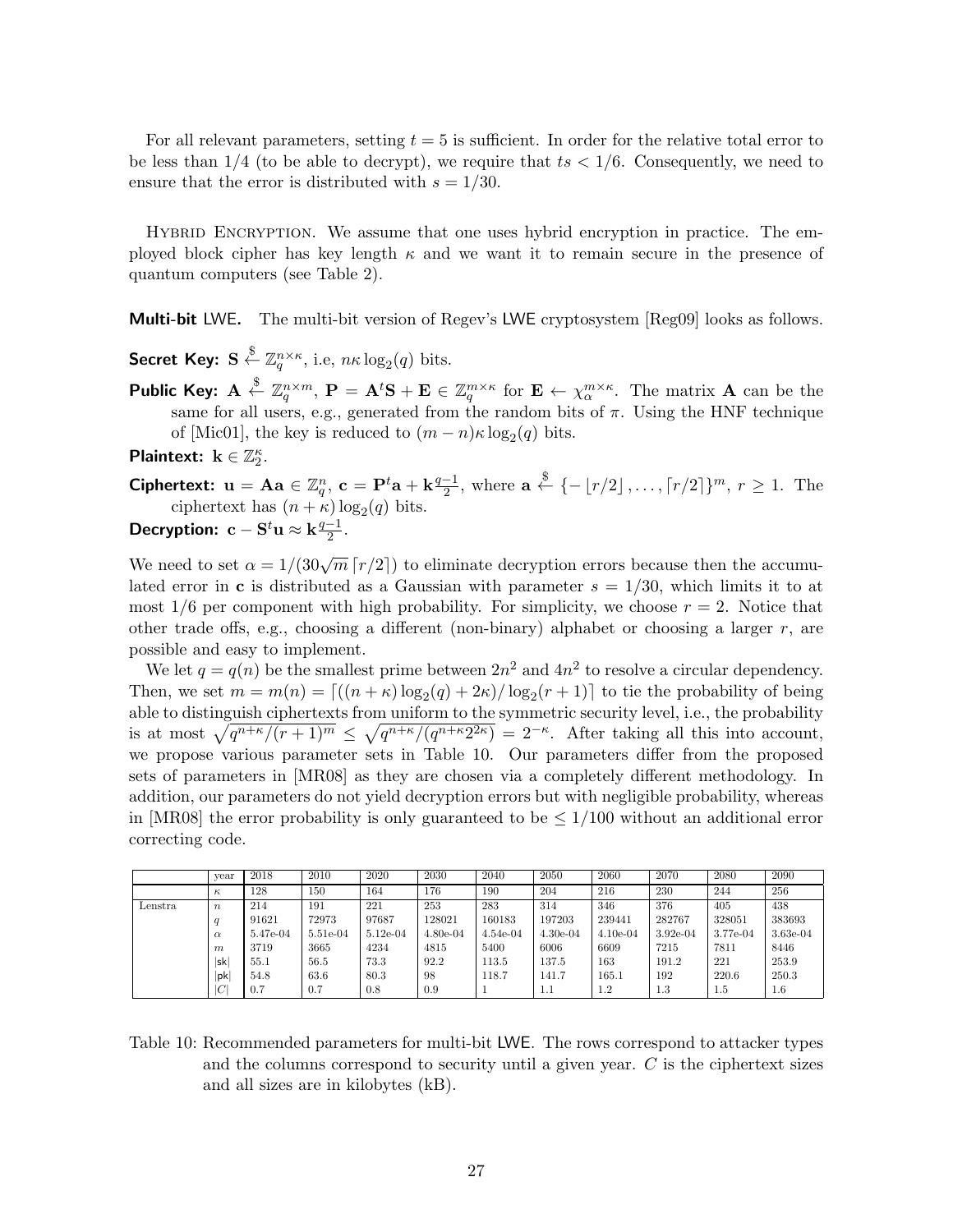**Dual Ring-LWE.** Gentry, Peikert, and Vaikuntanathan proposed a dual version of Regev's cryptosystem in [GPV08]. It is "dual" in the sense that public keys and ciphertexts are essentially exchanged. Therefore, the LWE assumption ensures that ciphertexts are indistinguishable from random. The keys are unconditionally random for the proposed parameters. When adapted to the ring setting, the dual cryptosystem looks as follows.

Secret Key:  $\hat{\mathbf{r}} \stackrel{\$}{\leftarrow} \mathbf{D}_r^m$ , i.e,  $mn \log_2(r+1)$  bits. **Public Key:**  $\hat{\mathbf{a}} \stackrel{\$}{\leftarrow} \mathbf{R}^m$ ,  $\mathbf{u} = \hat{\mathbf{a}} \circledast \hat{\mathbf{r}} \in \mathbf{R}$ . Again,  $\hat{\mathbf{a}}$  is global and the key requires  $n \log_2(q)$  bits. Plaintext:  $k \in D_1$ , i.e.,  $\kappa \leq n$ . Ciphertext:  $\hat{\mathbf{c}}_1 = \hat{\mathbf{a}} \mathbf{s} + \hat{\mathbf{x}}_1 \in \mathbf{R}^m$ ,  $\mathbf{c}_2 = \mathbf{u} \mathbf{s} + \mathbf{x}_2 + \mathbf{k} \frac{q-1}{2}$  $\frac{-1}{2} \in \mathbf{R}$ , where  $\hat{\mathbf{x}}_1 \leftarrow \chi^m_{\mathbf{R},\alpha}$ ,  $\mathbf{x}_2 \leftarrow \chi_{\mathbf{R},\alpha}$  and  $\mathbf{s} \overset{\$}{\leftarrow} \mathbf{R}$ . The ciphertext has  $(m+1)n \log_2(q)$  bits. Decryption:  $c_2 - \hat{r} \circledast \hat{c_1} \approx k \frac{q-1}{2}$  $\frac{-1}{2}$ .

We need to set  $m = \lfloor (\log_2(q) + 2\kappa/n)/\log_2(r+1) \rfloor$  to achieve unconditional  $(2^{-\kappa})$  uniformity of **u** and we choose  $q > n^{2.5}$ . We use a binary secret key, which makes the ciphertext somewhat larger. Full "duality" with multi-bit LWE is established with a ternary secret key  $(r = 2)$ . When analyzing the Gaussian error, we need to be more careful as it comes from two sources,  $\hat{\mathbf{r}} \circledast \hat{\mathbf{x}}_1$ and  $x_2$  in the dual construction. The errors accumulate in a different way because of the convolution  $\circledast$ . Here, we have that  $\hat{\mathbf{r}} \circledast \hat{\mathbf{x}}_1 + \hat{\mathbf{x}}_2$  is distributed like a Gaussian with parameter convolution  $\infty$ . Here, we have that  $\mathbf{1} \otimes \mathbf{x}_1 + \mathbf{x}_2$  is distributed like a Gaussian with parameter  $(\sqrt{mn} [r/2] + 1)\alpha$ . Hence, setting  $\alpha = 1/(30(\sqrt{mn} [r/2] + 1))$  Our proposed parameter sets are in Table 11.

|         | vear             | 2018       | 2010       | 2020       | 2030     | 2040     | 2050       | 2060     | 2070     | 2080     | 2090     |
|---------|------------------|------------|------------|------------|----------|----------|------------|----------|----------|----------|----------|
|         | $\kappa$         | 128        | 150        | 164        | 176      | 190      | 204        | 216      | 230      | 244      | 256      |
| Lenstra | $\boldsymbol{n}$ | 256        | 256        | 256        | 256      | 256      | 512        | 512      | 512      | 512      | 512      |
|         | a                | 1049089    | 1049089    | 1049089    | 1049089  | 1049089  | 5941249    | 5941249  | 5941249  | 5941249  | 5941249  |
|         | $\alpha$         | $4.38e-04$ | $4.38e-04$ | $4.38e-04$ | 4.38e-04 | 4.38e-04 | $2.98e-04$ | 2.98e-04 | 2.98e-04 | 2.98e-04 | 2.98e-04 |
|         | m                | 22         | 22         | 22         | 22       | 22       | 24         | 24       | 24       | 24       | 24       |
|         | lsk              | 0.7        | 0.7        | 0.7        | 0.7      | 0.7      | 1.5        | 1.5      | 1.5      | 1.5      | 1.5      |
|         | pk               | 0.6        | 0.6        | 0.6        | 0.6      | 0.6      | 1.4        | 1.4      | 1.4      | 1.4      | 1.4      |
|         |                  | 14.4       | 14.4       | 14.4       | 14.4     | 14.4     | 35.2       | 35.2     | 35.2     | 35.2     | 35.2     |

Table 11: Recommended parameters for dual ring-LWE. The rows correspond to attacker types and the columns correspond to security until a given year.  $C$  is the ciphertext sizes and all sizes are in kilobytes (kB).

**Multi-bit Ring-LWE.** The ring version of multi-bit ring-LWE can be defined as follows using the sets  $\mathbf{R}, \mathbf{D}_r$  from above.

Secret Key:  $\mathbf{s} \stackrel{\$}{\leftarrow} \mathbf{R}$ , i.e,  $n \log_2(q)$  bits.

**Public Key:**  $\hat{\mathbf{a}} \stackrel{\$}{\leftarrow} \mathbf{R}^m$ ,  $\hat{\mathbf{p}} = \hat{\mathbf{a}} \mathbf{s} + \hat{\mathbf{e}} \in \mathbf{R}^m$  for  $\hat{\mathbf{e}} \leftarrow \chi^m_{\mathbf{R}, \alpha}$ . The element  $\hat{\mathbf{a}}$  can be the same for all users. The public-key size is  $mn \log_2(q)$  bits.

**Plaintext:**  $\mathbf{k} \in \mathbf{D}_1$ , i.e.,  $\kappa \leq n$ .

- Ciphertext:  $u = \hat{a} \circledast \hat{r} \in R$ ,  $c = \hat{p} \circledast \hat{r} + k \frac{q-1}{2}$  $\frac{-1}{2} \in \mathbf{R}$ , where  $\hat{\mathbf{r}} \stackrel{\$}{\leftarrow} \mathbf{D}_r^m$ . The ciphertext has  $2n \log_2(q)$  bits.
- Decryption:  $c \text{su} \approx k \frac{q-1}{2}$  $\frac{-1}{2}$ .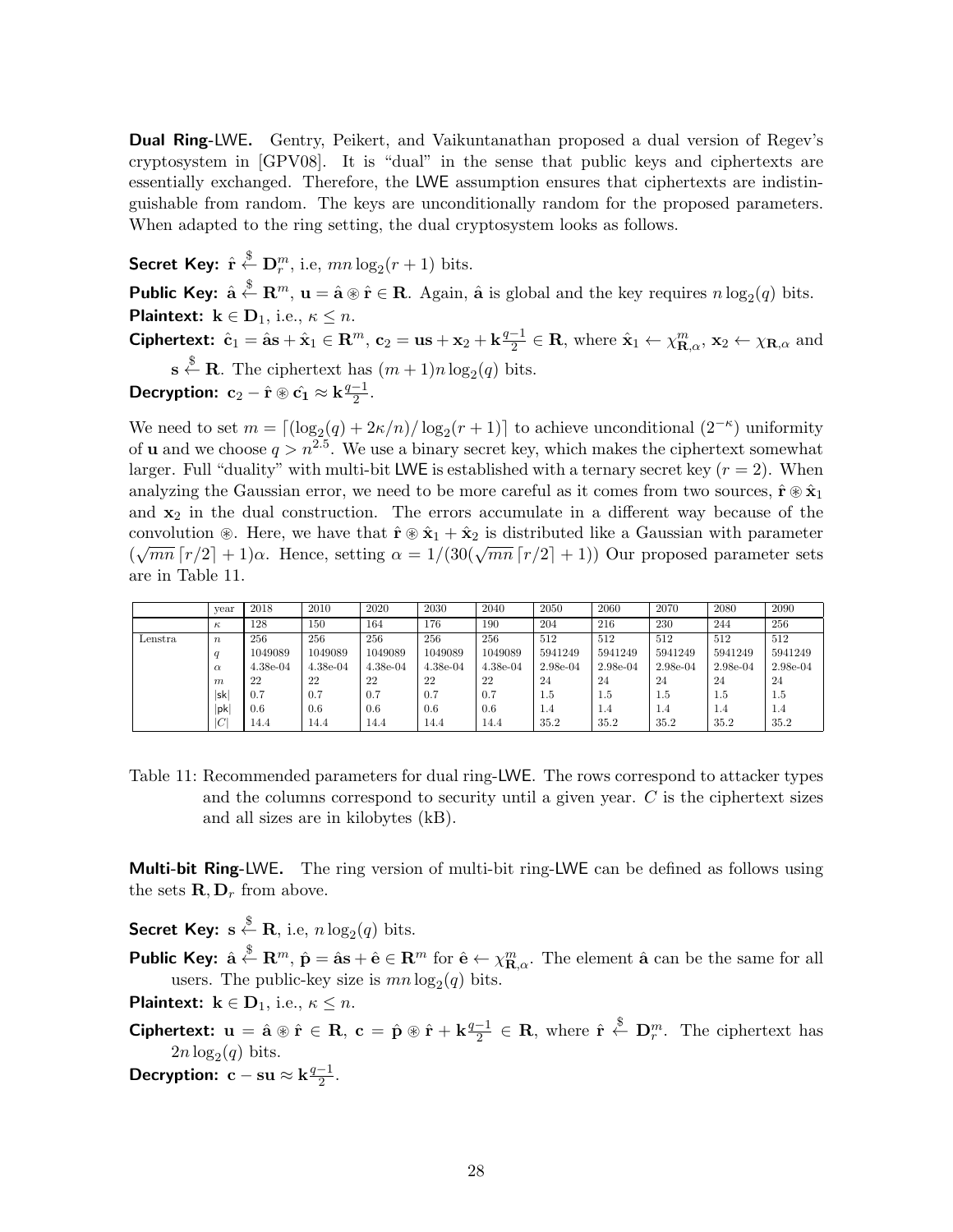Notice that we actually encrypt more than  $\kappa$  bits because it is always less than the plaintext size  $n$ . This slack can be used to simultaneously encapsulate more than one key. See above for the general setup for ring-LWE. In order to be able to decrypt, we require that the accumulated error term  $\hat{\mathbf{e}}\circledast\hat{\mathbf{r}}$  has a small max-norm of at most  $q/4$ . The accumulated error is now generated differently, namely as a sum of m products of polynomials, where one polynomial is the error term and the second is always a polynomial in  $\mathbf{D}_r$ . Thus, the resulting error is a Gaussian with parameter  $\leq \sqrt{mn} \left[ r/2 \right] \alpha$  and we can set  $\alpha = 1/(30\sqrt{mn} \left[ r/2 \right])$  to eliminate decryption errors because then the error is distributed as a Gaussian with parameter  $s = 1/30$  and very likely to be less than  $1/6$  per component. For simplicity, we let  $r = 2$  as in multi-bit LWE. We let  $q = q(n)$  be the least prime  $> n^{2.5}$  according to the requirements of our specific ring **R** that are discussed above.

Then, we set  $m = m(n) = \lfloor (2\kappa/n + \log_2(q))/\log_2(r+1) \rfloor$  to make  $\mathbf{u} \; 2^{-\kappa}$ -uniform by Micciancio's ring version of the leftover hash lemma. Again, we only show one option of choosing the parameters. For example, a bigger  $r$  allows smaller  $m$  and therefore smaller key sizes, but bigger errors. We propose various parameter sets in Table 12.

|         | vear             | 2018     | 2010     | 2020     | 2030     | 2040     | 2050       | 2060       | 2070       | 2080     | 2090       |
|---------|------------------|----------|----------|----------|----------|----------|------------|------------|------------|----------|------------|
|         | $\kappa$         | 128      | 150      | 164      | 176      | 190      | 204        | 216        | 230        | 244      | 256        |
| Lenstra | $\boldsymbol{n}$ | 256      | 256      | 256      | 256      | 256      | 512        | 512        | 512        | 512      | 512        |
|         | q                | 1049089  | 1049089  | 1049089  | 1049089  | 1049089  | 5941249    | 5941249    | 5941249    | 5941249  | 5941249    |
|         | $\alpha$         | 5.57e-04 | 5.57e-04 | 5.57e-04 | 5.57e-04 | 5.57e-04 | $3.80e-04$ | $3.80e-04$ | $3.68e-04$ | 3.68e-04 | $3.68e-04$ |
|         | $\boldsymbol{m}$ | 14       | 14       | 14       | 14       | 14       | 15         | 15         | 16         | 16       | 16         |
|         | lsk              | 0.6      | 0.6      | 0.6      | 0.6      | 0.6      | 1.4        | 1.4        | 1.4        | 1.4      | 1.4        |
|         | pk               | 8.8      | 8.8      | 8.8      | 8.8      | 8.8      | 21.1       | 21.1       | 22.5       | 22.5     | 22.5       |
|         | C                | $1.3\,$  | 1.3      | 1.3      | 1.3      | 1.3      | 2.8        | 2.8        | 2.8        | 2.8      | 2.8        |

Table 12: Recommended parameters for multi-bit ring-LWE. The rows correspond to attacker types and the columns correspond to security until a given year. C is the ciphertext sizes and all sizes are in kilobytes (kB).

**Dual-LWE.** Gentry, Peikert, and Vaikuntanathan proposed a dual version of Regev's cryptosystem in [GPV08]. It is "dual" in the sense that public keys and ciphertexts are essentially exchanged. Therefore, the LWE assumption ensures that ciphertexts are indistinguishable from random. The keys are unconditionally random for the proposed parameters. We use a variant of the scheme in [Pei09].

Secret Key:  $\mathbf{X} \stackrel{\$}{\leftarrow} \{-\lfloor r/2 \rfloor, \ldots, \lceil r/2 \rceil\}^m_2^{\times \kappa} \text{ for } r \geq 1, \text{ i.e., } m\kappa \log_2(r+1) \text{ bits.}$ 

**Public Key:**  $A \stackrel{\$}{\leftarrow} \mathbb{Z}_q^{n \times m}$ ,  $U = AX \in \mathbb{Z}_q^{n \times \kappa}$ . Again, A is global. The key requires  $n \kappa \log_2(q)$ bits.

Plaintext:  $\mathbf{k} \in \mathbb{Z}_2^{\kappa}$ .

Ciphertext:  $\mathbf{c}_1 = \mathbf{A}^t\mathbf{s} + \mathbf{x}_1 \in \mathbb{Z}_q^m$ ,  $\mathbf{c}_2 = \mathbf{U}^t\mathbf{s} + \mathbf{x}_2 + \mathbf{k}\frac{q-1}{2}$  $\frac{-1}{2} \in \mathbb{Z}_q^{\kappa}$ , where  $\mathbf{x}_1 \leftarrow \chi_{\alpha}^m$ ,  $\mathbf{x}_2 \leftarrow \chi_{\alpha}^{\kappa}$  and  $\mathbf{s} \stackrel{\$}{\leftarrow} \mathbb{Z}_q^n$ . The ciphertext has  $(m + \kappa) \log_2(q)$  bits. Decryption:  $\mathbf{c}_2 - \mathbf{X}^t\mathbf{c}_1 \approx \mathbf{k}\frac{q-1}{2}$ 2

We do not explicitly consider the dequantization of LWE in [Pei09] as it requires  $q = 2^{\mathcal{O}(n)}$ , which dramatically increases the public-key size. Moreover, by choosing  $q \leq \text{poly}(n)$ , the encryption process is slightly simpler. Here, we let  $q = q(n)$  be the smallest prime between  $2n^2$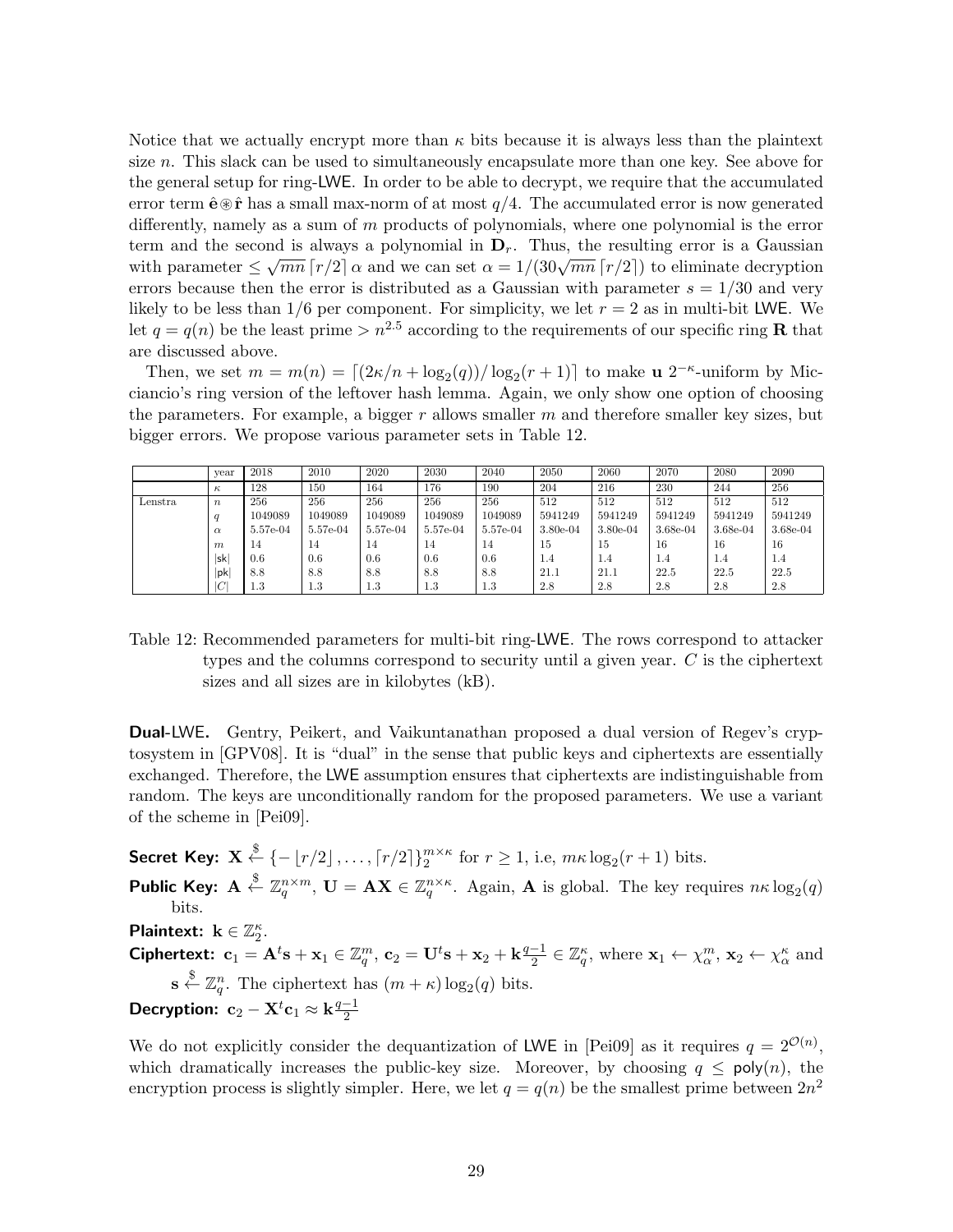and  $4n^2$  to resolve a circular dependency. As for the secret key, we choose  $r = 1$  to demonstrate how small the secret key can be, but choosing X from a larger set has the advantage of a smaller ciphertext (but bigger accumulted errors). The desired trade off depends on the target application. To ensure that the public key is within distance  $2^{-\kappa}$  from uniform, we set  $m =$  $\lceil (n \log_2(q) + 2\kappa) / \log_2(r+1) \rceil$ . Then, the statistical distance is at most  $\sqrt{q^{n\kappa}/(r+1)^{m\kappa}} \le$  $\sqrt{q^{n\kappa}/(q^{n\kappa}2^{2\kappa})} = 2^{-\kappa}$ . As for  $\alpha$ , we need to ensure that the induced errors, distributed according to a Gaussian with parameter at most  $\alpha(\sqrt{m} [r/2]+1)$ , are less than 1/6. Thus, setting  $\alpha = 1/(30(\sqrt{m} [r/2] + 1))$  is sufficient. Given these relations among the parameters, we propose secure parameter sets in Table 13.

|         | vear             | 2018       | 2010     | 2020     | 2030       | 2040       | 2050       | 2060       | 2070     | 2080     | 2090       |
|---------|------------------|------------|----------|----------|------------|------------|------------|------------|----------|----------|------------|
|         | $\kappa$         | 128        | 150      | 164      | 176        | 190        | 204        | 216        | 230      | 244      | 256        |
| Lenstra | $\boldsymbol{n}$ | 215        | 190      | 220      | 253        | 284        | 314        | 347        | 377      | 407      | 440        |
|         |                  | 92459      | 72211    | 96821    | 128021     | 161323     | 197203     | 240829     | 284261   | 331301   | 387203     |
|         | $\alpha$         | $5.32e-04$ | 5.65e-04 | 5.21e-04 | $4.82e-04$ | $4.52e-04$ | $4.27e-04$ | $4.04e-04$ | 3.86e-04 | 3.70e-04 | $3.54e-04$ |
|         | $\boldsymbol{m}$ | 3803       | 3367     | 3972     | 4645       | 5294       | 5932       | 6636       | 7291     | 7952     | 8680       |
|         | lsk              | 59.4       | 61.7     | 79.5     | 99.8       | 122.8      | 147.7      | 175        | 204.7    | 236.9    | 271.3      |
|         | pk               | 55.4       | 56.2     | 72.9     | 92.2       | 114        | 137.5      | 163.6      | 191.8    | 222.3    | 255.2      |
|         | C                | 7.9        | 6.9      | 8.4      | 10         | 11.6       | 13.2       | 15         | 16.6     | 18.3     | 20.2       |

Table 13: Recommended parameters for dual-LWE. The rows correspond to attacker types and the columns correspond to security until a given year. C is the ciphertext sizes and all sizes are in kilobytes (kB).

**Trapdoor Ring-LWE.** In this section, we show how to combine the result in [LPR10] with an earlier work on an ideal version of LWE [SSTX09]. There, the authors show how to generate a trapdoor for LWE as in trapdoor-LWE (similar to the construction in [AP09]). However, their result does not guarantee the hardness of the LWE decision problem, which is why they rely on generic hardcore bits and a subexponential-time reduction. To eliminate this need, we demonstrate that their trapdoor generation algorithm also works in the setting of [LPR10]. We focus on the "rounding-off" version of trapdoor ring-LWE because the construction in [SSTX09] does not bound the length  $L$  of the orthogonalized trapdoor. It only guarantees that the basis itself has length at most L. Neverthelesse, our approach generalizes to the "nearest-plane" version (see trapdoor-LWE for the details). The scheme works as follows.

- **Public Key:**  $\hat{\mathbf{a}} \in \mathbb{R}^m$ ,  $\mathbf{u} \stackrel{\$}{\leftarrow} \mathbb{R}$ . Notice that  $\hat{\mathbf{a}}$  cannot be global here as it contains a trapdoor. Fortunately, **u** can be the same for all users. Thus,  $|\mathsf{pk}| = mn \log_2(q)$  bits.
- Secret Key:  $\mathbf{T} \in \mathbb{Z}^{mn \times mn}$  such that  $\hat{\mathbf{a}} \hat{\mathbf{t}}_i \equiv 0 \bmod q$  for every column  $\hat{\mathbf{t}}$  in  $\mathbf{T}$  (interpreted as an element of  $\mathbf{R}^m$ ). The basis length is  $\|\mathbf{T}\| \leq L = \sqrt{2n(9\rho + \sigma)}$ . When looking closely at the construction, we find that the trapdoor can be reconstructed from  $\sigma(m-\sigma)n\sqrt{\sigma n}$  +  $\rho(m-\rho)n\log_2(3)$  bits.

**Plaintext:**  $\mathbf{k} \in \mathbf{D}_1$ , i.e.,  $\kappa \leq n$ .

Ciphertext:  $\hat{\mathbf{c}}_1 = \hat{\mathbf{a}} \mathbf{s} + \hat{\mathbf{x}}_1 \in \mathbb{R}^m$ ,  $\mathbf{c}_2 = \mathbf{u}\mathbf{s} + \mathbf{x}_2 + \mathbf{k} \lfloor q/2 \rfloor \in \mathbb{R}$ , where  $\hat{\mathbf{x}}_1 \leftarrow \chi_{\mathbb{R},\alpha}^m$ ,  $\mathbf{x}_2 \leftarrow \chi_{\mathbb{R},\alpha}$ and  $\mathbf{s} \stackrel{\$}{\leftarrow} \mathbf{R}$ . The ciphertext has  $(mn + n) \log_2(q)$  bits.

The parameters  $\sigma$  and  $\rho$  control the success probability of the trapdoor generator and the uniformity of  $\hat{\mathbf{a}}$ , respectively. Furthermore, the influence the total lattice dimension  $mn$ , namely,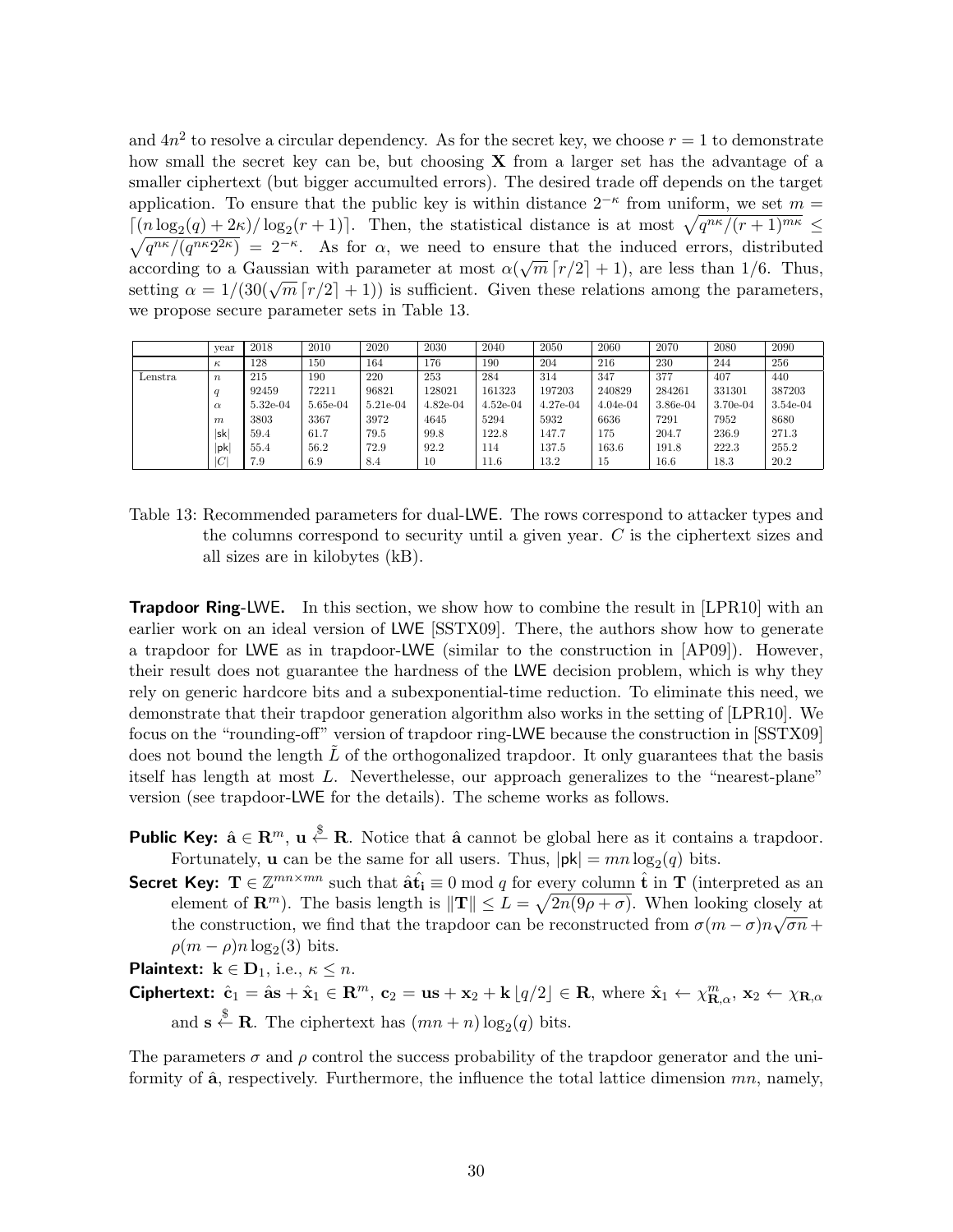$m = (\lceil \log_2(q) + \sigma \rceil)(\sigma + \rho)$ . Unfortunately, the setting required in [LPR10] is within the worstcase for the trapdoor generation algorithm in [SSTX09]. Particularly, the fact that  $x^n + 1$  splits completely into n degree-1 polynomials over  $\mathbb{Z}_q$  makes it necessary to increase the overall lattice dimension. In particular, we require  $\rho = \Omega(\kappa + \log(q))$  instead of just  $\rho = \mathcal{O}(\log(q))$  (as in ideal GPV) to ensure a well-distributed  $\hat{a}$ .

We fix  $\sigma = 1$ , resulting in a slightly skewed  $(\leq 1 - (1 - 1/q)^n)$  distance) distribution, where **a**<sub>1</sub> is always invertible in **R** and a success probability  $\geq (1 - 1/q)^n$  that converges to 1 as n increases. This does not harm security. However, we require that the remaining  $a_i$ ,  $i > 1$ , are within  $2^{-\kappa}$  distance from uniform. To this end, it is sufficient to set  $\rho = (y + \log_2(q))/\log_2(3)$ for  $y = 1/2\sqrt{8\kappa + 16\log\log_2(q) + 1} + 1 + 2\kappa + 4\log\log_2(q)$ . Alternatively, we can re-run the algorithm until we obtain  $\hat{a}$  with only non-zero coefficients. Then, the modified regularity lemma holds and we can use  $\rho = \rho(n) \geq \left[ \frac{2\kappa}{n + \log_2(q)} \right] / \log_2(3)$ .

The induced error is a rounding error  $\leq 1/4$  if  $q \geq 2L\sqrt{m}$  and a Gaussian with parameter  $\leq \alpha L$ . The Gaussian error needs to be  $\langle 1/4, i.e.,$  setting  $\alpha = 1/(L20)$  is sufficient. An admissible q is the smallest prime  $\geq 2n^{2.5}$  with  $q \equiv 1 \pmod{2n}$ . Table 14 shows the resulting parameter sets.

|         | vear             | 2018     | 2010       | 2020     | 2030     | 2040       | 2050       | 2060       | 2070       | 2080       | 2090       |
|---------|------------------|----------|------------|----------|----------|------------|------------|------------|------------|------------|------------|
|         | $\kappa$         | 128      | 150        | 164      | 176      | 190        | 204        | 216        | 230        | 244        | 256        |
| Lenstra | $\boldsymbol{n}$ | 256      | 256        | 256      | 256      | 512        | 512        | 512        | 512        | 512        | 512        |
|         | a                | 2100737  | 2100737    | 2100737  | 2100737  | 11867137   | 11867137   | 11867137   | 11867137   | 11867137   | 11867137   |
|         | $\alpha$         | l.89e-04 | $1.89e-04$ | 1.89e-04 | 1.89e-04 | $1.30e-04$ | $1.30e-04$ | $1.30e-04$ | $1.30e-04$ | $1.30e-04$ | $1.30e-04$ |
|         | $\boldsymbol{m}$ | 368      | 368        | 368      | 368      | 425        | 425        | 425        | 425        | 425        | 425        |
|         | lsk              | 446      | 446        | 446      | 446      | 1248       | 1248       | 1248       | 1248       | 1248       | 1248       |
|         | lpk              | 242      | 242        | 242      | 242      | 624        | 624        | 624        | 624        | 624        | 624        |
|         | IС               | 242      | 242        | 242      | 242      | 626        | 626        | 626        | 626        | 626        | 626        |

Table 14: Recommended parameters for trapdoor ring-LWE with "rounding-off". The rows correspond to attacker types and the columns correspond to security until a given year. C is the ciphertext sizes and all sizes are in kilobytes (kB).

Trapdoor-LWE. The trapdoor-LWE cryptosystem [GPV08, Pei09] is similar to dual-LWE. The main difference is that the secret key is a trapdoor **T** for the lattice  $\Lambda_q^{\perp}(\mathbf{A})$ , i.e., a short basis thereof. It is generated via  $[AP09]$ . The secret key **X** in dual-LWE disappears and we cannot share the matrix A among all users. The scheme comes in two flavours. The first uses what is called "rounding-off" for decryption and the second involves Babai's nearest plane algorithm [Bab86]. The advantage of Babai's algorithm is that we can correct bigger errors compared to rounding-off. However, rounding-off is more efficient. We describe both in the following.

Obviously, trapdoor-LWE has numerous caveats when compared to its "trapdoor-less" counterparts. It should not be used for plain CPA encryption but it is, e.g., necessary for constructing chosen-ciphertext (CCA) secure encryption [PW08, RS09, Pei09] based on LWE by essentially applying  $\Theta(n)$  independent trapdoors to the same input.

Let  $L = \|\mathbf{T}\| = \max_i (\|\mathbf{t}_i\|_2)$  be the basis length, where the  $\mathbf{t}_i$  are the columns of  $\mathbf{T}$ . Similarly, we denote the basis length of the Gram-Schmidt orthogonalization  $T$  of  $T$  with L.

**Public Key:**  $A \in \mathbb{Z}_q^{n \times m}$ ,  $U \stackrel{\$}{\leftarrow} \mathbb{Z}_q^{n \times \kappa}$ . Notice that A cannot be global here as it contains a trapdoor. Fortunately, **U** can be the same for all users. Thus,  $|\mathsf{pk}| = nm \log_2(q)$  bits.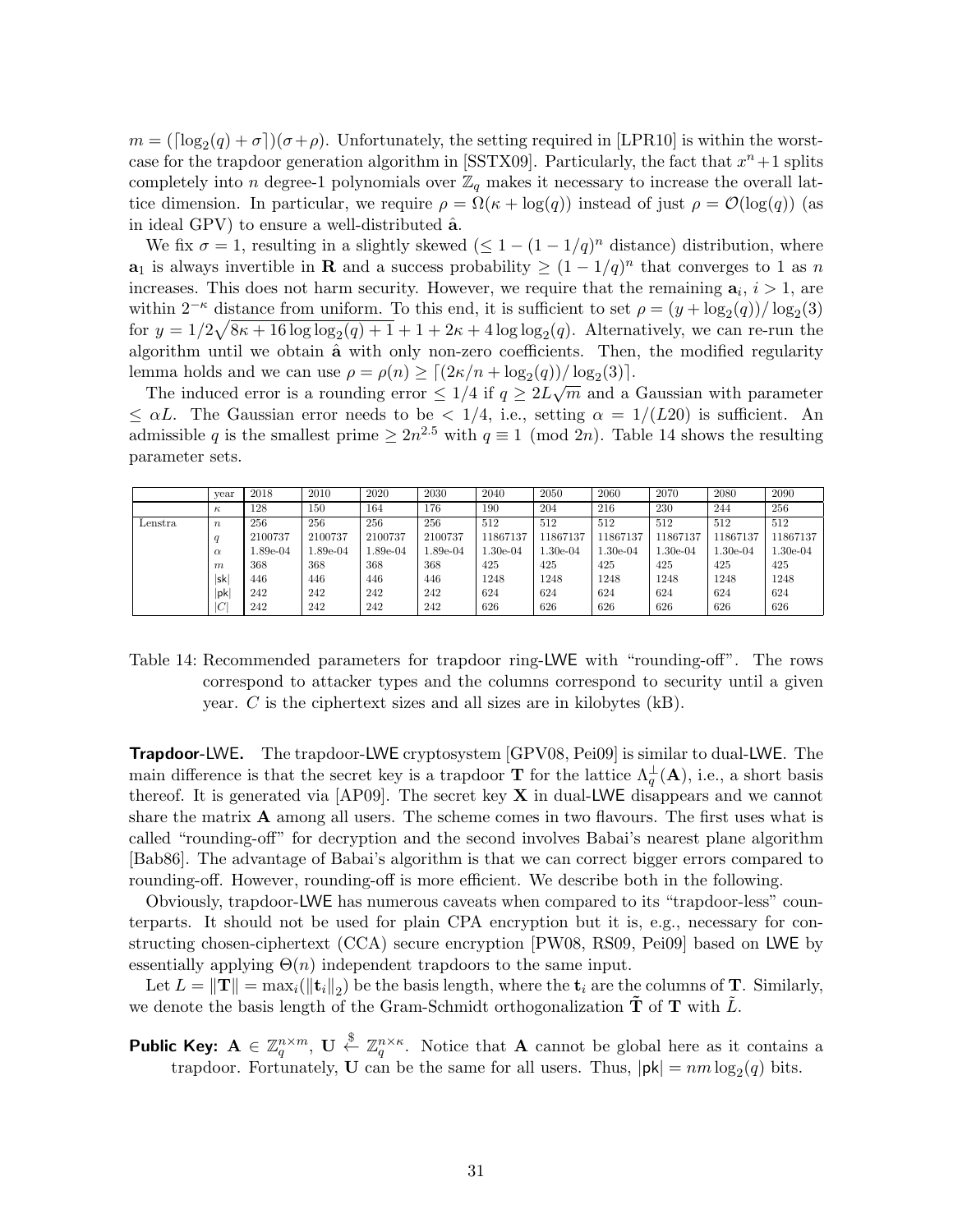**Secret Key:**  $\mathbf{T} \in \mathbb{Z}^{m \times m}$  such that  $\mathbf{AT} \equiv 0 \mod q$ . By looking closely at the construction in [AP09], we find that it can be restored from just  $2m_1m_2 + m_1 \log_2(q)$  bits for "roundingoff" and  $2m_1m_2 + m_1\log_2(q) + 64*(m_1+m_2)m_1$  for "nearest-plane" because one needs the Gram-Schmidt orthogonalization. Here, we assume a IEEE 754 double precision data type is sufficient. The length is  $L \leq 1 + 20\sqrt{m_1}$  for "rounding-off" and  $L \leq 20n \log(q)$ for "nearest-plane".

Plaintext:  $\mathbf{k} \in \mathbb{Z}_t^{\kappa}$ .

Ciphertext:  $\mathbf{c}_1 = \mathbf{A}^t\mathbf{s} + \mathbf{x}_1 \in \mathbb{Z}_q^m$ ,  $\mathbf{c}_2 = \mathbf{U}^t\mathbf{s} + \mathbf{x}_2 + \mathbf{k}\frac{q-1}{2}$  $\frac{-1}{2} \in \mathbb{Z}_q^{\kappa}$ , where  $\mathbf{x}_1 \leftarrow \chi_{\alpha}^m$ ,  $\mathbf{x}_2 \leftarrow \chi_{\alpha}^{\kappa}$  and  $\mathbf{s} \stackrel{\$}{\leftarrow} \mathbb{Z}_q^n$ . The ciphertext has  $(m + \kappa) \log_2(q)$  bits.

 $\frac{-1}{2}$ .

**Decryption:** Recover **s** from **c**<sub>1</sub>, using the trapdoor. Then, **c**<sub>2</sub> – **U**<sup>t</sup>**s**  $\approx$  **k**<sup> $\frac{q-1}{2}$ </sup>

The parameters  $m = m_1 + m_2$  is determined by the trapdoor algorithm in [AP09]. The algorithm requires  $m_1 = \lfloor (1 + \varphi)n \log_2(q) \rfloor$  and  $m_2 = \lfloor (4 + 2\varphi)n \log_2(q) \rfloor$ , where q depends on the decryption method as we will see below and  $\varphi$  is chosen 0.1 as explained in the GPV signature case.

In both variants, decryption recovers s from  $\mathbf{c}_1$  and then k from  $\mathbf{c}_2$ . The induced error is a rounding error  $\leq 1/4$  if  $q \geq 2L\sqrt{m}$  ( $q \geq 2\tilde{L}\sqrt{m}$ ) and a Gaussian with parameter  $\leq \alpha L$ (rounding-off) or  $\leq \alpha L$  (Nearest plane). The Gaussian error needs to be  $\lt 1/4$ , i.e., setting  $\alpha = 1/(L20)$  or  $\alpha = 1/(L20)$  is sufficient. The advantage of the "nearest plane" approach becomes obvious as we can have a bigger  $\alpha$  and with that a harder worst-case problem. This becomes obvious as we can have a bigger  $\alpha$  and with that a harder worst-case problem. This also affects q because we require  $q > \sqrt{n}/\alpha$  in the worst-case to average-case reduction. An admissible q is the smallest prime between  $n^4$  and  $2n^4$  (rounding-off), or between  $n^3$  and  $2n^3$ (nearest plane). Table 15 shows the resulting parameter sets for "nearest plane".

|         | vear             | 2018        | 2010        | 2020     | 2030     | 2040     | 2050       | 2060        | 2070        | 2080          | 2090        |
|---------|------------------|-------------|-------------|----------|----------|----------|------------|-------------|-------------|---------------|-------------|
|         | $\kappa$         | 128         | 150         | 164      | 176      | 190      | 204        | 216         | 230         | 244           | 256         |
| Lenstra | $\boldsymbol{n}$ | 259         | 229         | 264      | 302      | 338      | 373        | 410         | 445         | 480           | 517         |
|         | q                | 17373989    | 12008999    | 18399749 | 27543611 | 38614483 | 51895141   | 68921003    | 88121141    | $1.11e + 0.8$ | $1.38e+08$  |
|         | $\alpha$         | $3.02e-0.5$ | $3.25e-0.5$ | 2.98e-05 | 2.76e-05 | 2.58e-05 | $2.44e-05$ | $2.31e-0.5$ | $2.20e-0.5$ | $2.10e-0.5$   | $2.02e-0.5$ |
|         | m                | 33015       | 28545       | 33768    | 39560    | 45149    | 50667      | 56583       | 62249       | 67978         | 74099       |
|         | lsk              | 1811121     | 1354059     | 1894872  | 2600580  | 3387284  | 4265727    | 5320089     | 6438898     | 7678583       | 9123402     |
|         | pk               | 25104       | 18766       | 26262    | 36044    | 46948    | 59126      | 73739       | 89246       | 106431        | 126460      |
|         | ІC               | 97          | 82          | 100      | 120      | 139      | 159        | 181         | 201         | 223           | 245         |

Table 15: Recommended parameters for trapdoor-LWE with "nearest-plane". The rows correspond to attacker types and the columns correspond to security until a given year.  $C$  is the ciphertext sizes and all sizes are in kilobytes  $(kB)$ .

#### A.3. Remarks

When looking at how modestly the parameters need to grow with increasing security demands, we clearly see one of the advantages of lattice-based cryptography. The downside is that all schemes that require an actual trapdoor are quite impractical. Here, our secret key sizes reflect the least number of bits that are necessary to reconstruct the trapdoor. This introduces a significant computational overhead as the Gram-Schmidt orthogonalization of the trapdoor is often required. Storing the orthogonalization of the matrix, however, results in a secret key that is bigger by magnitudes.